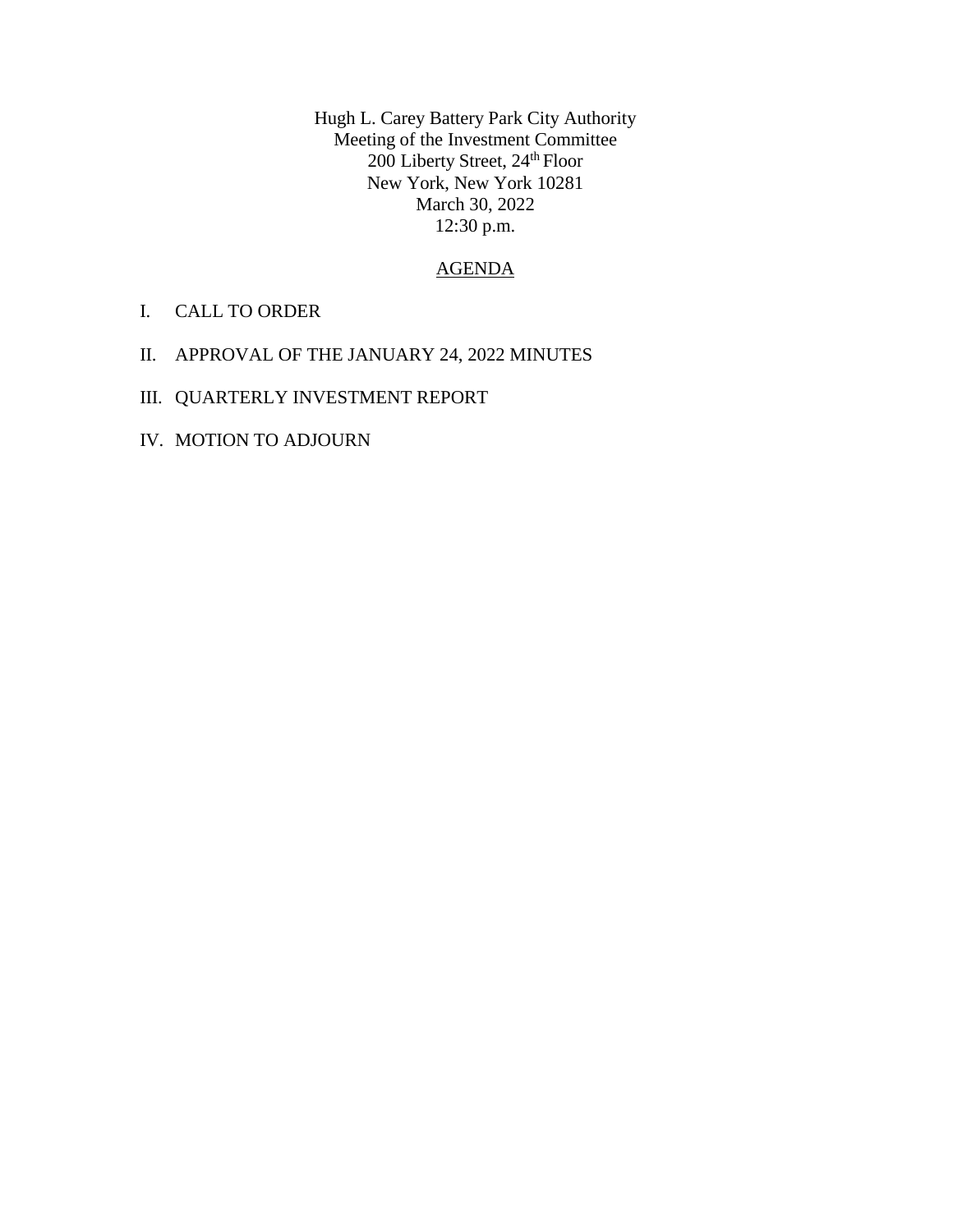# pfm asset<br>management

# **Hugh L. Carey Battery Park City Authority**

Review of Investment Performance

Quarter Ended January 31, 2022 | pfmam.com | 609.452.0263

*PFM Asset Management LLC NOT FDIC INSURED : NO BANK GUARANTEE : MAY LOSE VALUE*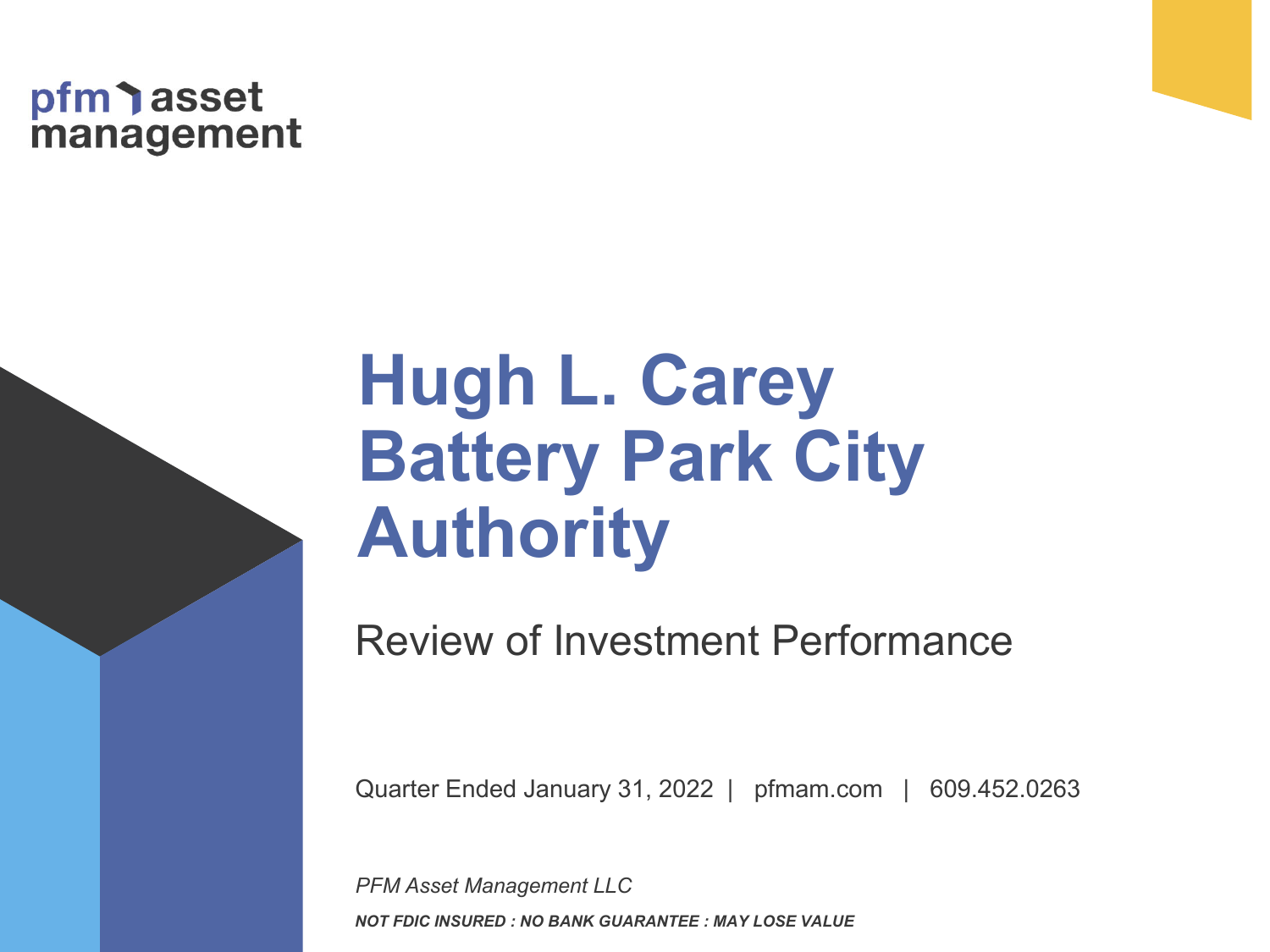

- **I. Executive Summary**
- **II. Summary of Aggregate Portfolio**

**III.Total Return Performance Attributes**

**IV.Market Commentary**

**V. Market Appendix**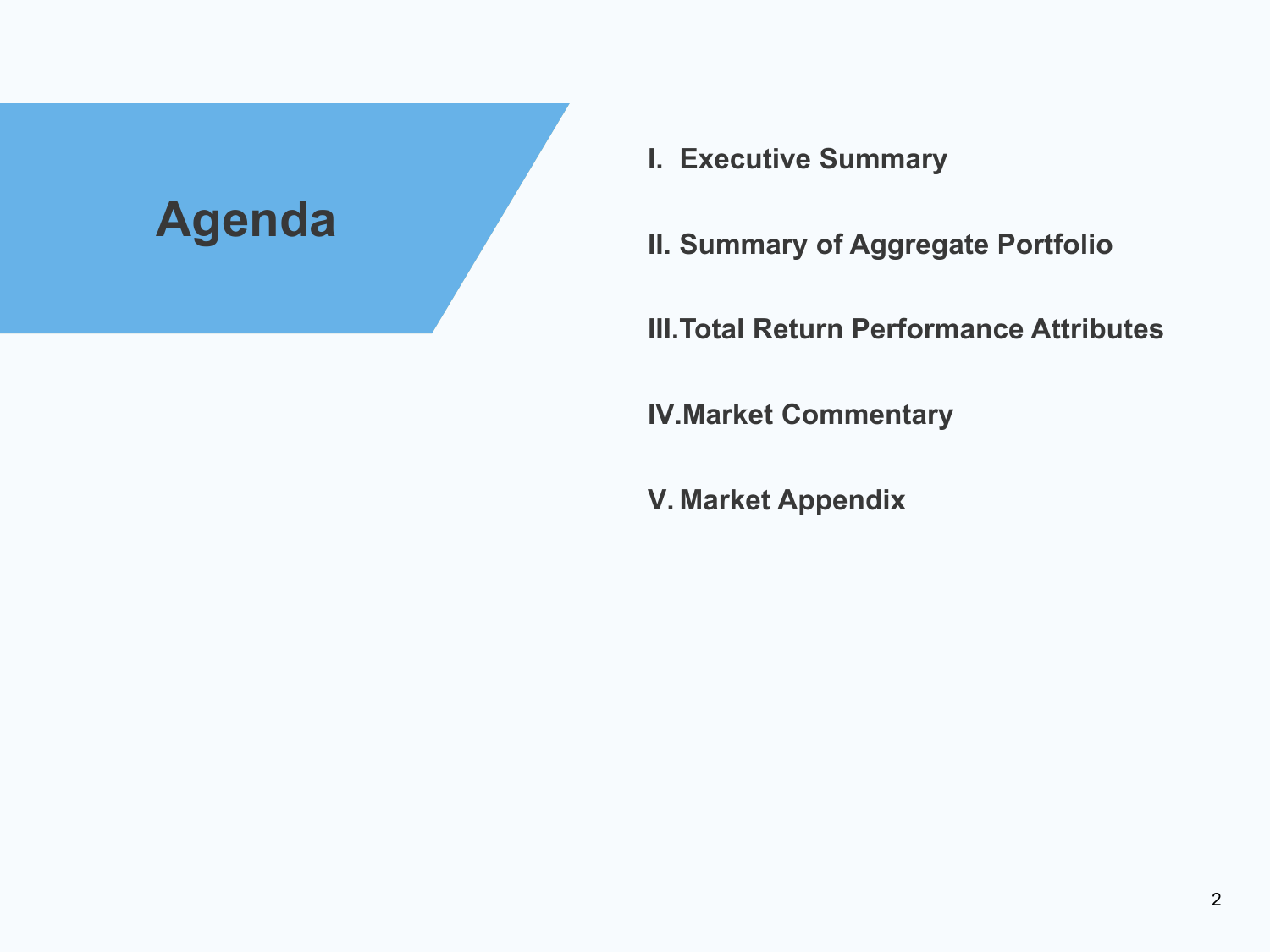# **I. Executive Summary**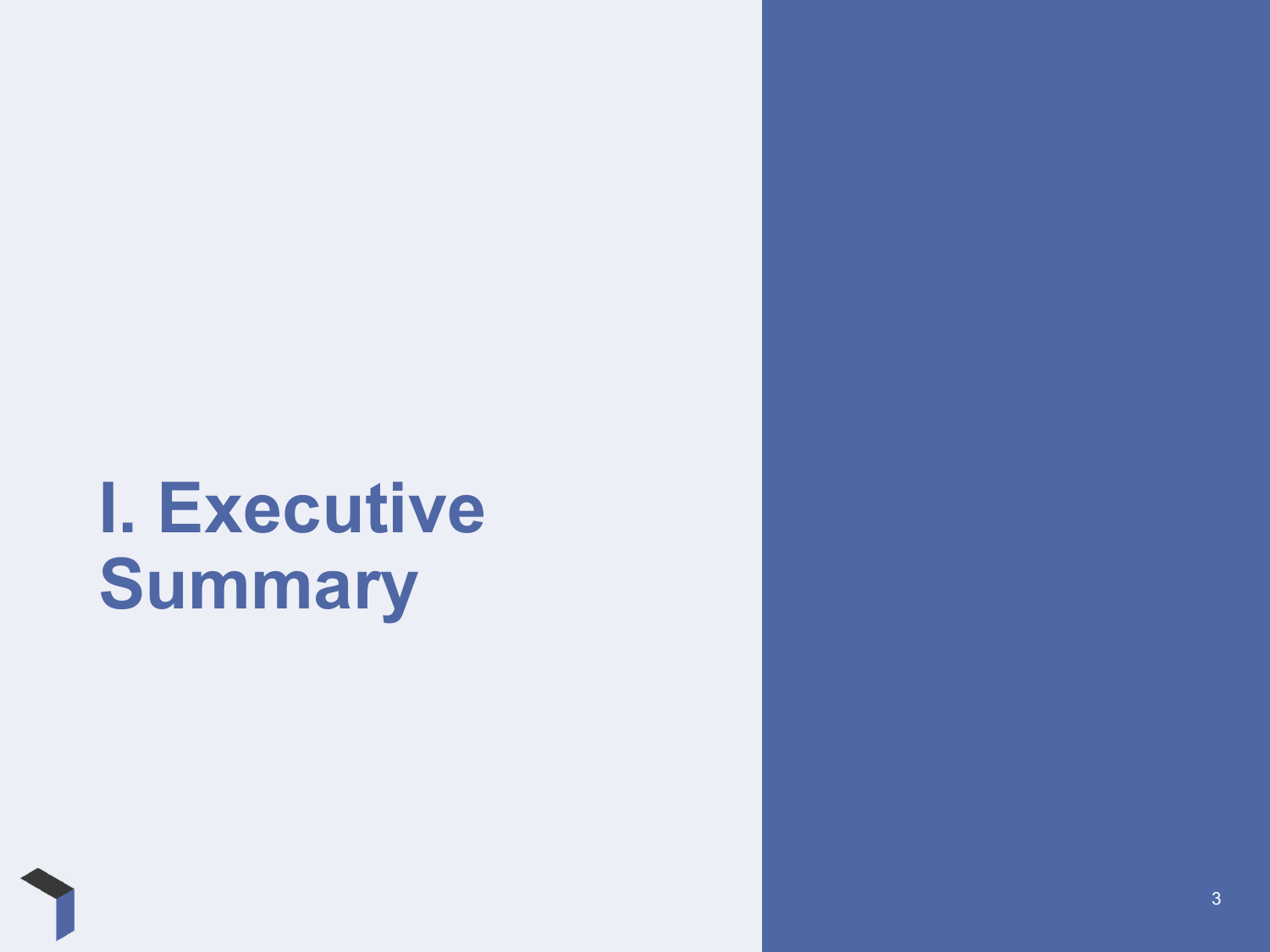# **Aggregate Portfolio Composition and Credit Quality**

| Security Type <sup>1</sup>                          | <b>January 31, 2022</b> | $%$ of<br><b>Portfolio</b> | <b>Effective</b><br><b>Duration</b> | October 31, 2021 | $%$ of<br>Portfolio | Effective<br>Duration | QoQ<br>Change<br>(% of portfolio) |
|-----------------------------------------------------|-------------------------|----------------------------|-------------------------------------|------------------|---------------------|-----------------------|-----------------------------------|
| U.S. Treasuries                                     | \$499,118,624           | 87.5%                      | 0.69                                | \$383,344,952    | 83.0%               | 1.04                  | 4.6%                              |
| Federal Agencies and<br>Instrumentalities (non-MBS) | \$17,965,512            | 3.1%                       | 2.73                                | \$19,565,737     | 4.2%                | 2.79                  | $(1.1\%)$                         |
| <b>Commercial Paper</b>                             | \$46,995,795            | 8.2%                       | 0.04                                | \$52,587,689     | 11.4%               | 0.29                  | $(3.1\%)$                         |
| Municipals                                          | \$3,924,895             | 0.7%                       | 2.65                                | \$3,994,638      | 0.9%                | 2.91                  | (0.2%)                            |
| Government MBS <sup>2</sup>                         | \$2,349,863             | 0.4%                       | 3.03                                | \$2,597,134      | 0.6%                | 3.20                  | (0.2%)                            |
|                                                     |                         |                            |                                     |                  |                     |                       |                                   |
| <b>Totals</b>                                       | \$570,354,689           | 100.0%                     | 0.73                                | \$462,090,151    | 100.0%              | 1.05                  |                                   |



#### Notes:

- 1. End of quarter trade-date market values of portfolio holdings, including accrued interest.
- 2. Government MBS includes Freddie Mac, Fannie Mae, Ginnie Mae, and Small Business Administration MBS.
- 3. NR holdings are not rated by S&P but rated by Moody's and are in compliance with BPCA's Investment Policy.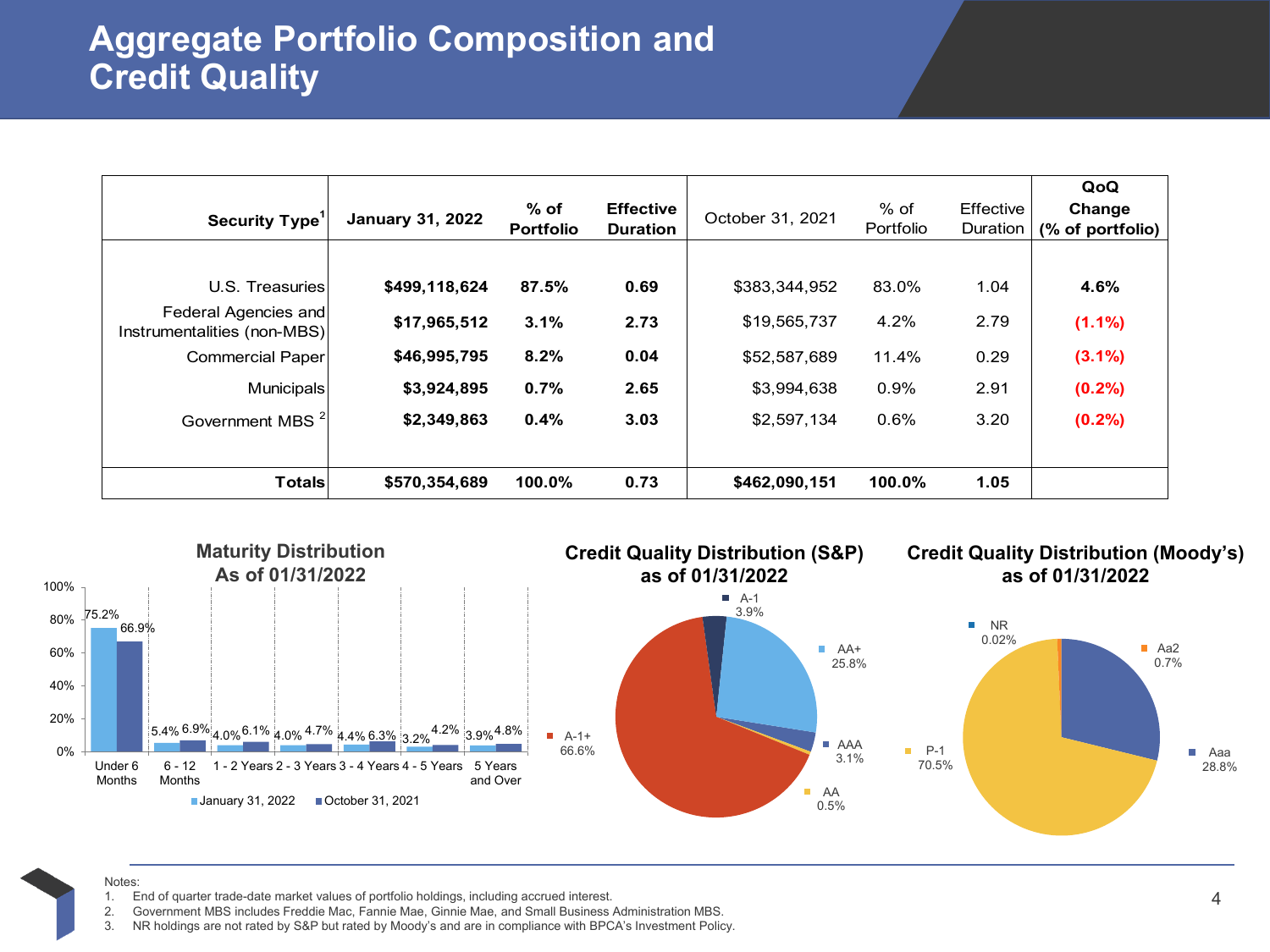## **Performance Overview – Total Return Strategies – January 31, 2022**

|                                                                                                        | <b>Past Quarter</b>              | Past 12<br><b>Months</b>         | <b>Past</b><br>3-Years  | <b>Since</b><br><b>Inception</b> |
|--------------------------------------------------------------------------------------------------------|----------------------------------|----------------------------------|-------------------------|----------------------------------|
| <b>Long-Term Strategy:</b>                                                                             |                                  |                                  |                         |                                  |
| 2003 Reserve Fund                                                                                      | $-1.10%$                         | $-1.79%$                         | 1.69%                   | 2.92%                            |
| BM: BAML 1-5 Year US Treasury Note Index                                                               | $-1.12%$                         | $-1.94%$                         | $2.00\%$                | 2.85%                            |
| <b>BPCPC Operating Reserve Contingency</b><br><b>Insurance Fund</b><br><b>Operating Budget Reserve</b> | $-1.25%$<br>$-1.26%$<br>$-1.24%$ | $-2.51%$<br>$-2.55%$<br>$-2.51%$ | 2.24%<br>2.22%<br>2.23% | 3.31%<br>3.26%<br>3.39%          |
| BM: BAML 1-10 Year US Treasury Note Index                                                              | $-1.26%$                         | $-2.60%$                         | 2.42%                   | 3.06%                            |
| <b>BPCA Other Post-Employment Benefits</b>                                                             | $-1.26%$                         | $-2.38%$                         | 2.57%                   | 2.68%                            |
| BM: BAML 1-10 Year US Treasury Note Index                                                              | $-1.26\%$                        | $-2.60%$                         | 2.42%                   | 2.45%                            |
| <b>Short-Term Strategy:</b>                                                                            |                                  |                                  |                         |                                  |
| 2003 Pledged Revenue<br>2003 Project Operating Fund                                                    | 0.02%<br>$-0.01%$                | $0.09\%$<br>0.06%                | 0.94%<br>0.89%          | 1.19%<br>1.20%                   |
| <b>BM: BAML 3 Month US Treasury Bill Index</b>                                                         | 0.01%                            | 0.04%                            | 0.93%                   | 1.13%                            |

#### Notes:

1. Bank of America/Merrill Lynch (BAML) indices provided by Bloomberg Financial Markets. The total returns shown for periods longer than a year are the annualized returns for the stated period.

2. Performance of the highlighted portfolios was impacted in the 2nd and 3rd calendar quarters of 2019 by a temporary suspension of investment strategy in order to provide liquidity for the 2019 bond financing.

3. Since inception performance for all portfolios other than 'BPCA Other Post Employment Benefits' and 'BPCPC Other Post Employment Benefits' is calculated from January 31, 2006 to present

4. For the 'Reserve Fund,' the BAML 1-5 Year Treasury Index became the performance benchmark on July 31, 2013. For prior periods, the BAML 1-10 Year Treasury Index was utilized.

5. Since inception performance for the 'BPCA Other Post Employment Benefits' is calculated from January 31, 2008 to present.

6. Since inception performance for the 'BPCPC Other Post Employment Benefits' is calculated from February 12, 2010 to present.

7. BPCPC Other Post Employment Benefits holdings were transferred and consolidated with BPCA Other Post Employment Benefits holdings on December 23, 2021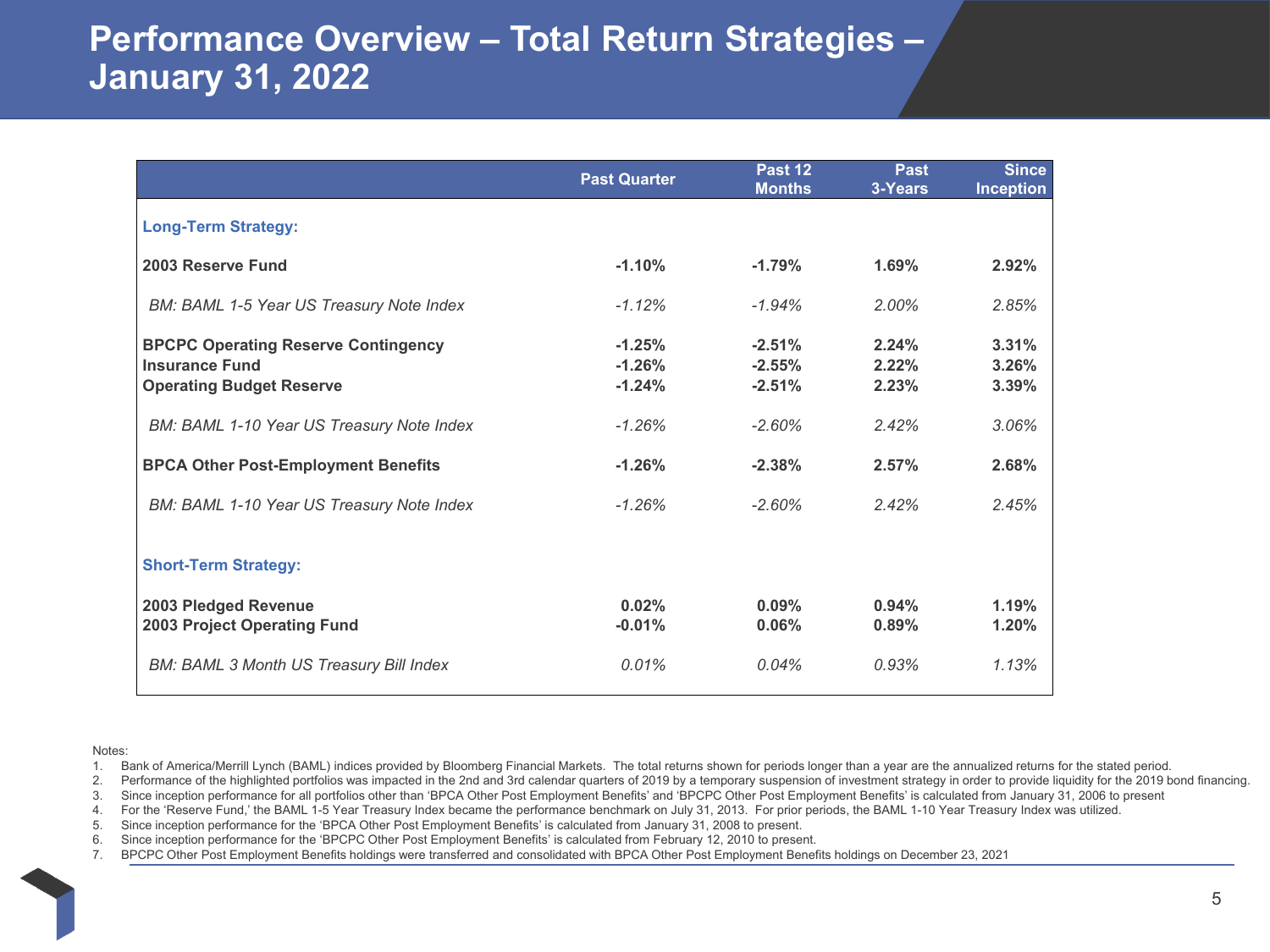### **Economy**

- ▸ Many strategic themes were largely carried forward from the prior quarter as similar risks headlined potential headwinds. COVID-19, inflation, a hawkish Fed pivot, and Russian aggression in Ukraine topped economic headlines.
- ▸ U.S. economic growth beat expectations, growing at 6.9% in the fourth quarter and 5.7% for calendar year 2021 – the strongest annual growth rate since 1984. Activity in the fourth quarter was boosted by inventory rebuilding, accounting for 4.9% of the overall growth rate.
- ▸ Consumer inflation reached 7.5% in January, the hottest pace since 1982, as pandemic-related supply and demand imbalances persist. Everything from fuel oil, gasoline, and new and used cars to food, shelter and clothing showed outsized price increases.
- ▸ Employment gains were strong again as the U.S. economy added 467,000 jobs to start the year, far exceeding expectations. The unemployment rate ticked slightly higher to 4.0% from 3.9% in January, largely due to a bump in the labor force participation rate to 62.2% from 61.9%. Wages rose sharply, as average hourly earnings were up 5.7% year-over-year amid near historic job openings.

### **U.S. Treasury Yields**

▸ U.S. Treasury yields continued to march higher, and the curve continued to "bear flatten". In January alone, the yield on the benchmark 2-year Treasury note jumped 45 basis points (bps) to 1.18%, while the yield on the benchmark 10 year Treasury increased 27 bps to 1.78% .

### **Federal Reserve**

▸ The Federal Open Market Committee (FOMC) indicated with unusual clarity that it "expects it will soon be appropriate to raise the target range for the federal funds rate." That set off a wave of speculation and turbo-charged the rising rate trend that had already been in place throughout the quarter. The market has priced in 5-7 quarter-point rate hikes for 2022.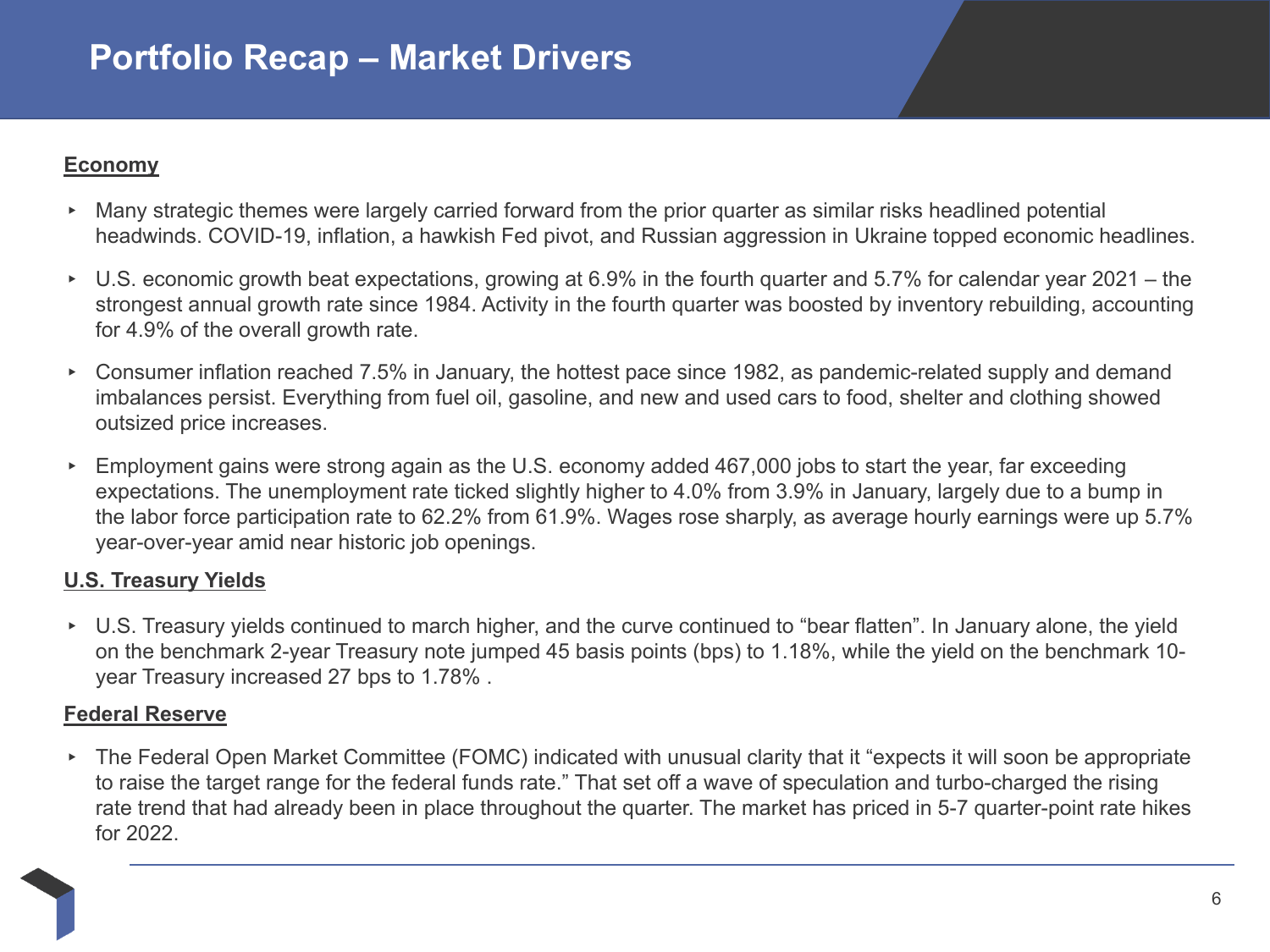### **Longer-Term Funds**.

- ▸ As a result of the increase in short- and intermediate-term yields, longer-term portfolio returns were negative for the quarter. Portfolios performed in-line with respective benchmarks for the quarter. For the trailing year, relative performance remains strong, with the longer-term portfolios outperforming by 9-15 bps.
	- The portfolios continue to maintain a slightly defensive bias vs. benchmark, in line with upward pressure on longerpitches in the yield curve. Should spreads widen in other sectors, current Treasury allocations provide "dry powder" to selectively add elsewhere. We prefer targeting the steepest portions of the curve but seek also to avoid large curve mismatches relative to benchmarks.
- ▸ On December 23, 2021, \$14.6 million in the BPCPC Other Post Employment Benefits portfolio was transferred and consolidated with the BPCA Other Post Employment Benefits portfolio. Given the 2 strategies have carried the same historical mandate, this move carried no impact to strategy.

### **Short-Term Funds**

- ▸ The 2003 Pledged Revenue Fund returned 2 basis points for the quarter, performing in line with the 3-Month U.S. Treasury benchmark. The Project Operating Fund, which carries a slightly longer duration, returned -0.01%.
- ▸ Each portfolio continues to be structured based on anticipated liquidity needs. We expect short-term interest rates to rise in line with an expected rate hike at the FOMC March meeting.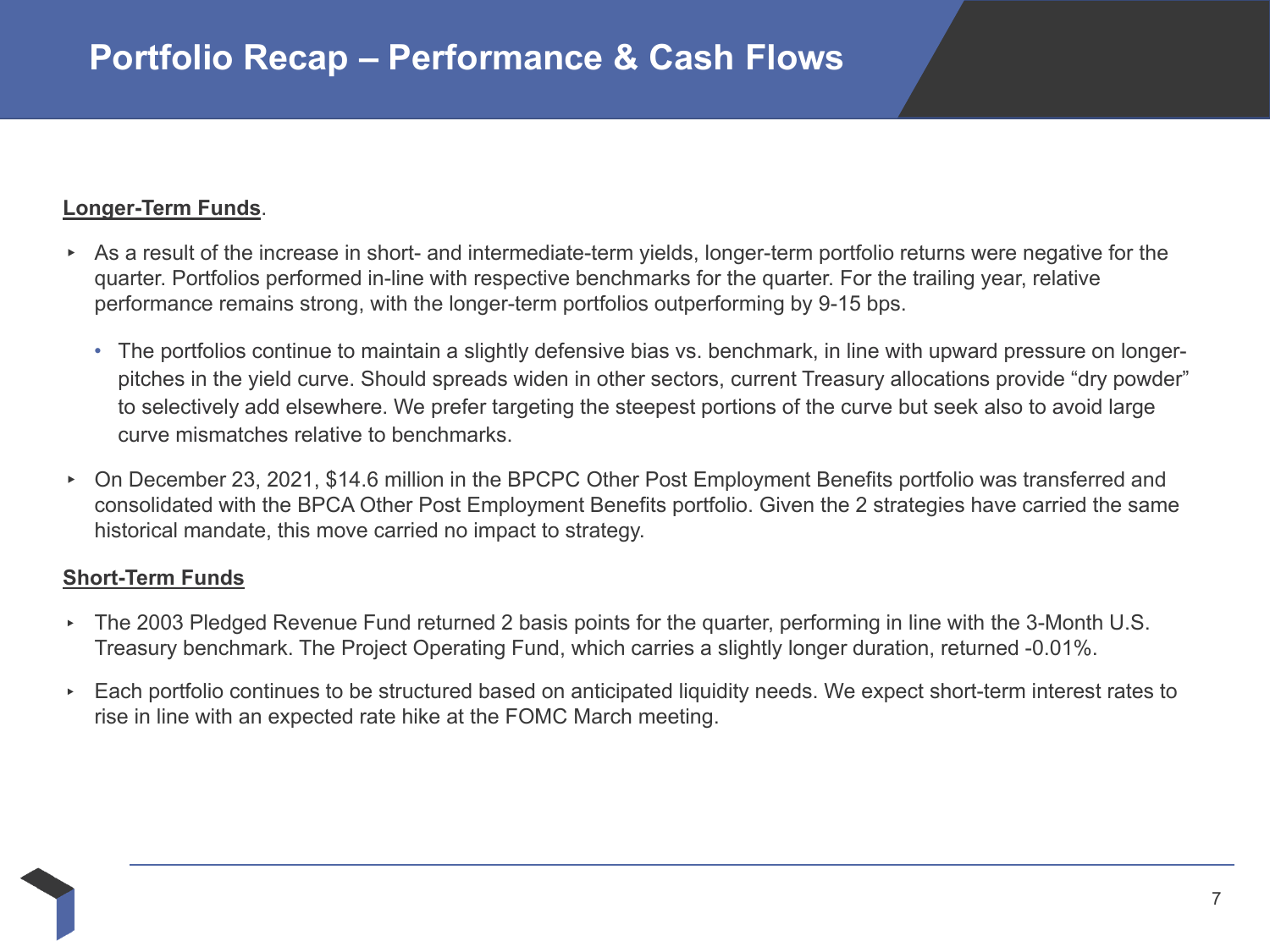| <b>Issuer</b>                               | Actual (%) | Actual <sup>2</sup> (\$) | <b>IPS Limit</b> | <b>S&amp;P Rating</b> | <b>Moody's Rating</b> |
|---------------------------------------------|------------|--------------------------|------------------|-----------------------|-----------------------|
| U.S. Treasury                               | 87.51%     | 499,118,624              | 100%             | AA+                   | Aaa                   |
| Royal Bank of Canada NY                     | 2.63%      | 14,998,740               | 5%               | $A-1+$                | $P-1$                 |
| <b>Bank of Montreal</b>                     | 1.75%      | 9,999,870                | 5%               | A-1                   | $P-1$                 |
| <b>Collat Comm Paper</b>                    | 1.75%      | 9,998,550                | 5%               | A-1                   | $P-1$                 |
| MetLife Funding Inc                         | 1.67%      | 9,498,932                | 5%               | A-1+                  | $P-1$                 |
| International Bank of Recon and Development | 1.18%      | 6,753,724                | \$250,000,000    | AAA                   | Aaa                   |
| International American Development Bank     | 0.84%      | 4,794,704                | \$250,000,000    | AAA                   | Aaa                   |
| Asian Development Bank                      | 0.70%      | 3,983,198                | \$250,000,000    | AAA                   | Aaa                   |
| New York City                               | 0.52%      | 2,987,094                | 10%              | AA                    | Aa2                   |
| African Development Bank                    | 0.43%      | 2,433,885                | \$250,000,000    | AAA                   | Aaa                   |
| JP Morgan                                   | 0.35%      | 1,999,822                | 5%               | $A-1$                 | $P-1$                 |
| <b>Small Business Administration</b>        | 0.19%      | 1,089,043                | 100%             | AA+                   | Aaa                   |
| <b>New York State</b>                       | 0.15%      | 839,875                  | 10%              | AA+                   | Aa2                   |
| Ginnie Mae                                  | 0.14%      | 772,735                  | 100%             | AA+                   | Aaa                   |
| Toyota Motor Credit Corporation             | 0.09%      | 499,882                  | 5%               | $A - 1 +$             | $P-1$                 |
| Fannie Mae                                  | 0.06%      | 346,383                  | \$250,000,000    | AA+                   | Aaa                   |
| Freddie Mac                                 | 0.02%      | 141,702                  | \$250,000,000    | AA+                   | Aaa                   |
| NY State Dorm Authority                     | 0.02%      | 97,926                   | 10%              | AA+                   | NR                    |

1. For informational/analytical purposes only and is not provided for compliance assurance. Subject to interpretation as derived from our interpretation of your Investment Policy as provided<br>2. BPCA's investment guidelines

2. BPCA's investment guidelines do not detail sector limits for commercial paper, supranationals, or Government MBS.

Commercial paper issuer limits are subject to the lesser of 5% or \$250 million per issuer.

4. Actual (\$) include market value plus accrued interest.

5. Bolded Issuers are new additions to the portfolio.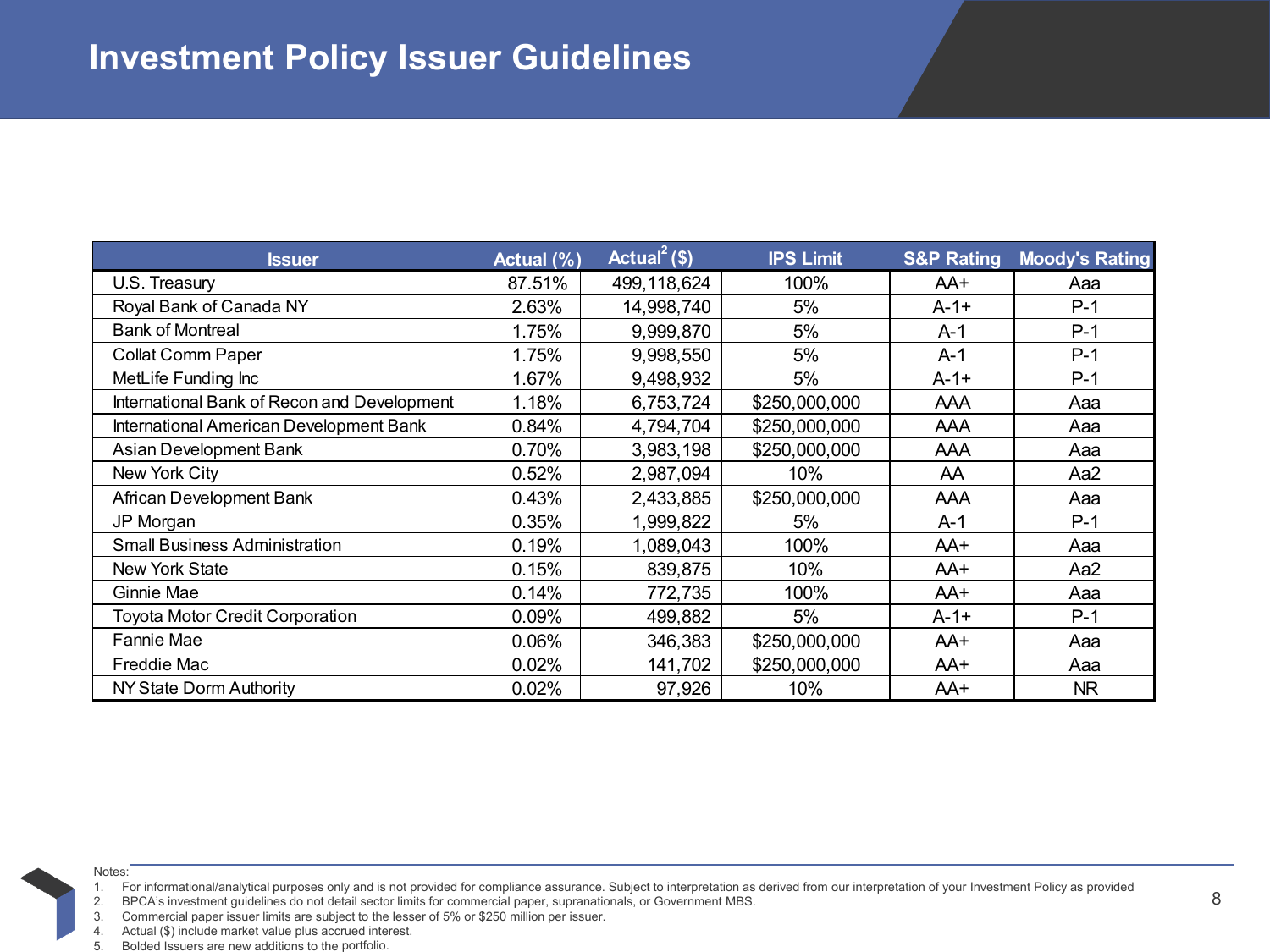| <b>Account Name</b>                         | <b>Beginning</b>          |                | $(+/-)$ Net Transfers <sup>2</sup> ( $+/-$ ) Change in Value = | <b>Ending</b>       |
|---------------------------------------------|---------------------------|----------------|----------------------------------------------------------------|---------------------|
|                                             | Period Value <sup>1</sup> |                |                                                                | <b>Period Value</b> |
| <b>Longer Term Investment Strategy</b>      |                           |                |                                                                |                     |
| 2003 Reserve Fund                           | \$34,829,479              | \$0            | (\$390,567)                                                    | \$34,438,912        |
| <b>BPCPC Operating Reserve Contingency</b>  | \$14,431,919              | (\$2,669)      | (\$179,802)                                                    | \$14,249,448        |
| Insurance Fund                              | \$6,216,099               | \$0            | (\$78,018)                                                     | \$6,138,081         |
| <b>Operating Budget Reserve</b>             | \$22,547,944              | \$0            | (\$279,913)                                                    | \$22,268,031        |
| <b>BPCA Other Post-Employment Benefits</b>  | \$27,904,988              | \$14,639,926   | $($ \$541,350) $ $                                             | \$42,003,564        |
| <b>BPCPC Other Post-Employment Benefits</b> | \$14,643,365              | (\$14,639,926) | (\$3,439)                                                      | \$0                 |
| Subtotal                                    | \$120,573,794             | ( \$2,669)     | (\$1,473,088)                                                  | \$119,098,036       |
| <b>Shorter Term Investment Strategy</b>     |                           |                |                                                                |                     |
| 2003 Pledged Revenue                        | \$211,553,467             | \$102,556,822  | \$43,643                                                       | \$314,153,932       |
| 2003 Project Operating Fund                 | \$10,116,394              | \$500,000      | (\$1,398)                                                      | \$10,614,996        |
| Subtotal                                    | \$221,669,861             | \$103,056,822  | \$42,245                                                       | \$324,768,928       |
| Totall                                      | \$342,243,655             | \$103,054,153  | (\$1,430,844)                                                  | \$443,866,964       |

1. Beginning Period Value is as of October 31, 2021 and Ending Period Value is as of January 31, 2022. Beginning Period Value and Ending Period Value equal market values of portfolio holdings plus accrued interest and cash.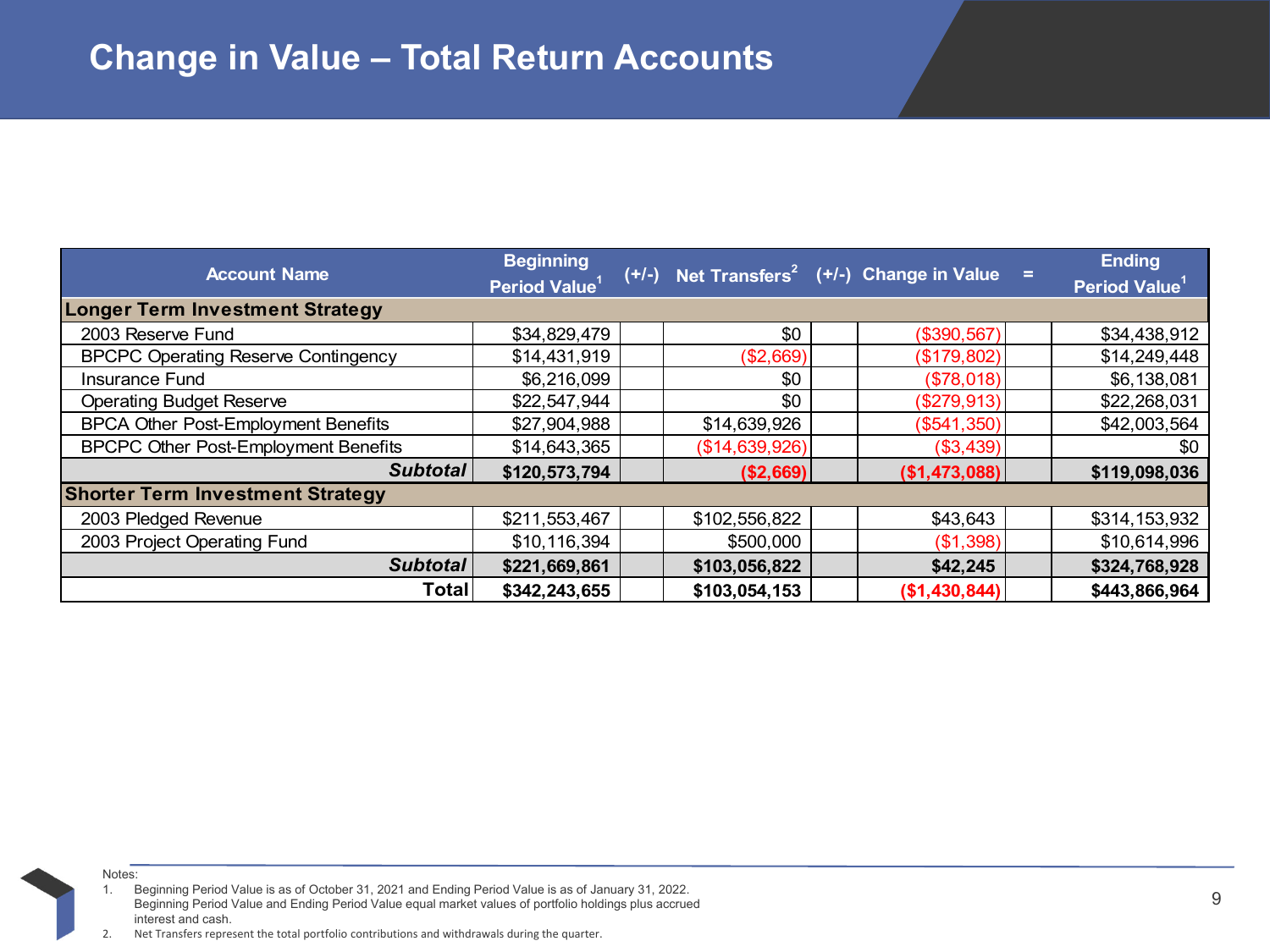|                                              | <b>Beginning</b>          |                | $(+/-)$ Net Transfers <sup>2</sup> (+/-) Change in Value = |              | <b>Ending</b>             |
|----------------------------------------------|---------------------------|----------------|------------------------------------------------------------|--------------|---------------------------|
| <b>Account Name</b>                          | Period Value <sup>1</sup> |                |                                                            |              | Period Value <sup>1</sup> |
| <b>PFM Asset Management Accounts</b>         |                           |                |                                                            |              |                           |
| <b>Corporate Funds</b>                       | \$4,140,872               | \$0            |                                                            | (\$13,826)   | \$4,127,046               |
| 2000 Arbitrage Rebate                        | \$836,168                 | \$0            |                                                            | \$115        | \$836,283                 |
| 1993 Unpledged Revenue                       | \$11,872,050              | \$1,009,681    |                                                            | \$1,319      | \$12,883,050              |
| 2003 Residual Fund                           | \$47,074                  | \$0            |                                                            | \$6          | \$47,080                  |
| Joint Purpose Fund                           | \$382,014                 | \$0            |                                                            | (\$287)      | \$381,727                 |
| <b>Special Fund</b>                          | \$966,413                 | \$0            |                                                            | \$133        | \$966,546                 |
| <b>BPCPC Operating Reserve</b>               | \$1,041,508               | \$0            |                                                            | \$146        | \$1,041,654               |
| BPCA Goldman Sachs Liberty Contribution Fund | \$1,438                   | \$0            |                                                            | \$0          | \$1,438                   |
| BPCA Series 2009A Project Costs              | \$108,252                 | (\$3,436)      |                                                            | \$2          | \$104,819                 |
| BPCA2013ACDE Proj Cost Sub AC                | \$10,527,590              | (\$84,401)     |                                                            | (\$3,622)    | \$10,439,567              |
| <b>BPCA Pier A Reserve Fund</b>              | \$997,166                 | \$427,370      |                                                            | (\$2,537)    | \$1,421,999               |
| BPCA 2019A Comm Ctr SB Proj                  | \$1,263,623               | ( \$531, 414)  |                                                            | (\$353)      | \$731,856                 |
| BPCA 2019A Sustainable Proj                  | \$45,992,778              | (\$6,790,535)  |                                                            | (\$26,289)   | \$39,175,955              |
| BPCA 2019ABCDE COI                           | \$5,628                   | \$0            |                                                            | \$0          | \$5,628                   |
| BPCA 2019BDE Project                         | \$7,832,488               | (\$848,905)    |                                                            | (\$5,787)    | \$6,977,796               |
| BPCA 2019C Pier A SB Proj                    | \$3,554,193               | \$0            |                                                            | (\$3,950)    | \$3,550,243               |
| <b>Subtotal</b>                              | \$89,569,255              | ( \$6,821,640] |                                                            | ( \$54, 930) | \$82,692,686              |

1. Beginning Period Value is as of October 31, 2021 and Ending Period Value is as of January 31, 2022. Beginning Period Value and Ending Period Value equal market values of portfolio holdings plus accrued interest and cash.

<sup>2.</sup> Net Transfers represent the total portfolio contributions and withdrawals during the quarter.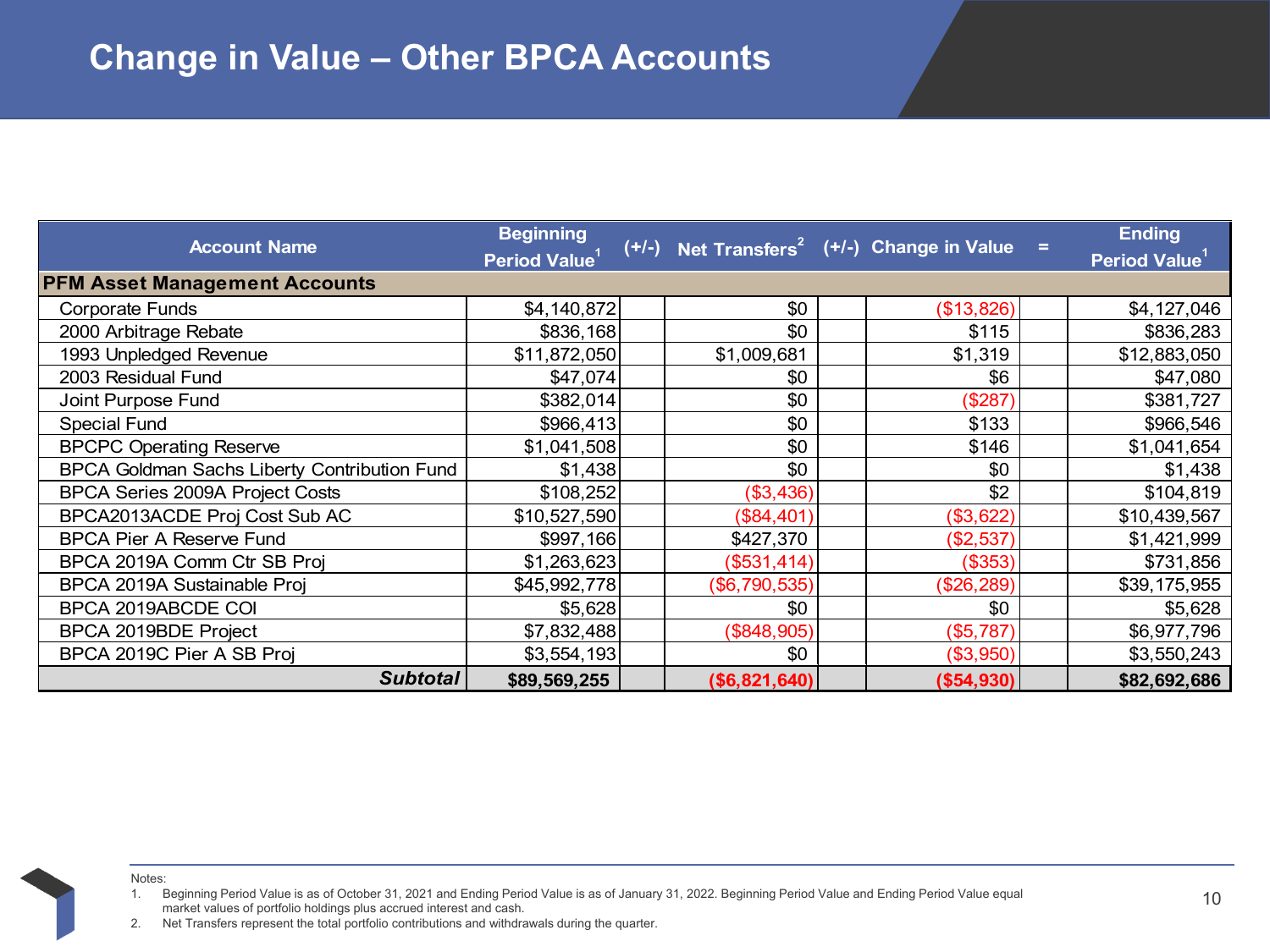# **Change in Value – Other BPCA Accounts**

| <b>Account Name</b>                          | <b>Beginning</b><br>Period Value <sup>1</sup> |                | $(+/-)$ Net Transfers <sup>2</sup> ( $+/-$ ) Change in Value = | <b>Ending</b><br>Period Value <sup>1</sup> |
|----------------------------------------------|-----------------------------------------------|----------------|----------------------------------------------------------------|--------------------------------------------|
| <b>Ramirez Asset Management Accounts</b>     |                                               |                |                                                                |                                            |
| Liberty Terr Mariners Cove-K                 | \$305,312                                     | \$0            | (\$22)                                                         | \$305,291                                  |
| Liberty House Mariners J                     | \$249,759                                     | \$0            | (\$18)                                                         | \$249,741                                  |
| Rector Park L                                | \$34,772                                      | \$0            | (\$2)                                                          | \$34,770                                   |
| Hudson View W Towers G                       | \$175,832                                     | \$0            | (\$12)                                                         | \$175,820                                  |
| Hudson Towers E/F                            | \$213,846                                     | \$0            | (\$15)                                                         | \$213,831                                  |
| <b>Hudson View Towers C</b>                  | \$188,761                                     | \$0            | (\$13)                                                         | \$188,748                                  |
| Liberty Ct Mariners Cove B                   | \$623,476                                     | \$0            | (\$44)                                                         | \$623,431                                  |
| Millenium                                    | \$3,764,143                                   | \$0            | (\$267)                                                        | \$3,763,876                                |
| Liberty Battery Place Assoc 4                | \$449,560                                     | \$0            | (\$32)                                                         | \$449,528                                  |
| South Cove Assoc 11                          | \$408,259                                     | \$0            | (\$29)                                                         | \$408,230                                  |
| Soundings Rector Park A                      | \$218,493                                     | \$0            | (\$15)                                                         | \$218,478                                  |
| The Regatta Site 10                          | \$498,452                                     | \$0            | (\$35)                                                         | \$498,416                                  |
| Debt Service Junior Payments                 | \$14,285,134                                  | (\$7,716,164)  | \$1,084                                                        | \$6,570,054                                |
| 2003 Debt Service Senior Payments            | \$50,017,409                                  | (\$37,507,011) | (\$2,423)                                                      | \$12,507,975                               |
| <b>BPCA Millenium Tower Security Fund 2A</b> | \$3,143,389                                   | \$0            | (\$223)                                                        | \$3,143,166                                |
| BPCA S 16/17 Riverhouse Security Fund        | \$6,678,938                                   | \$0            | (\$474)                                                        | \$6,678,464                                |
| <b>BPCA Visionaire Security Fund</b>         | \$4,067,222                                   | \$0            | (\$289)                                                        | \$4,066,933                                |
| <b>BPCA Pier A Security Deposit Account</b>  | \$427,365                                     | (\$427,370)    | \$5                                                            | \$0                                        |
| <b>BPCA One Rector Park Security Fund</b>    | \$998,185                                     | \$0            | (\$71)                                                         | \$998,114                                  |
| BPCA Rector Square Security Fund Site D      | \$229,860                                     | \$0            | (\$16)                                                         | \$229,843                                  |
| <b>BPCA WFC Tower C Retail Rent Escrow</b>   | \$259,176                                     | \$0            | (\$18)                                                         | \$259,158                                  |
| BPCA River & Warren Sec Fund - Site 19A      | \$6,151,292                                   | \$0            | (\$437)                                                        | \$6,150,855                                |
| <b>BPCA North Cove Marina Security Fund</b>  | \$53,215                                      | \$0            | (\$4)                                                          | \$53,211                                   |
| <b>Subtotal</b>                              | \$93,441,850                                  | (\$45,650,545) | (\$3,372)                                                      | \$47,787,933                               |

Notes:

2. Net Transfers represent the total portfolio contributions and withdrawals during the quarter.

3. Forward settling RAM maturities of \$26 million in the 2003 Debt Service Senior portfolio are netted to cash

1. Beginning Period Value is as of October 31, 2021 and Ending Period Value is as of January 31, 2022. Beginning Period Value and Ending Period Value equal market values of portfolio holdings plus accrued interest and cash.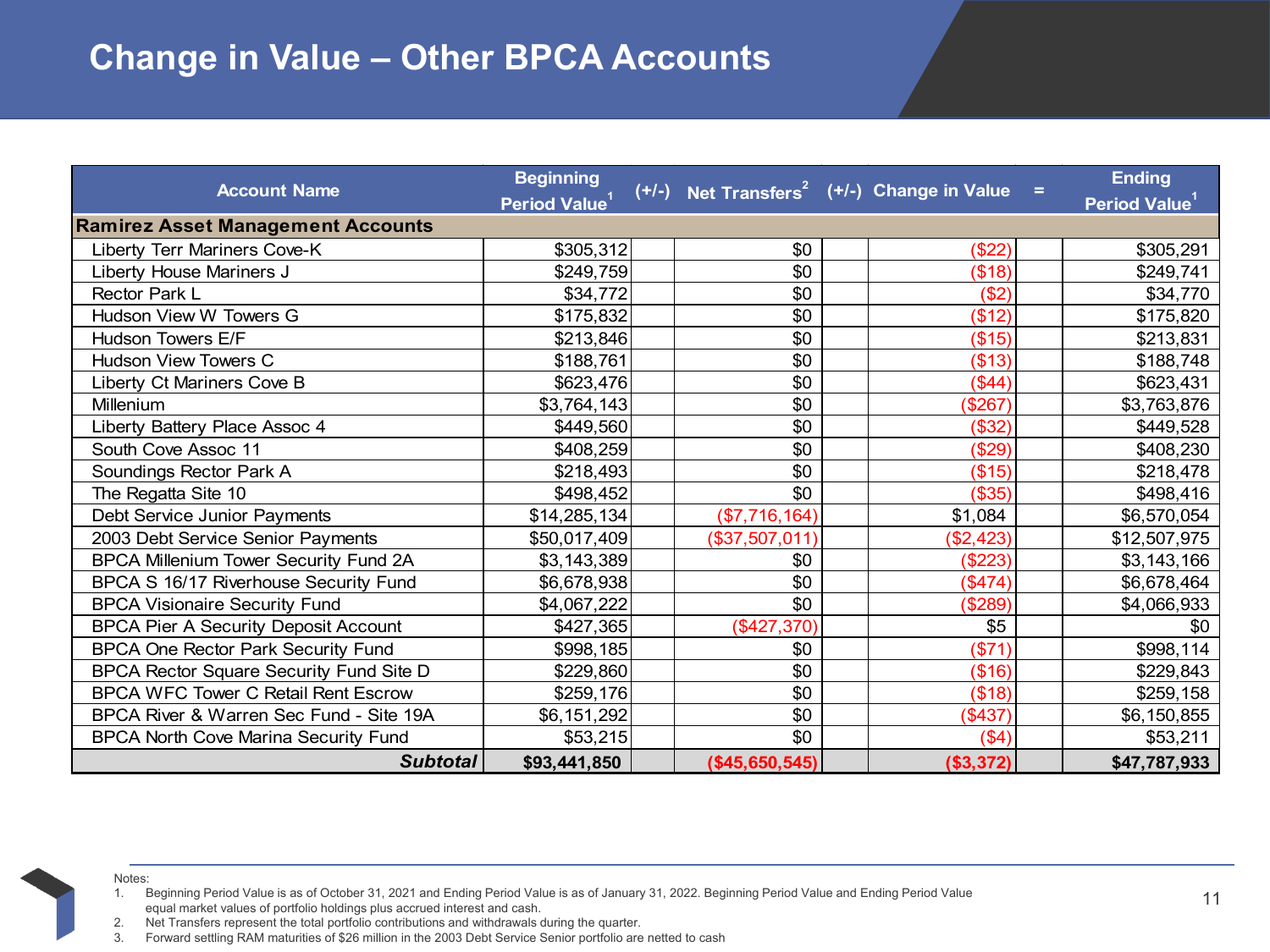# **II. Summary of Aggregate Portfolio**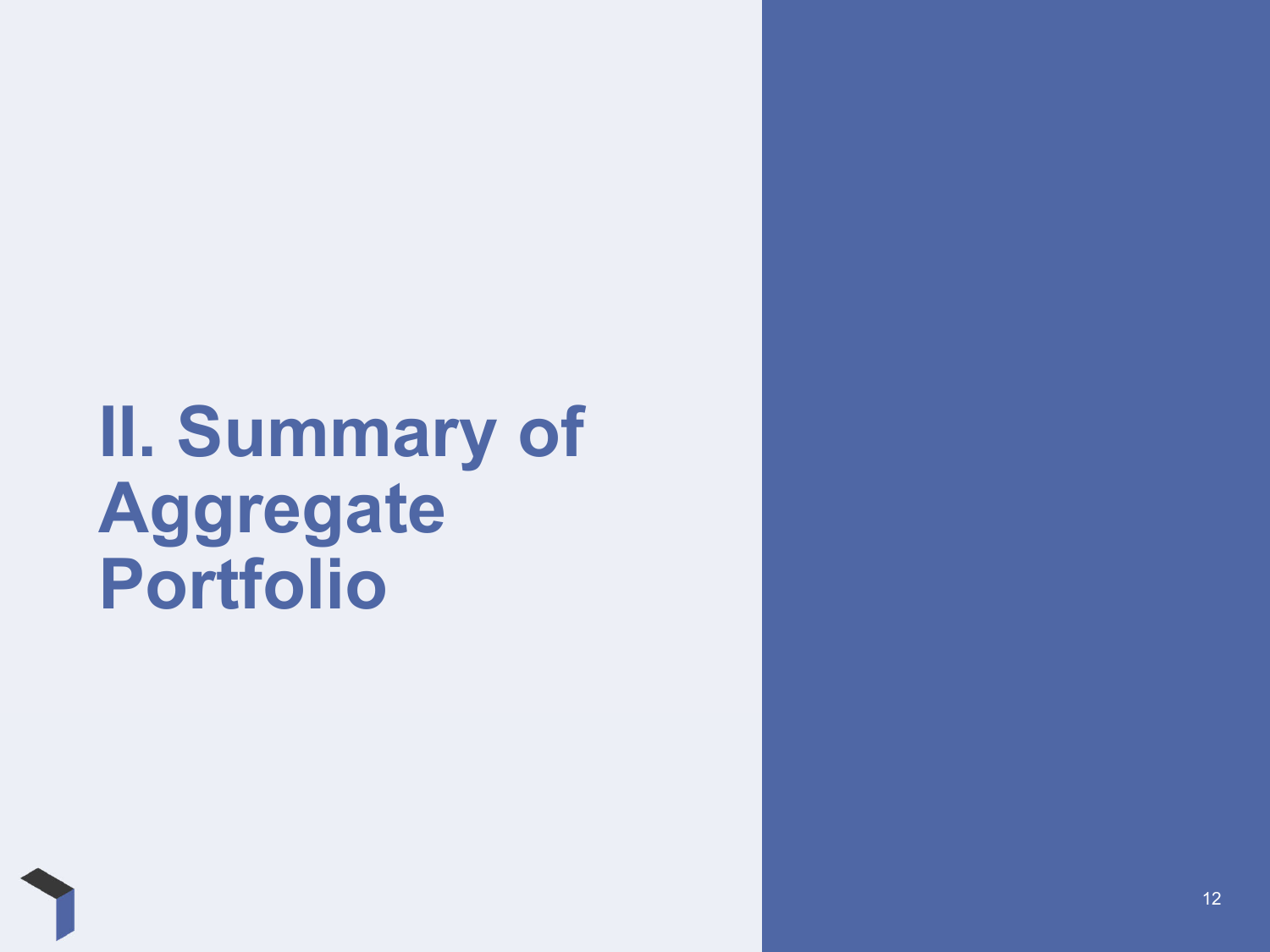# **Aggregate Portfolio Issuer Breakdown**

| <b>Security Type</b>                                  | <b>January 31, 2022</b> | % of Portfolio | October 31, 2021 | % of Portfolio | QoQ % Change |  |
|-------------------------------------------------------|-------------------------|----------------|------------------|----------------|--------------|--|
| United States Treasury <sup>2</sup>                   |                         |                |                  |                |              |  |
| U.S. Treasury                                         | \$499,118,624           | 87.5%          | \$383,344,952    | 83.0%          | 4.6%         |  |
| Ginnie Mae                                            | \$772,735               | 0.1%           | \$875,847        | 0.2%           | $(0.1\%)$    |  |
| <b>Small Business Administration</b>                  | \$1,089,043             | 0.2%           | \$1,194,221      | 0.3%           | $(0.1\%)$    |  |
| Federal Agencies and Instrumentalities <sup>2,3</sup> |                         |                |                  |                |              |  |
| <b>Freddie Mac</b>                                    | \$141,702               | 0.0%           | \$153,821        | 0.0%           | $(0.0\%)$    |  |
| Fannie Mae                                            | \$346,383               | 0.1%           | \$373.245        | 0.1%           | $(0.0\%)$    |  |
| Federal Home Loan Bank                                | \$0                     | 0.0%           | \$1,334,953      | 0.3%           | (0.3% )      |  |
| International Bank of Recon and Development           | \$6,753,724             | 1.2%           | \$6,868,785      | 1.5%           | (0.3% )      |  |
| International American Development Bank               | \$4,794,704             | 0.8%           | \$4,864,838      | 1.1%           | $(0.2\%)$    |  |
| Asian Development Bank                                | \$3,983,198             | 0.7%           | \$4,036,010      | 0.9%           | (0.2%)       |  |
| African Development Bank                              | \$2,433,885             | 0.4%           | \$2,461,150      | 0.5%           | $(0.1\%)$    |  |
| Commercial Paper <sup>2</sup>                         |                         |                |                  |                |              |  |
| JP Morgan                                             | \$1,999,822             | 0.4%           | \$4,998,920      | 1.1%           | (0.7%        |  |
| <b>Toyota Motor Credit Corporation</b>                | \$499,882               | 0.1%           | \$499,782        | 0.1%           | $(0.0\%)$    |  |
| <b>Bank of Montreal</b>                               | \$9,999,870             | 1.8%           | \$9,996,870      | 2.2%           | (0.4% )      |  |
| Collat Comm Paper                                     | \$9,998,550             | 1.8%           | \$9,989,470      | 2.2%           | (0.4% )      |  |
| Royal Bank of Canada NY                               | \$14,998,740            | 2.6%           | \$14,993,685     | 3.2%           | $(0.6\%)$    |  |
| MetLife Funding Inc                                   | \$9,498,932             | 1.7%           | \$12,108,963     | 2.6%           | $(1.0\%)$    |  |
| Municipal Issuers <sup>2</sup>                        |                         |                |                  |                |              |  |
| New York City                                         | \$2,987,094             | 0.5%           | \$3,045,453      | 0.7%           | $(0.1\%)$    |  |
| NY State Dorm Authority                               | \$97,926                | 0.0%           | \$99,417         | 0.0%           | $(0.0\%)$    |  |
| <b>New York State</b>                                 | \$839,875               | 0.1%           | \$849,769        | 0.2%           | $(0.0\%)$    |  |
| <b>TOTAL</b>                                          | \$570,354,689           | 100.0%         | \$462,090,151    | 100.0%         |              |  |

Notes:

1. End of quarter trade-date market values of portfolio holdings, including accrued interest. 1. End of quarter trade-date market values of portfolio holdings, including accrued interest.

2. Pursuant to the Authority's Investment Policy, investments in obligations other than those backed by the full faith and credit of the U.S. Government are limited to the following: (1) Federal Agencies - 13\$250 million per issuer, (2) Commercial Paper - the lesser of 5% or \$250 million per issuer, (3) Bankers' Acceptances - the lesser of 5% or \$250 million per issuer and (4) Municipal Bonds - 10%.

3. Federal Agencies and Instrumentalities includes Mortgage-Backed Securities.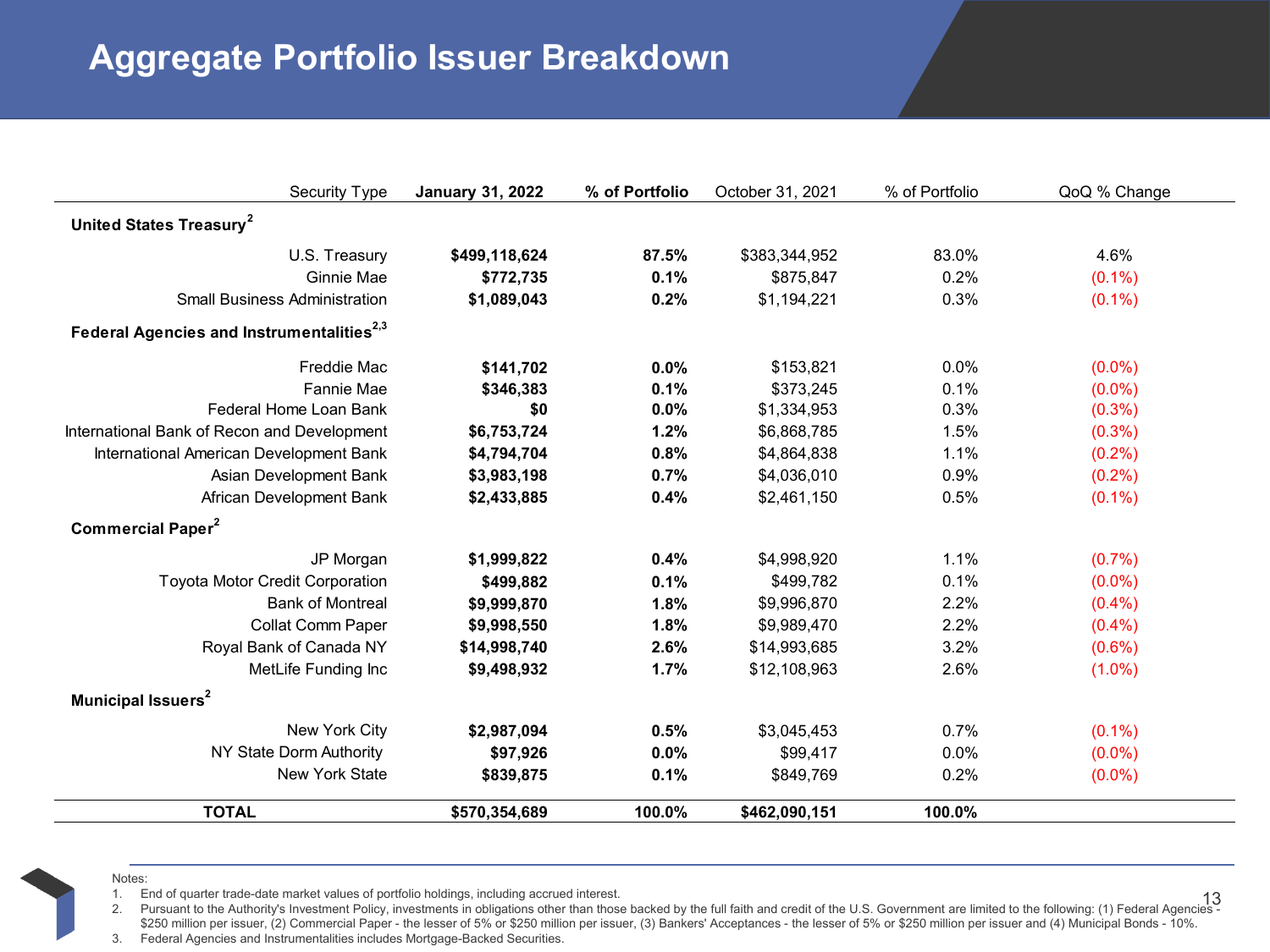|                                                 | <b>January 31, 2022</b> |                                     | October 31, 2021               |               |                       |                         |                 |
|-------------------------------------------------|-------------------------|-------------------------------------|--------------------------------|---------------|-----------------------|-------------------------|-----------------|
| <b>Longer Term Investment Strategy</b>          | <b>Market Value</b>     | <b>Effective</b><br><b>Duration</b> | % of Total<br><b>Portfolio</b> | Market Value  | Effective<br>Duration | % of Total<br>Portfolio | QoQ %<br>Change |
| 2003 Reserve Fund                               | \$34,404,119            | 2.48                                | $6.0\%$                        | \$34,821,555  | 2.56                  | 7.5%                    | $-1.5%$         |
| <b>BPCPC Operating Reserve Contingency</b>      | \$14,244,957            | 3.54                                | 2.5%                           | \$14,429,711  | 3.64                  | 3.1%                    | $-0.6\%$        |
| Insurance Fund                                  | \$6,128,058             | 3.58                                | 1.1%                           | \$6.214.906   | 3.57                  | 1.3%                    | $-0.3%$         |
| <b>Operating Budget Reserve</b>                 | \$22,256,530            | 3.56                                | $3.9\%$                        | \$22,539,449  | 3.48                  | 4.9%                    | $-1.0\%$        |
| BPCA Other Post-Employment Benefits             | \$41,997,831            | 3.54                                | 7.4%                           | \$27,902,620  | 3.57                  | 6.0%                    | 1.3%            |
| <b>BPCPC Other Post-Employment Benefits</b>     | \$0                     | 0.00                                | $0.0\%$                        | \$14,642,213  | 3.66                  | 3.2%                    | $-3.2%$         |
| <b>Subtotal Longer Term Investment Strategy</b> | \$119,031,493           | 3.24                                | 20.9%                          | \$120,550,455 | 3.28                  | 26.1%                   | $-5.2%$         |
| <b>Short Term Investment Strategy</b>           |                         |                                     |                                |               |                       |                         |                 |
| 2003 Pledged Revenue                            | \$311,934,768           | 0.04                                | 54.7%                          | \$209,458,299 | 0.23                  | 45.3%                   | $9.4\%$         |
| 2003 Project Operating Fund                     | \$10,614,582            | 0.15                                | $1.9\%$                        | \$10,116,233  | 0.10                  | $2.2\%$                 | $-0.3%$         |
| <b>Subtotal Short Term Investment Strategy</b>  | \$322,549,351           | 0.05                                | 56.6%                          | \$219,574,531 | 0.22                  | 47.5%                   | 9.0%            |
| <b>Subtotal of Total Return Accounts</b>        | \$441,580,844           | 0.91                                | 77.4%                          | \$340,124,986 | 1.31                  | 73.6%                   | 3.8%            |

1. "Market Value" includes accrued interest but does not include cash balances held at the bank.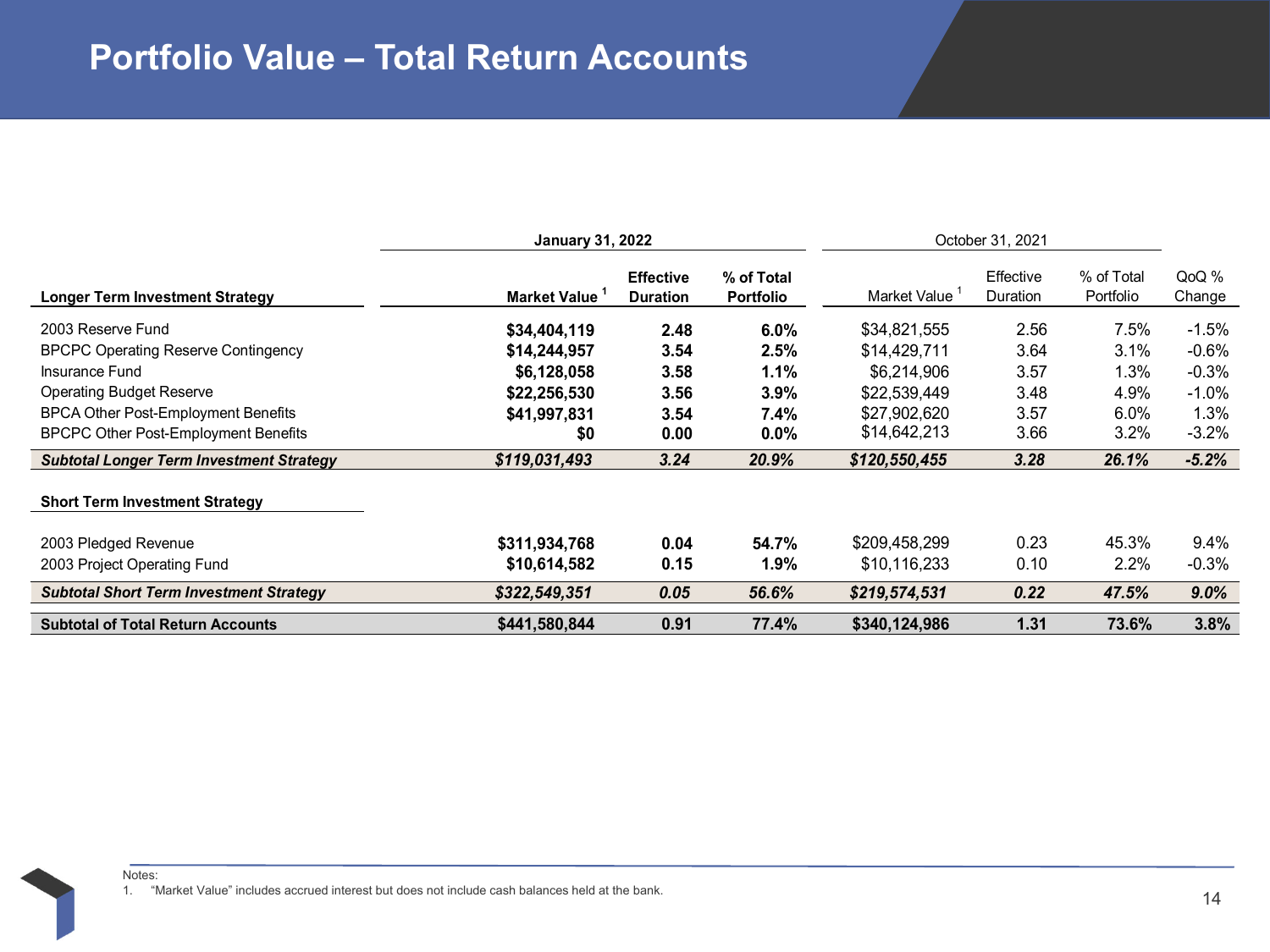### **Portfolio Value – Other BPCA Accounts**

|                                                                                      | January 31, 2022          | October 31, 2021 |              |                           |           |            |                        |
|--------------------------------------------------------------------------------------|---------------------------|------------------|--------------|---------------------------|-----------|------------|------------------------|
|                                                                                      |                           | <b>Effective</b> | % of Total   |                           | Effective | % of Total | QoQ %                  |
|                                                                                      | Market Value <sup>1</sup> | <b>Duration</b>  | Portfolio    | Market Value <sup>1</sup> | Duration  | Portfolio  | Change                 |
|                                                                                      |                           |                  |              |                           |           |            |                        |
| <b>Corporate Funds</b>                                                               | \$4,124,161               | 0.76             | 0.7%         | \$4,140,040               | 1.02      | 0.9%       | (0.2%)                 |
| 2000 Arbitrage Rebate                                                                | \$835,899                 | 0.14             | 0.1%         | \$835,784                 | 0.41      | 0.2%       | $(0.0\%)$              |
| 1993 Unpledged Revenue                                                               | \$12,724,971              | 0.01             | 2.2%         | \$11,729,394              | 0.09      | 2.5%       | (0.3% )                |
| 2003 Residual Fund                                                                   | \$46,995                  | 0.14             | 0.0%         | \$46,994                  | 0.23      | 0.0%       | (0.0%                  |
| Joint Purpose Fund                                                                   | \$381,520                 | 0.38             | 0.1%         | \$381,807                 | 0.64      | 0.1%       | $(0.0\%)$              |
| <b>Special Fund</b>                                                                  | \$965,884                 | 0.14             | 0.2%         | \$965,751                 | 0.41      | 0.2%       | $(0.0\%)$              |
| <b>BPCPC Operating Reserve</b>                                                       | \$1,040,963               | 0.11             | 0.2%         | \$1,039,214               | 0.09      | 0.2%       | $(0.0\%)$              |
| BPCA Goldman Sachs Liberty Contribution Fund                                         | \$0                       | 0.00             | 0.0%         | \$0                       | 0.00      | 0.0%       |                        |
| BPCA Series 2009A Project Costs                                                      | \$103,972                 | 0.20             | 0.0%         | \$107,999                 | 0.04      | 0.0%       | (0.0%                  |
| <b>BPCA Series 2009B Project Costs</b>                                               | \$0                       | 0.00             | 0.0%         | \$0                       | 0.00      | 0.0%       |                        |
| <b>BPCA Pier A Construction Escrow</b>                                               | \$0                       | 0.00             | 0.0%         | \$0                       | 0.00      | 0.0%       |                        |
| <b>BPCA Insurance Advance</b>                                                        | \$0                       | 0.00             | 0.0%         | \$0                       | 0.00      | 0.0%       |                        |
| BPCA2013ACDE COI SUB AC                                                              | \$0                       | 0.00             | 0.0%         | \$0                       | 0.00      | 0.0%       | ä,                     |
| BPCA2013B COI SUB AC                                                                 | \$0                       | 0.00             | 0.0%         | \$0                       | 0.00      | 0.0%       |                        |
| BPCA2013ACDE PROJ COST SUB AC                                                        | \$10,437,608              | 0.25             | 1.8%         | \$10,526,224              | 0.35      | 2.3%       | (0.4% )                |
| BPCA2013B PROJ COSTS SUB AC                                                          | \$0                       | 0.00             | 0.0%         | \$0                       | 0.00      | 0.0%       |                        |
| <b>BPCA PIER A RESERVE FUND</b>                                                      | \$1,419,452               | 0.53             | 0.2%         | \$996.825                 | 0.33      | 0.2%       | 0.0%                   |
| BPCA SUBORDINATED PAYMENT ACCOUNT                                                    | \$0                       | 0.00             | 0.0%         | \$0                       | 0.00      | 0.0%       |                        |
| BPCA 2019A Comm Ctr SB Proj                                                          | \$718,281                 | 0.26             | 0.1%         | \$1,263,544               | 0.45      | 0.3%       | $(0.1\%)$              |
| BPCA 2019A Sustainable Proj                                                          | \$39,174,674              | 0.11             | 6.9%         | \$45,992,182              | 0.29      | 10.0%      | $(3.1\%)$              |
| BPCA 2019ABCDE COI                                                                   | \$0                       | 0.00             | 0.0%         | \$0                       | 0.00      | 0.0%       |                        |
| BPCA 2019BDE Project                                                                 | \$6,975,593               | 0.14             | 1.2%         | \$7,831,873               | 0.31      | 1.7%       | $(0.5\%)$              |
| BPCA 2019C Pier A SB Proj                                                            | \$3,548,522               | 0.15             | 0.6%         | \$3,552,472               | 0.30      | 0.8%       | $(0.1\%)$              |
| <b>Liberty Terr Mariners Cove-K</b>                                                  | \$304,888                 | 0.00             | 0.1%         | \$304,909                 | 0.48      | 0.1%       | $(0.0\%)$              |
| Liberty House Mariners J                                                             | \$248,908                 | 0.00             | 0.0%         | \$248,926                 | 0.48      | 0.1%       | $(0.0\%)$              |
| <b>Rector Park L</b>                                                                 | \$33,987                  | 0.00             | 0.0%         | \$33,990                  | 0.48      | 0.0%       | $(0.0\%)$              |
| Hudson View W Towers G                                                               | \$174,936                 | 0.00             | 0.0%         | \$174,948                 | 0.48      | 0.0%       | $(0.0\%)$              |
| <b>Hudson Towers E/F</b>                                                             | \$212,922                 | 0.00             | 0.0%         | \$212,937                 | 0.48      | 0.0%       | $(0.0\%)$              |
| <b>Hudson View Towers C</b>                                                          | \$187,931                 | 0.00             | 0.0%         | \$187,944                 | 0.48      | 0.0%       | $(0.0\%)$              |
| Liberty Ct Mariners Cove B                                                           | \$622,771                 | 0.00             | 0.1%         | \$622,815                 | 0.48      | 0.1%       | $(0.0\%)$              |
| Millenium                                                                            | \$3,763,614               | 0.00             | 0.7%         | \$3,763,882               | 0.48      | 0.8%       | (0.2%)                 |
| Liberty Battery Place Assoc 4                                                        | \$448,835                 | 0.00             | 0.1%         | \$448,867                 | 0.48      | 0.1%       | $(0.0\%)$              |
| South Cove Assoc 11                                                                  | \$407,850                 | 0.00             | 0.1%         | \$407,879                 | 0.48      | 0.1%       | $(0.0\%)$              |
| Soundings Rector Park A                                                              | \$217,920                 | 0.00             | 0.0%         | \$217,935                 | 0.48      | 0.0%       | $(0.0\%)$              |
| The Regatta Site 10                                                                  | \$497,817                 | 0.00             | 0.1%         | \$497,852                 | 0.48      | 0.1%       | $(0.0\%)$              |
| Debt Service Junior Payments                                                         | \$5,069,883               | 0.00             | 0.9%         | \$3,391,794               | 0.13      | 0.7%       | 0.2%                   |
| 2003 Debt Service Senior Payments                                                    | \$12,507,034              | 0.00             | 2.2%         | \$35,923                  | 1.96      | 0.0%       | 2.2%                   |
| <b>BPCA Millenium Tower Security Fund 2A</b>                                         | \$3,142,843               | 0.00             | 0.6%         | \$3,143,066               | 0.48      | 0.7%       | $(0.1\%)$              |
| BPCA S 16/17 Riverhouse Security Fund                                                | \$6,677,542               | 0.00             | 1.2%         | \$6,678,016               | 0.48      | 1.4%       | (0.3% )                |
| <b>BPCA Visionaire Security Fund</b>                                                 | \$4,066,503               | 0.00             | 0.7%         | \$4,066,792               | 0.48      | 0.9%       | (0.2%)                 |
| <b>BPCA Pier A Security Deposit Account</b>                                          | \$0                       | 0.00             | 0.0%         | \$426,873                 | 0.48      | 0.1%       | $(0.1\%)$              |
|                                                                                      |                           |                  |              |                           | 0.48      | 0.2%       |                        |
| <b>BPCA One Rector Park Security Fund</b><br>BPCA Rector Square Security Fund Site D | \$997,633                 | 0.00<br>0.00     | 0.2%<br>0.0% | \$997,704<br>\$228,932    | 0.48      | 0.0%       | $(0.0\%)$<br>$(0.0\%)$ |
| BPCA WFC TOWER C RETAIL RENT ESCROW                                                  | \$228,916                 |                  | 0.0%         | \$258,923                 | 0.48      | 0.1%       | $(0.0\%)$              |
| BPCA RIVER & WARREN SEC FUND - SITE 19A                                              | \$258,905<br>\$6,150,736  | 0.00<br>0.00     | 1.1%         |                           | 0.48      | 1.3%       |                        |
|                                                                                      |                           |                  |              | \$6,151,173               | 0.48      | 0.0%       | (0.3% )                |
| BPCA NORTH COVE MARINA SECURITY FUND                                                 | \$52,981                  | 0.00             | 0.0%         | \$52,984                  |           |            | $(0.0\%)$              |
| <b>Subtotal of Other BPCA Accounts</b>                                               | \$128,773,845             | 0.10             | 22.6%        | \$121,965,165             | 0.35      | 26.4%      | (3.8%)                 |

Notes:

<sup>1.</sup> Market Value includes accrued interest but does not include cash balances held at the bank.

2. Highlighted funds are managed by Ramirez Asset Management ("RAM"). Market values for these funds are provided by RAM.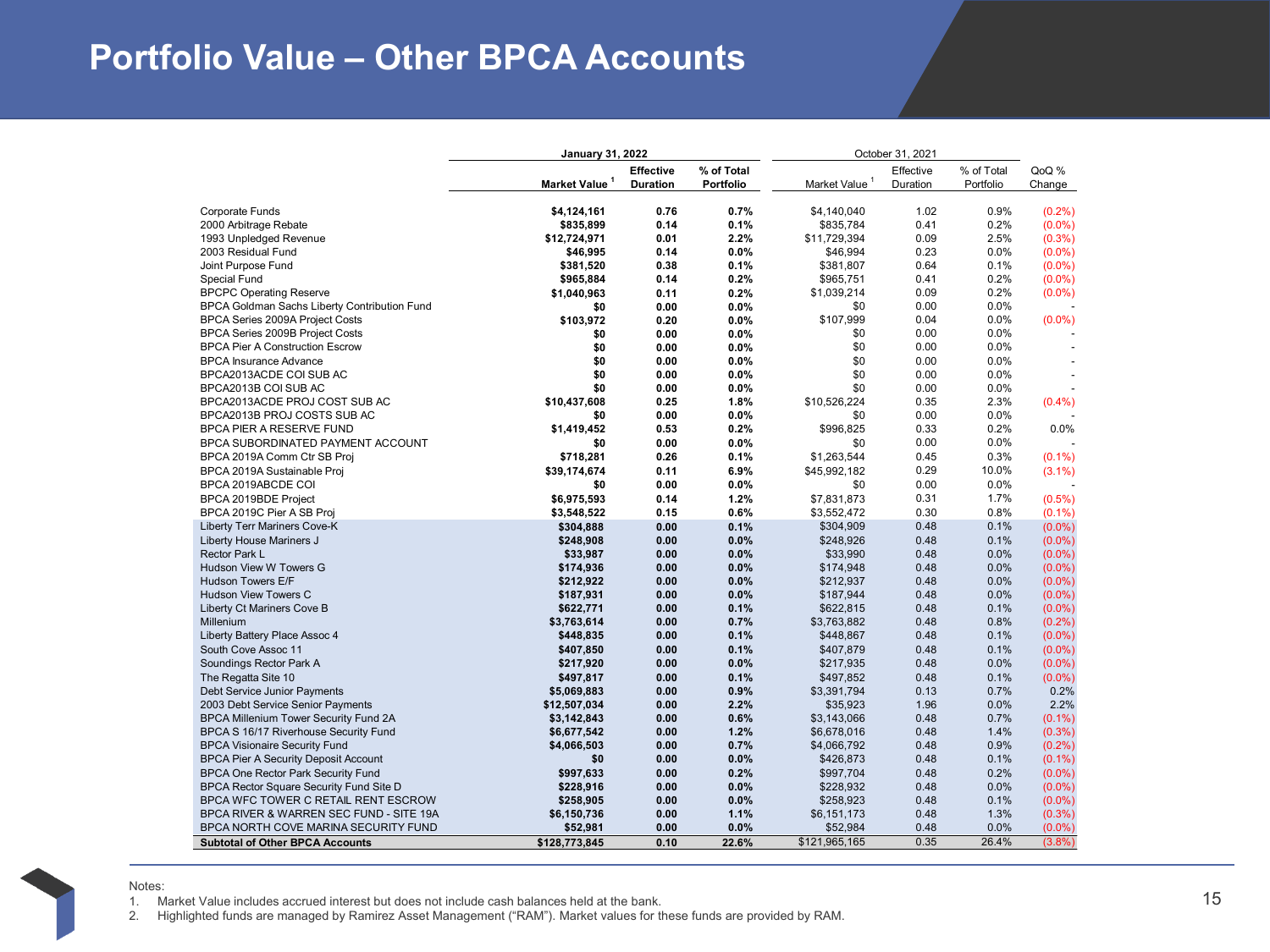|                                           | $%$ of                  |                |              |                                                 | $%$ of        |                |                  |                  | QoQ            |
|-------------------------------------------|-------------------------|----------------|--------------|-------------------------------------------------|---------------|----------------|------------------|------------------|----------------|
|                                           |                         | $%$ of         | <b>Total</b> |                                                 |               | $%$ of         | Total            | <b>Effective</b> | Change         |
| Security Type <sup>1</sup>                | <b>January 31, 2022</b> | <b>Advisor</b> |              | Portfolio Effective Duration   October 31, 2021 |               | <b>Advisor</b> | <b>Portfolio</b> | <b>Duration</b>  | (% of Advisor) |
| U.S. Treasuries                           | \$452,875,896           | 86.4%          | 79.4%        | 0.76                                            | \$350,825,812 | 81.7%          | 75.9%            | 1.09             | 4.7%           |
| Federal Agencies and<br>Instrumentalities | \$17,965,512            | 3.4%           | 3.1%         | 2.73                                            | \$19,565,737  | 4.6%           | 4.2%             | 2.79             | $(1.1\%)$      |
| Commercial Paper                          | \$46,995,795            | 9.0%           | 8.2%         | 0.04                                            | \$52,587,689  | 12.2%          | 11.4%            | 0.29             | $(3.3\%)$      |
| Municipals                                | \$3,924,895             | 0.7%           | 0.7%         | 2.65                                            | \$3,994,638   | 0.9%           | 0.9%             | 2.91             | $(0.2\%)$      |
| Government MBS <sup>2</sup>               | \$2,317,238             | 0.4%           | 0.4%         | 3.07                                            | \$2,561,212   | 0.6%           | 0.6%             | 3.22             | $(0.2\%)$      |
| <b>Totals</b>                             | \$524.079.337           | 100%           | 91.9%        | 0.79                                            | \$429,535,088 | 100.0%         | 93.0%            | 1.10             |                |



### **Maturity Distribution as of 01/31/2022**

### **Credit Quality (S&P) as of 01/31/2022**



### **Credit Quality (Moody's) as of 01/31/2022**



#### Notes:

- 1. Market Value includes accrued interest but does not include cash balances held at the bank.
- 2. Government MBS includes Freddie Mac, Fannie Mae, Ginnie Mae, and Small Business Administration MBS.
- 3. NR holdings are not rated by S&P, but rated by Moody's and are in compliance with BPCA's investment policy.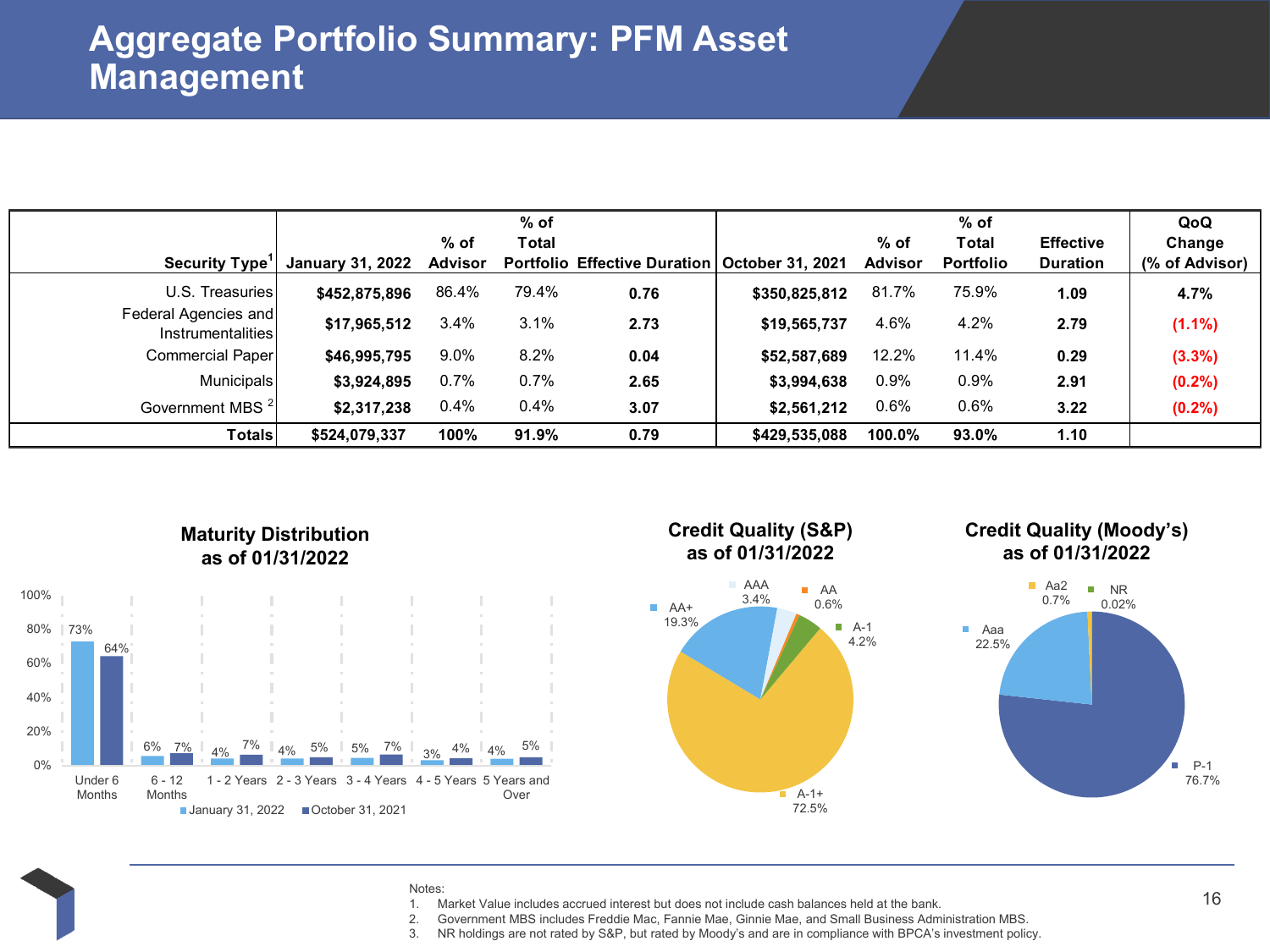## **Aggregate Portfolio Summary: Ramirez Asset Management**

| Security Type <sup>1</sup>                                   | <b>January 31, 2022</b> | $%$ of<br><b>Advisor</b> | <b>Portfolio</b> | % of Total Effective<br><b>Duration</b> | October 31, 2021 | $%$ of<br><b>Advisor</b> | % of Total Effective<br>Portfolio | <b>Duration</b> | QoQ<br>Change<br>(% of Advisor) |
|--------------------------------------------------------------|-------------------------|--------------------------|------------------|-----------------------------------------|------------------|--------------------------|-----------------------------------|-----------------|---------------------------------|
|                                                              |                         |                          |                  |                                         |                  |                          |                                   |                 |                                 |
| U.S. Treasuries                                              | \$46,242,727            | 99.9%                    | 8.1%             | 0.21                                    | \$32,519,140     | 99.9%                    | 7.0%                              | 0.44            | 0.0%                            |
| <b>Federal Agencies and Instrumentalities</b><br>$(non-MBS)$ | \$0                     | $0.0\%$                  | 0.0%             | 0.00                                    | \$0              | $0.0\%$                  | $0.0\%$                           | 0.00            |                                 |
| Commercial Paper                                             | \$0                     | $0.0\%$                  | 0.0%             | 0.00                                    | \$0              | $0.0\%$                  | $0.0\%$                           | 0.00            |                                 |
| <b>Municipals</b>                                            | \$0                     | $0.0\%$                  | 0.0%             | 0.00                                    | \$0              | $0.0\%$                  | $0.0\%$                           | 0.00            |                                 |
| Government MBS <sup>2</sup>                                  | \$32,625                | 0.1%                     | 0.0%             | 1.77                                    | \$35,923         | 0.1%                     | $0.0\%$                           | 1.96            | $(0.0\%)$                       |
| Totals                                                       | \$46,275,352            | 100%                     | 8.1%             | 0.21                                    | \$32,555,063     | 100.0%                   | 7.0%                              | 0.44            |                                 |



Notes:

- 1. Market Value includes accrued interest but does not include cash balances held at the bank.
- 2. Government MBS includes Freddie Mac, Fannie Mae, Ginnie Mae, and Small Business Administration MBS.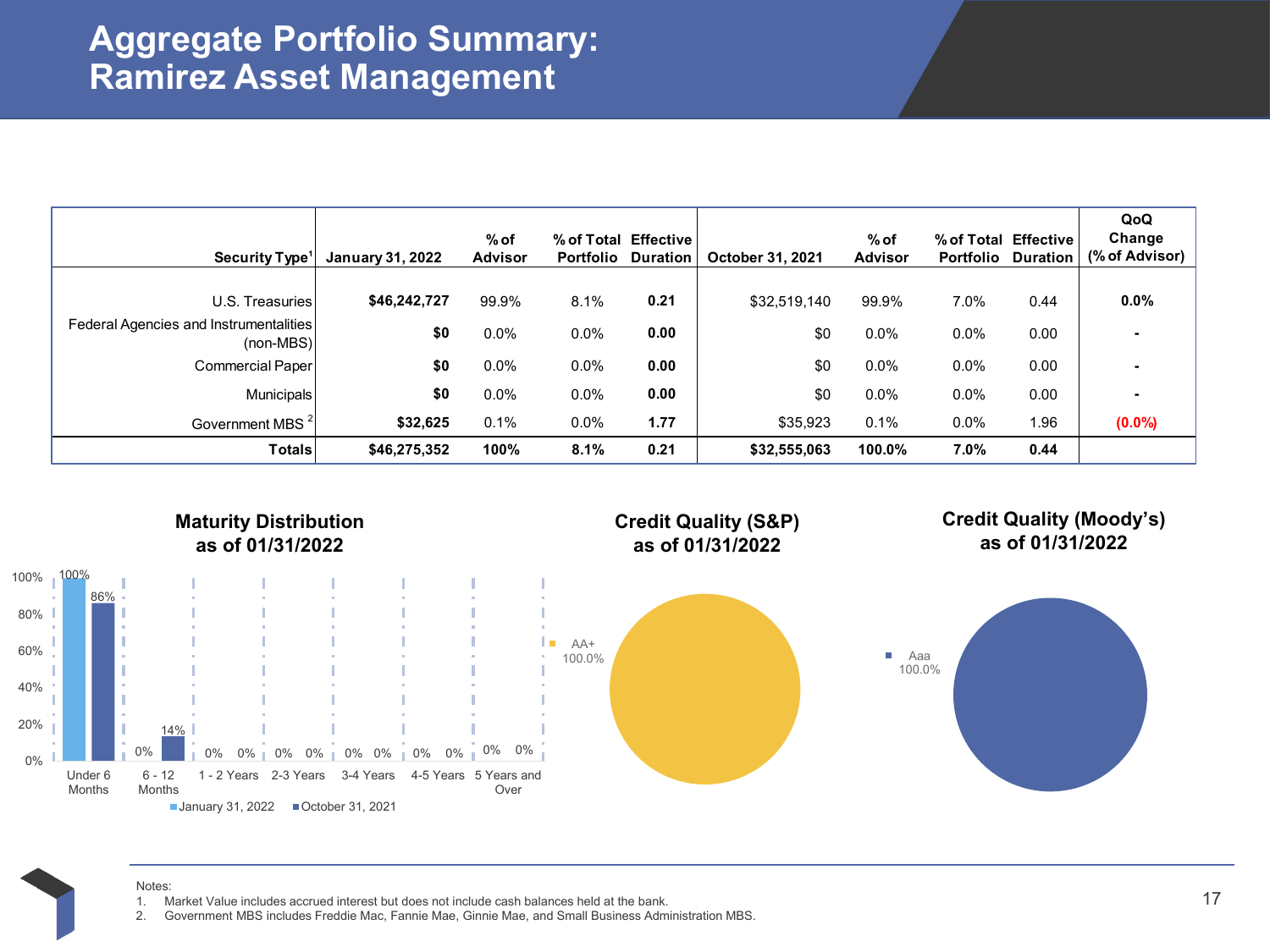|                                             | <b>Portfolio Earnings</b><br>Quarter-Ended January 31, 2022 |                                       |
|---------------------------------------------|-------------------------------------------------------------|---------------------------------------|
|                                             | Market Value Basis <sup>3</sup>                             | <b>Accrual (Amortized Cost) Basis</b> |
| Beginning Value - October 2021 <sup>1</sup> | \$429,043,508                                               | \$427,824,360                         |
| Net Purchases (Sales)                       | \$96,413,510                                                | \$96,413,510                          |
| Change in Value                             | (\$1,955,562)                                               | \$3,969                               |
| Ending Value - January 2022 <sup>1</sup>    | \$523,501,456                                               | \$524,241,840                         |
| Net Income <sup>2</sup>                     | \$469,789                                                   | \$469,789                             |
| <b>Porfolio Earnings</b>                    | (\$1,485,774)                                               | \$473,758                             |

Notes:

<sup>1.</sup> Beginning and ending Values exclude accrued income and cash balances at the bank.

<sup>2.</sup> Interest earned includes coupon income paid, change in beginning and ending accruals, and purchased/sold accrued interest.

3. A negative change in market value does not mean a realized loss. Losses are not realized until security/securities are sold.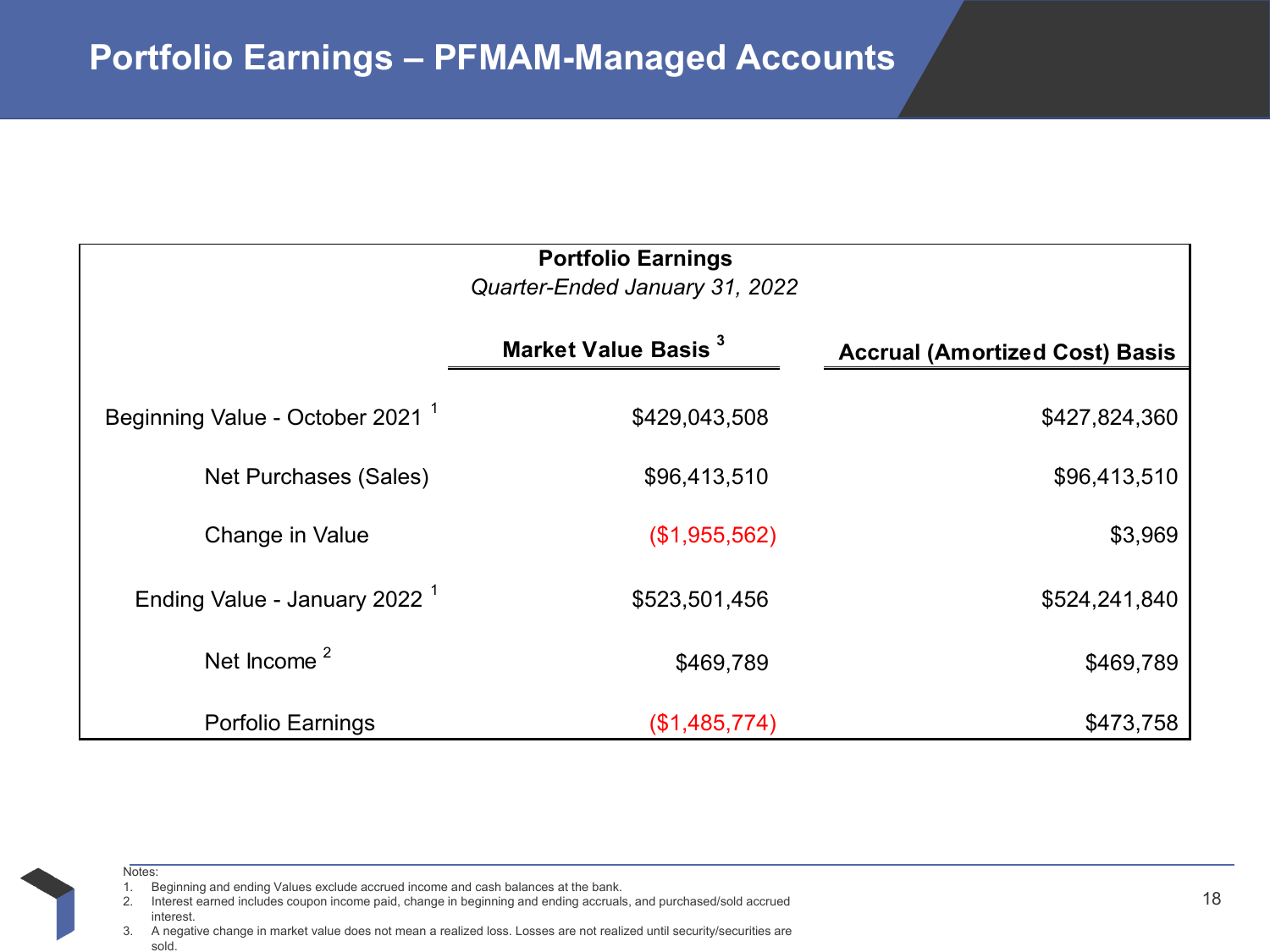|                                | <b>Portfolio Earnings</b><br>Quarter-Ended January 31, 2022 |                                                    |
|--------------------------------|-------------------------------------------------------------|----------------------------------------------------|
|                                | Market Value Basis <sup>1,4</sup>                           | <b>Accrual (Amortized Cost) Basis <sup>2</sup></b> |
| Beginning Value - October 2021 | \$32,543,828                                                | \$32,557,226                                       |
| Net Purchases (Sales)          | \$13,737,342                                                | \$13,737,342                                       |
| Change in Value                | (\$5,993)                                                   | (\$20,053)                                         |
| Ending Value - January 2022    | \$46,275,176                                                | \$46,274,515                                       |
| Net Income <sup>3</sup>        | \$2,543                                                     | \$2,543                                            |
| Porfolio Earnings              | (\$3,450)                                                   | (\$17,510)                                         |

1. Underlying data for Market Value Basis supplied by Advent APX, values exclude accrued income and cash balances at the bank.

2. Accrual (Amortized Cost) Basis data provided by custodian, BNY-Mellon.

Net Income includes coupon income paid, change in beginning and ending accruals, and purchased/sold accrued interest.

4. A negative change in market value does not mean a realized loss. Losses are not realized until security/securities are sold.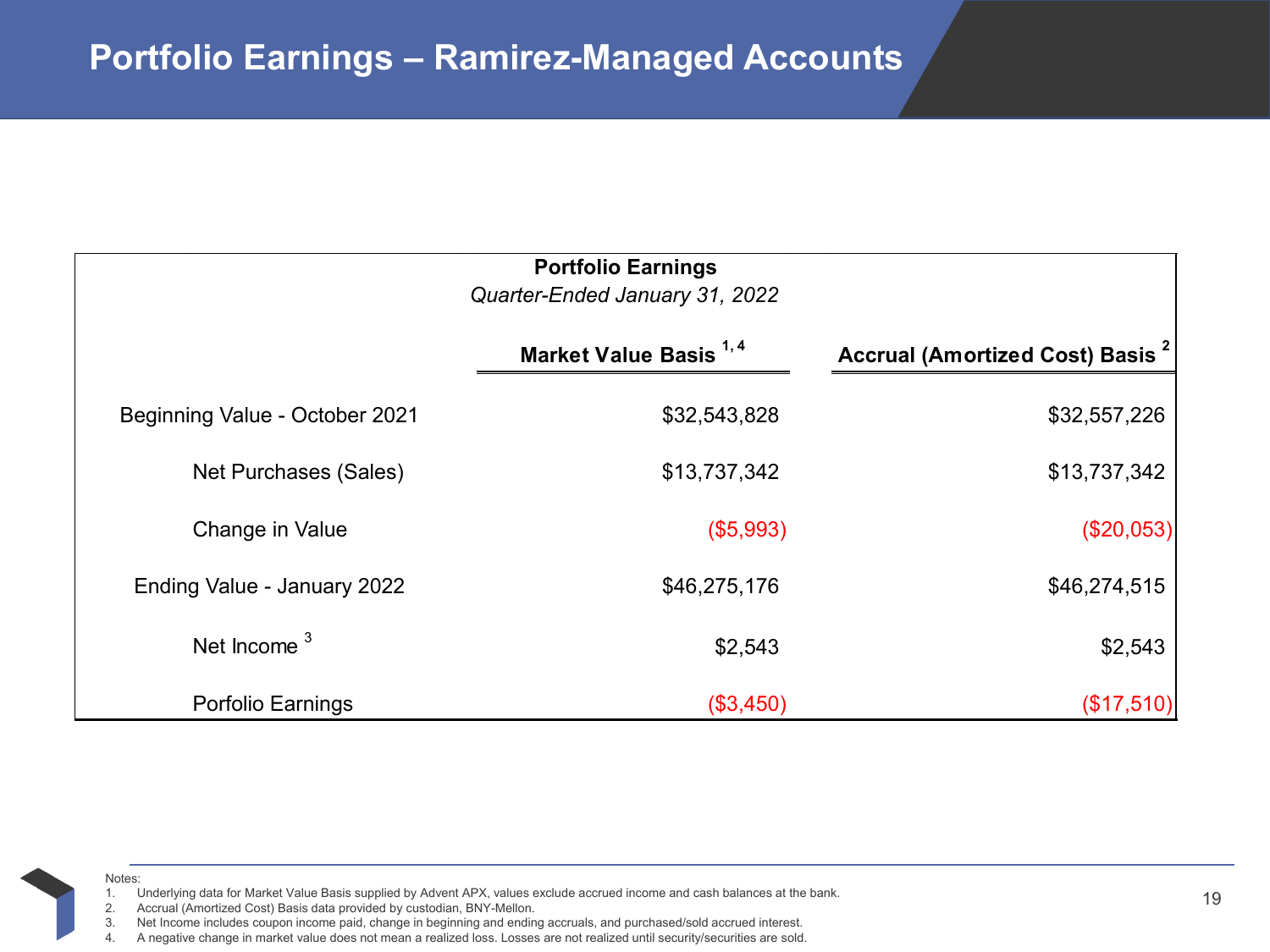# **III. Total Return Performance Attributes**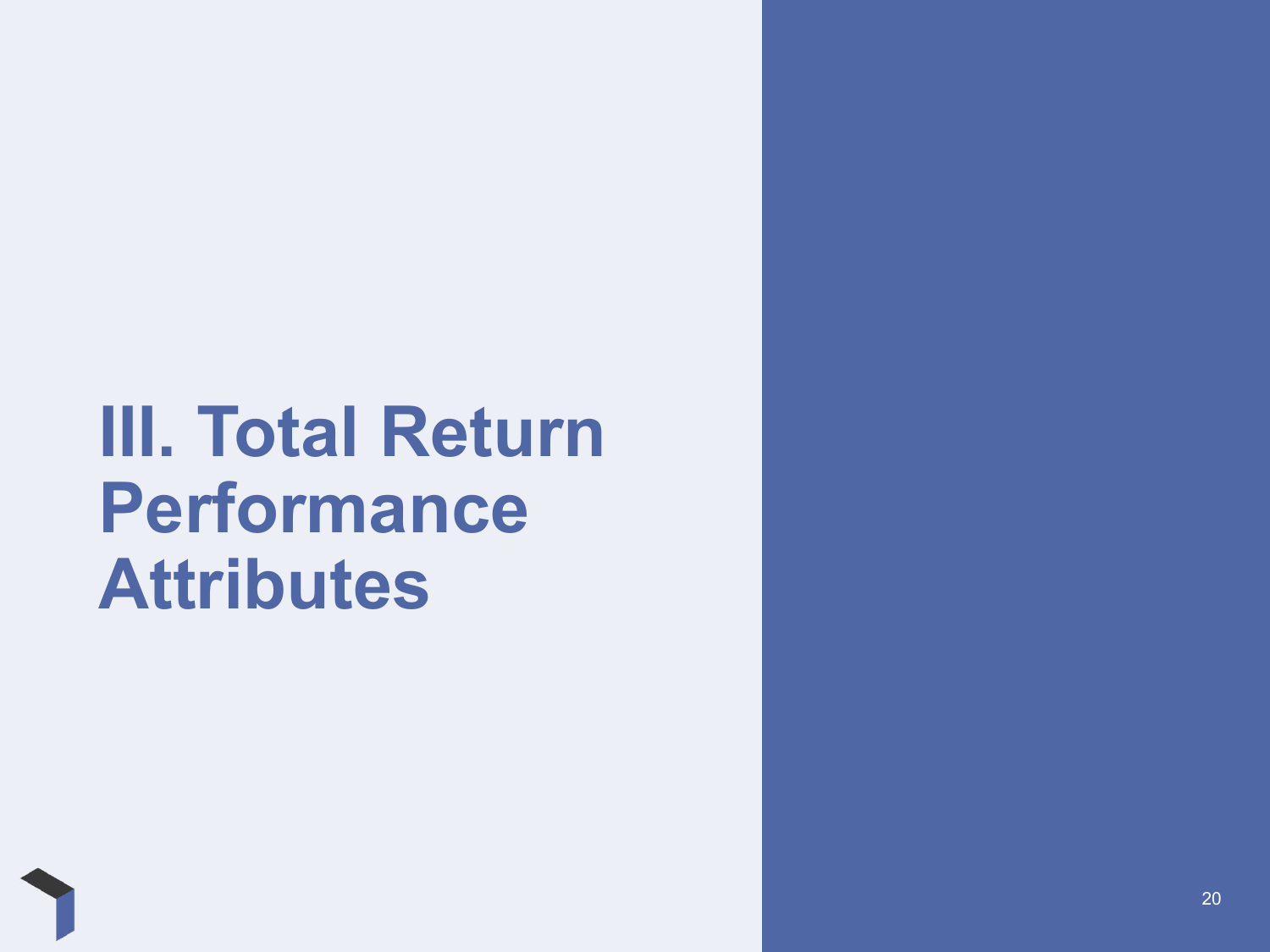# **Total Return Portfolio Attributes**

|                                             | <b>Effective Duration (in years)</b> |      | <b>Yield To Maturity - At Market</b> |       |                  | <b>Yield To Maturity - On Cost</b> |  |
|---------------------------------------------|--------------------------------------|------|--------------------------------------|-------|------------------|------------------------------------|--|
| Yields                                      | January 31, 2022 October 31, 2021    |      | January 31, 2022 October 31, 2021    |       | January 31, 2022 | October 31, 2021                   |  |
| <b>Longer Term Investment Strategy</b>      |                                      |      |                                      |       |                  |                                    |  |
| 2003 Reserve Fund                           | 2.48                                 | 2.56 | 1.30%                                | 0.74% | 1.15%            | 1.20%                              |  |
| <b>BPCPC Operating Reserve Contingency</b>  | 3.54                                 | 3.64 | 1.44%                                | 0.95% | 1.44%            | 1.43%                              |  |
| Insurance Fund                              | 3.58                                 | 3.57 | 1.40%                                | 0.88% | 1.41%            | 1.39%                              |  |
| <b>Operating Budget Reserve</b>             | 3.56                                 | 3.48 | 1.41%                                | 0.87% | 0.99%            | 0.94%                              |  |
| BPCA Other Post-Employment Benefits         | 3.54                                 | 3.57 | 1.42%                                | 0.90% | 1.36%            | 1.56%                              |  |
| <b>BPCPC Other Post-Employment Benefits</b> | 0.00                                 | 3.66 | $0.00\%$                             | 0.91% | 0.00%            | 1.54%                              |  |
| <b>Short Term Investment Strategy</b>       |                                      |      |                                      |       |                  |                                    |  |
| 2003 Pledged Revenue                        | 0.04                                 | 0.23 | 0.06%                                | 0.08% | 0.05%            | 0.07%                              |  |
| 2003 Project Operating Fund                 | 0.15                                 | 0.10 | 0.15%                                | 0.05% | 0.12%            | 0.05%                              |  |



*BPCPC Other Post Employment Benefits holdings were transferred and consolidated with BPCA Other Post Employment Benefits holdings on December 23, 2021*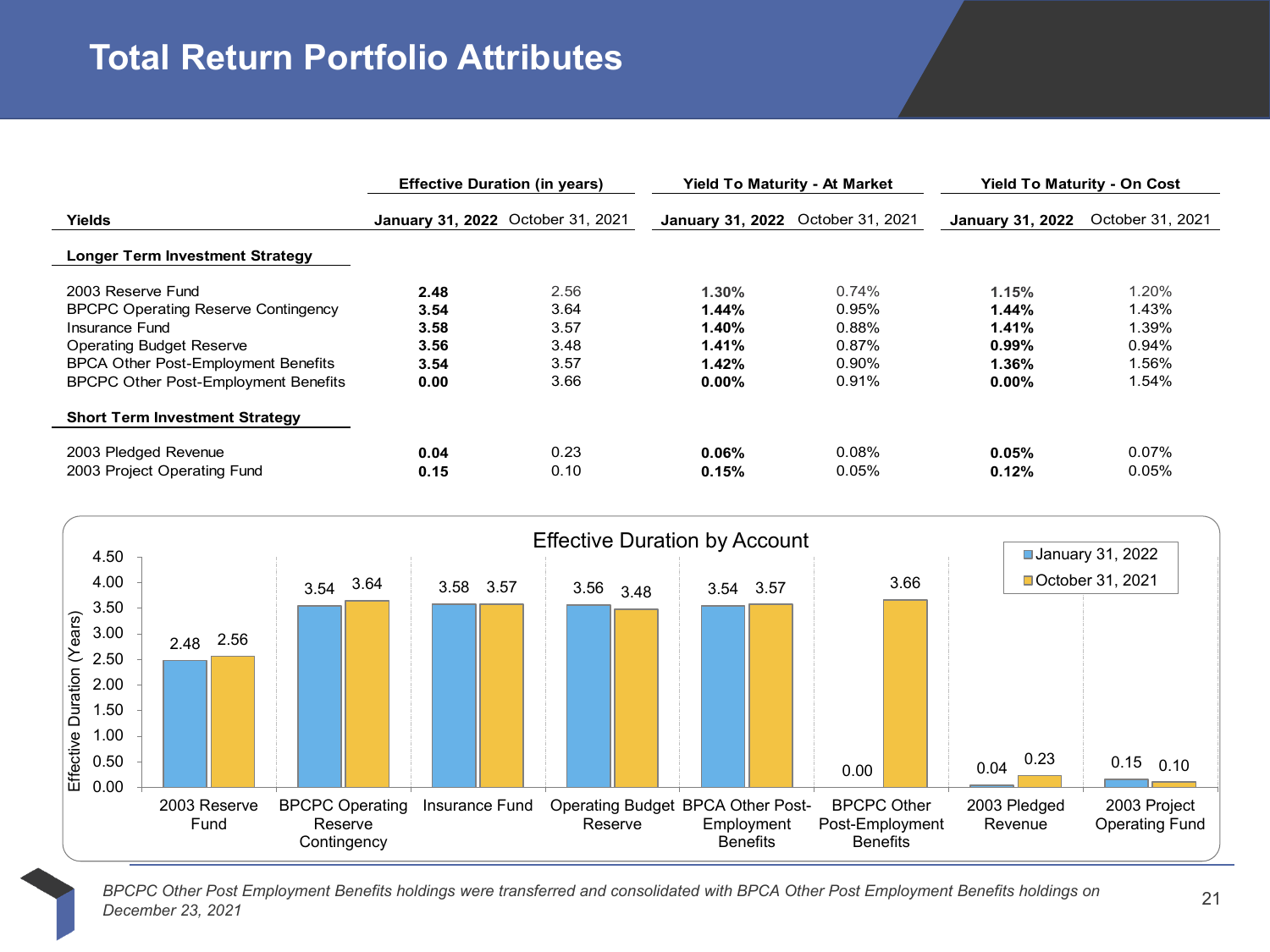**Portfolios Managed with a Longer-Term Investment Strategy**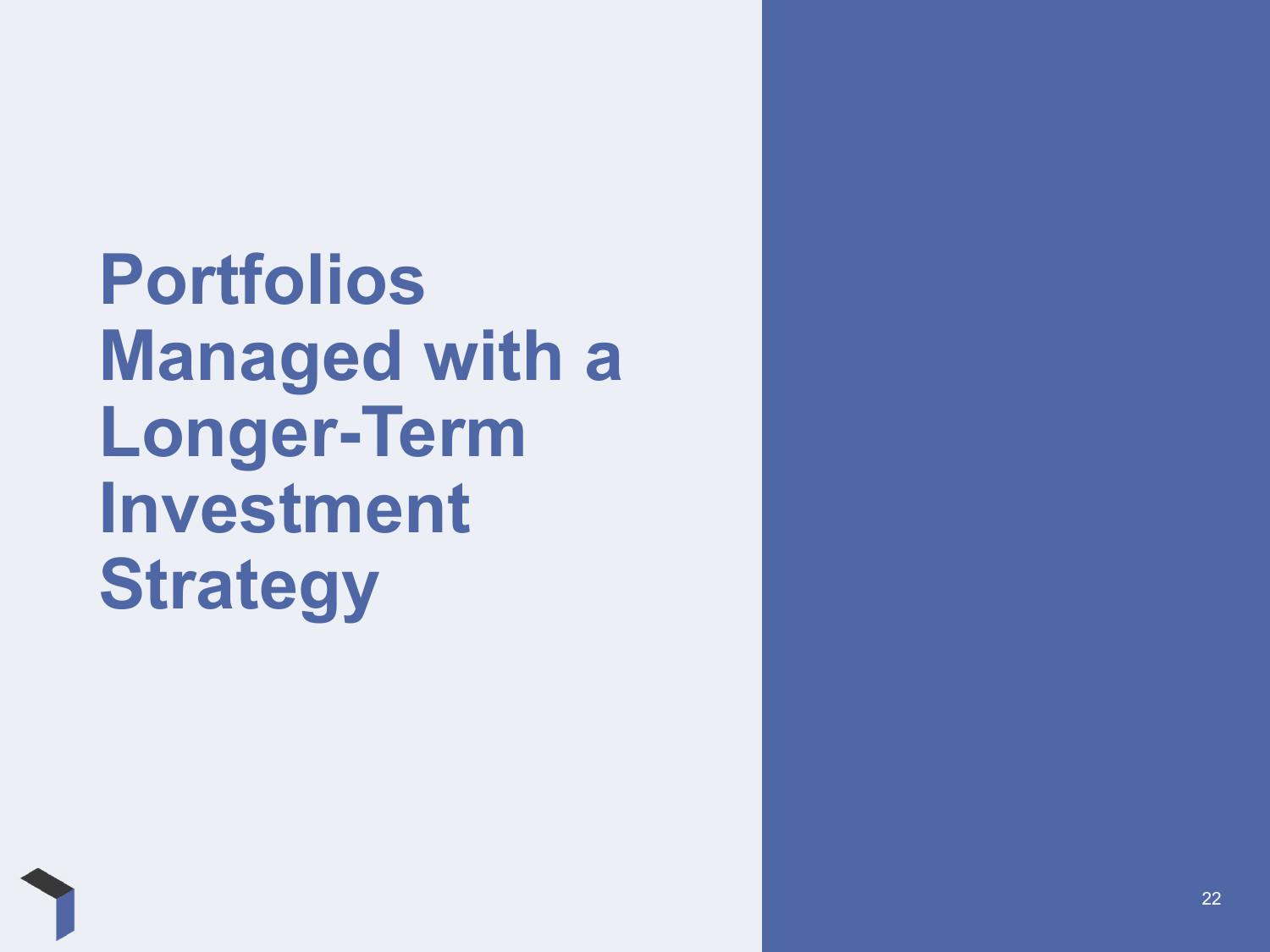# **Longer-Term Investment Strategy**

|                                                  |                         | Annualized      |
|--------------------------------------------------|-------------------------|-----------------|
| Total Return <sup>1,2,4,5</sup>                  | <b>January 31, 2022</b> | Since Inception |
|                                                  |                         |                 |
| 2003 Reserve Fund                                | $(1.10\%)$              | 2.92%           |
| <b>BM: BAML 1-5 Year US Treasury Note Index</b>  | $(1.12\%)$              | 2.85%           |
| <b>BPCPC Operating Reserve Contingency</b>       | (1.25%)                 | 3.31%           |
| Insurance Fund                                   | $(1.26\%)$              | 3.26%           |
| <b>Operating Budget Reserve</b>                  | $(1.24\%)$              | 3.39%           |
| <b>BM: BAML 1-10 Year US Treasury Note Index</b> | $(1.26\%)$              | 3.06%           |
| <b>BPCA Other Post-Employment Benefits</b>       | $(1.26\%)$              | 2.68%           |
| <b>BM: BAML 1-10 Year US Treasury Note Index</b> | $(1.26\%)$              | 2.45%           |

|                             | Effective Duration (in years) $3$                | <b>January 31, 2022</b> | October 31, 2021 |
|-----------------------------|--------------------------------------------------|-------------------------|------------------|
|                             |                                                  |                         |                  |
|                             | 2003 Reserve Fund                                | 2.48                    | 2.56             |
| $\mathcal{L}_{\mathcal{A}}$ | <b>BM: BAML 1-5 Year US Treasury Note Index</b>  | 2.55                    | 2.57             |
| $\mathcal{L}_{\mathcal{A}}$ | <b>BPCPC Operating Reserve Contingency</b>       | 3.54                    | 3.64             |
|                             | Insurance Fund                                   | 3.58                    | 3.57             |
| $\blacksquare$              | <b>Operating Budget Reserve</b>                  | 3.56                    | 3.48             |
| $\Box$                      | <b>BPCA Other Post-Employment Benefits</b>       | 3.54                    | 3.57             |
|                             | <b>BM: BAML 1-10 Year US Treasury Note Index</b> | 3.81                    | 3.83             |



#### Notes:

1. Performance on trade-date basis, gross-of-fees in accordance with the CFA Institute's Global Investment Performance Standards.

- 2. 2003 Reserve Fund, Operating Budget Reserve, Insurance Fund, and the Operating Reserve Contingency Funds temporarily suspended their investment strategies from June 2019 to December 2019 due to 2019 bond funding.
- 3. Bank of America/Merrill Lynch (BAML) indices provided by Bloomberg Financial Markets. The total returns shown for periods longer than a year are the annualized returns for the stated period.
- 4. Duration is the change in the value of a security that will result from a 1% change in interest rates, stated in years.
- 5. Periodic performance numbers are presented both as the periodic return and on an annualized basis. The annualized return assumes the periodic return is compounded at the same rate and is presented for reference only. Th of chaining the most recent four quarterly returns.
- 6. Since inception performance for all portfolios other than 'BPCA Other Post Employment Benefits' and 'BPCPC Other Post Employment Benefits' is calculated from January 31, 2006 to present. For the 'Reserve Fund,' the ince as the performance benchmark is July 31, 2013. For prior periods, the BAML 1-10 Year Treasury Index was utilized. Since inception performance for the 'BPCA Other Post Employment Benefits' is calculated from January 31, 200 performance for the 'BPCPC Other Post Employment Benefits' is calculated from February 12, 2010 to present.
- 7. BPCPC Other Post Employment Benefits holdings were transferred and consolidated with BPCA Other Post Employment Benefits holdings on December 23, 2021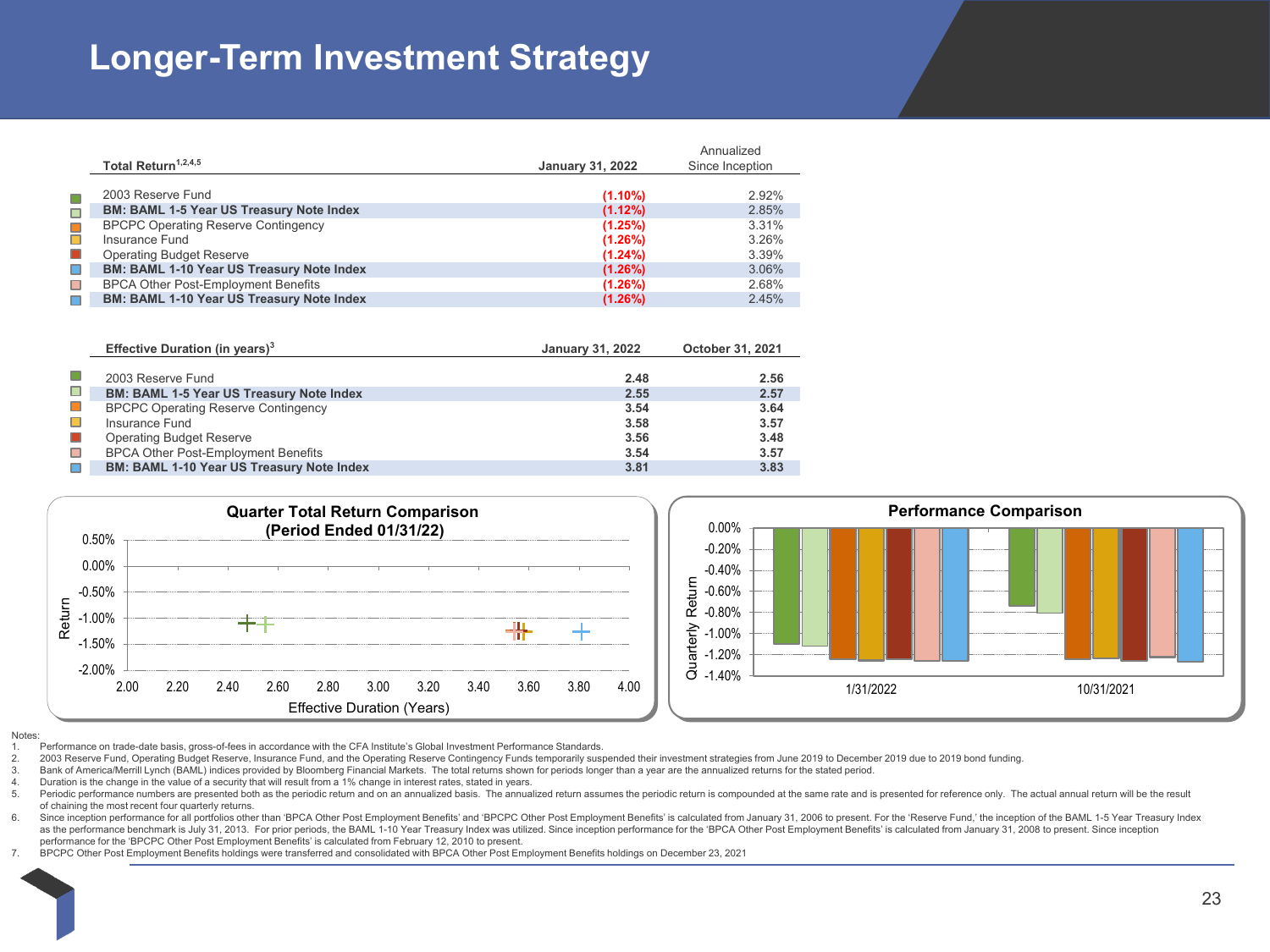# **2003 Reserve Fund Portfolio**

| Security Type <sup>1</sup>                       | <b>January 31, 2022</b>                                      | % of Portfolio | October 31, 2021 | % of Portfolio    | QoQ % Change |
|--------------------------------------------------|--------------------------------------------------------------|----------------|------------------|-------------------|--------------|
| U.S. Treasuries                                  | \$28,012,092                                                 | 81.4%          | \$28,237,963     | 81.1%             | 0.3%         |
| Federal Agencies and Instrumentalities (non-MBS) | \$4,839,664                                                  | 14.1%          | \$4,907,622      | 14.1%             | $(0.0\%)$    |
| <b>Commercial Paper</b>                          | \$0                                                          | $0.0\%$        | \$0              | $0.0\%$           | $0.0\%$      |
| <b>Municipal Obligations</b>                     | \$667,242                                                    | 1.9%           | \$679,675        | 2.0%              | $(0.0\%)$    |
| Government MBS                                   | \$885,121                                                    | $2.6\%$        | \$996,296        | 2.9%              | $(0.3\%)$    |
| Totals                                           | \$34,404,119                                                 | 100.0%         | \$34,821,555     | 100.0%            |              |
| <b>Portfolio Composition</b><br>as of 01/31/22   | <b>Credit Quality Distribution</b><br>as of 01/31/22         |                |                  |                   |              |
| <b>U.S. Treasuries</b><br>81.4%                  | Federal Agencies and<br>Instrumentalities (non-MBS)<br>14.1% |                | $A + B$          | AA<br>1.9%        |              |
|                                                  | <b>Municipal Obligations</b><br>1.9%                         |                | 83.7%            | o<br>AAA<br>14.1% |              |
|                                                  | <b>Government MBS</b><br>2.6%                                |                |                  |                   |              |



Notes:

1. End of quarter trade-date market values of portfolio holdings, including accrued interest. 2. Government MBS includes Freddie Mac, Fannie Mae, Ginnie Mae, and Small Business Administration MBS.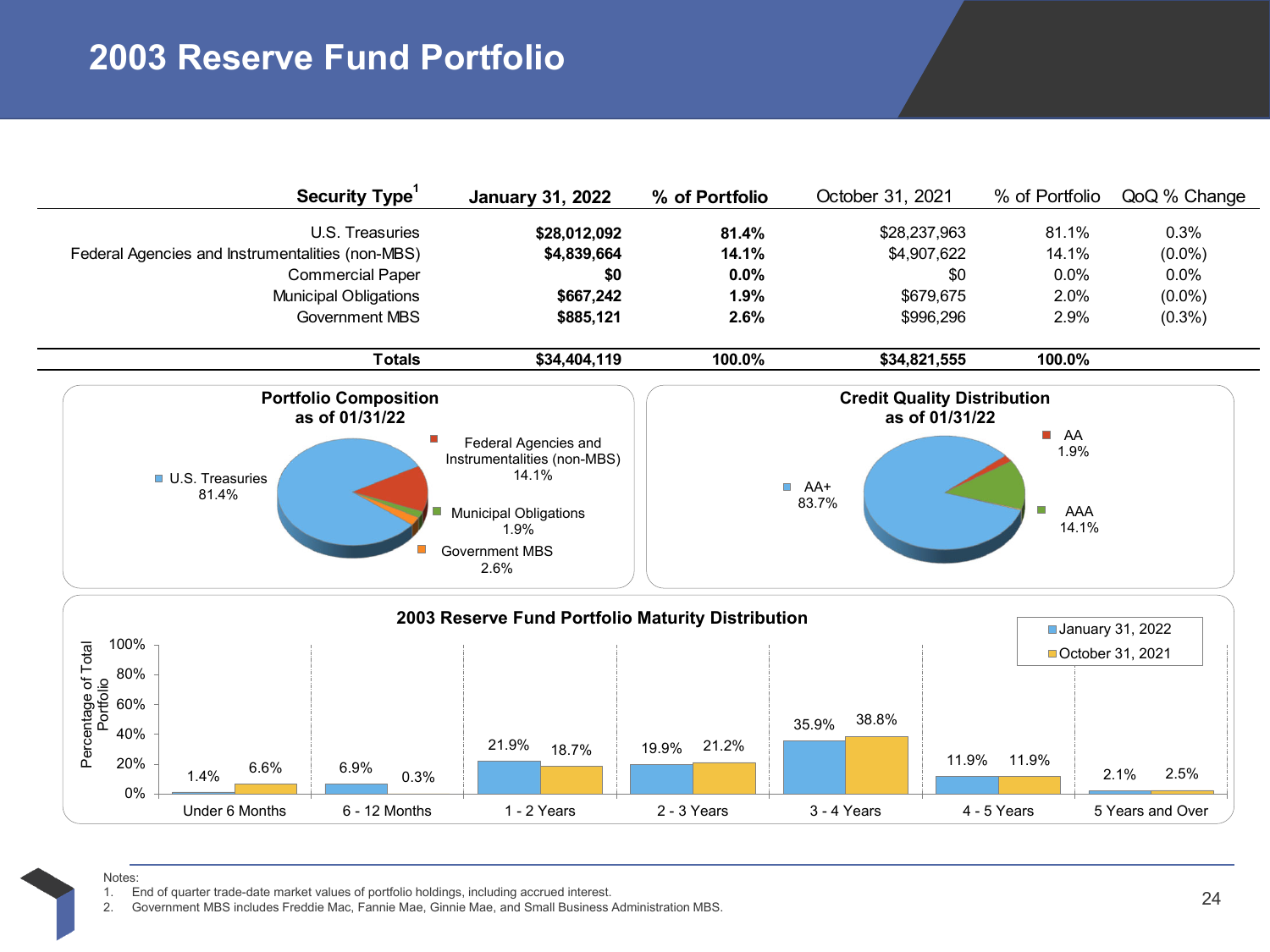# **BPCPC Operating Reserve Contingency Portfolio**

| Security Type <sup>1</sup>                                                                                                                       | <b>January 31, 2022</b>                                                                                                             | % of Portfolio                         | October 31, 2021                                             | % of Portfolio                                                                               | QoQ % Change                                        |
|--------------------------------------------------------------------------------------------------------------------------------------------------|-------------------------------------------------------------------------------------------------------------------------------------|----------------------------------------|--------------------------------------------------------------|----------------------------------------------------------------------------------------------|-----------------------------------------------------|
| U.S. Treasuries<br>Federal Agencies and Instrumentalities (non-MBS)<br><b>Commercial Paper</b><br><b>Municipal Obligations</b><br>Government MBS | \$10,922,422<br>\$2,531,060<br>\$0<br>\$292,948<br>\$498,526                                                                        | 76.7%<br>17.8%<br>0.0%<br>2.1%<br>3.5% | \$11,016,321<br>\$2,569,253<br>\$0<br>\$299,231<br>\$544,905 | 76.3%<br>17.8%<br>0.0%<br>2.1%<br>3.8%                                                       | 0.3%<br>$(0.0\%)$<br>0.0%<br>$(0.0\%)$<br>$(0.3\%)$ |
| <b>Totals</b>                                                                                                                                    | \$14,244,957                                                                                                                        | 100.0%                                 | \$14,429,711                                                 | 100.0%                                                                                       |                                                     |
| <b>Portfolio Composition</b><br>as of 01/31/22                                                                                                   |                                                                                                                                     |                                        | <b>Credit Quality Distribution</b><br>as of 01/31/22         |                                                                                              |                                                     |
| <b>U.S. Treasuries</b><br>76.7%                                                                                                                  | Federal Agencies and<br>Instrumentalities (non-MBS)<br>17.8%<br>Municipal Obligations<br>2.1%<br><b>Government MBS</b><br>o<br>3.5% |                                        | $AA+$<br>79.8%                                               | A<br>2.1%<br>AAA<br>$\overline{\phantom{a}}$<br>17.8%<br>$A-1+ 8A-1$<br>(Short-term)<br>0.3% |                                                     |
| 100%<br>80%                                                                                                                                      | <b>BPCPC Operating Reserve Contingency Portfolio Maturity Distribution</b>                                                          |                                        |                                                              |                                                                                              | <b>January 31, 2022</b><br>■October 31, 2021        |
| Percentage of Total<br>Portfolio<br>60%<br>40%<br>20%<br>6.8%<br>0.0%<br>0.0%<br>0.1%<br>$0\%$                                                   | 22.2%<br>18.8%                                                                                                                      | 15.5%<br>13.0%                         | 20.9%<br>17.0%<br>14.3%                                      | 27.6%<br>14.2%                                                                               | 29.6%                                               |
| Under 6 Months<br>$6 - 12$ Months                                                                                                                | 1 - 2 Years                                                                                                                         | 2 - 3 Years                            | 3 - 4 Years                                                  | 4 - 5 Years                                                                                  | 5 Years and Over                                    |

#### Notes:

1. End of quarter trade-date market values of portfolio holdings, including accrued interest.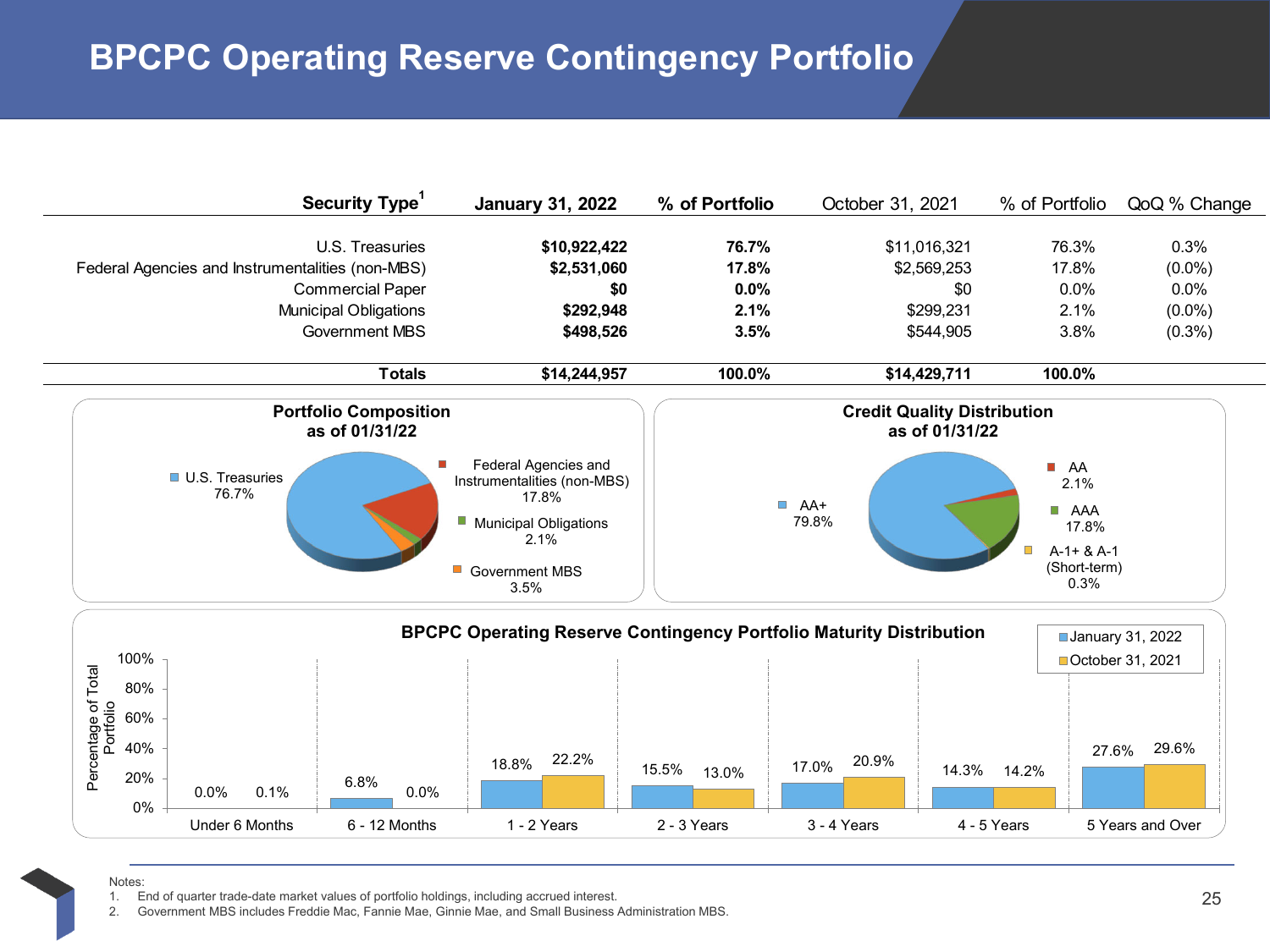# **Insurance Fund Portfolio**

| Security Type <sup>1</sup>                                                                                                                | <b>January 31, 2022</b>                                                                                                               | % of Portfolio                               | October 31, 2021                                         | % of Portfolio                                                                        | QoQ % Change                                           |
|-------------------------------------------------------------------------------------------------------------------------------------------|---------------------------------------------------------------------------------------------------------------------------------------|----------------------------------------------|----------------------------------------------------------|---------------------------------------------------------------------------------------|--------------------------------------------------------|
| U.S. Treasuries<br>Federal Agencies and Instrumentalities (non-MBS)<br><b>Commercial Paper</b><br>Municipal Obligations<br>Government MBS | \$5,323,185<br>\$649,778<br>\$0<br>\$124,130<br>\$30,965                                                                              | 86.9%<br>10.6%<br>$0.0\%$<br>$2.0\%$<br>0.5% | \$5,393,210<br>\$659,985<br>\$0<br>\$126,793<br>\$34,918 | 86.8%<br>10.6%<br>$0.0\%$<br>2.0%<br>0.6%                                             | 0.1%<br>$(0.0\%)$<br>$0.0\%$<br>$(0.0\%)$<br>$(0.1\%)$ |
| <b>Totals</b>                                                                                                                             | \$6,128,058                                                                                                                           | 100.0%                                       | \$6,214,906                                              | 100.0%                                                                                |                                                        |
| <b>Portfolio Composition</b><br>as of 01/31/22                                                                                            |                                                                                                                                       |                                              |                                                          |                                                                                       |                                                        |
| U.S. Treasuries<br>86.9%<br>F.                                                                                                            | Federal Agencies and<br>Instrumentalities (non-MBS)<br>10.6%<br><b>Municipal Obligations</b><br>2.0%<br><b>Government MBS</b><br>0.5% |                                              | $AA+$<br>87.4%                                           | $\mathcal{L}_{\mathcal{A}}$<br>AA<br>2.0%<br>AAA<br>$\overline{\phantom{a}}$<br>10.6% |                                                        |



Notes:

1. End of quarter trade-date market values of portfolio holdings, including accrued interest.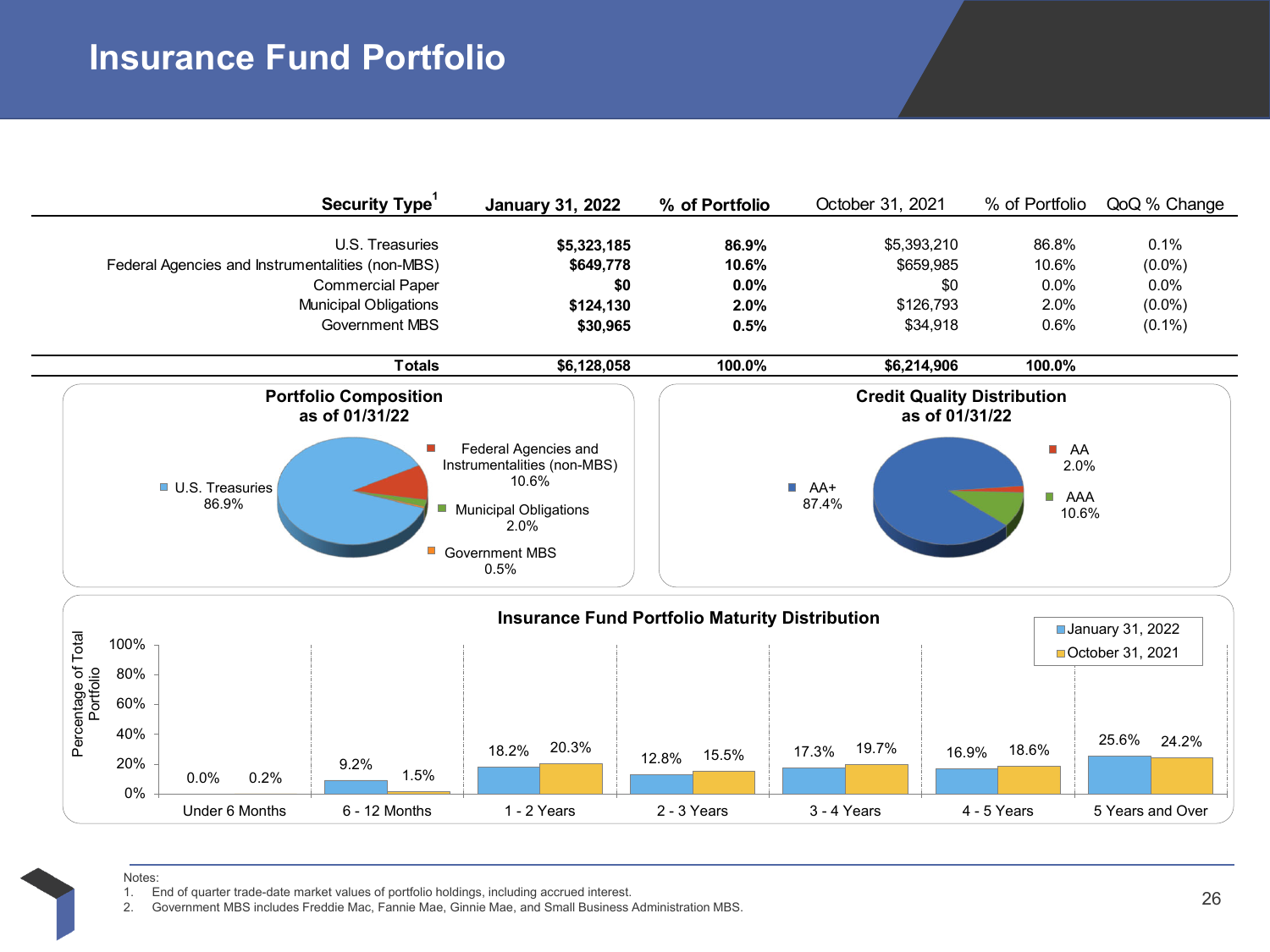# **Operating Budget Reserve Portfolio**

|                                  |                                                                                   | Security Type <sup>1</sup>                                                                          | <b>January 31, 2022</b>                                               | % of Portfolio                            | October 31, 2021                                                     | % of Portfolio                            | QoQ % Change                                           |
|----------------------------------|-----------------------------------------------------------------------------------|-----------------------------------------------------------------------------------------------------|-----------------------------------------------------------------------|-------------------------------------------|----------------------------------------------------------------------|-------------------------------------------|--------------------------------------------------------|
|                                  | Federal Agencies and Instrumentalities (non-MBS)                                  | U.S. Treasuries<br><b>Commercial Paper</b><br><b>Municipal Obligations</b><br><b>Government MBS</b> | \$19,292,694<br>\$2,474,941<br>\$0<br>\$213,504<br>\$275,390          | 86.7%<br>11.1%<br>$0.0\%$<br>1.0%<br>1.2% | \$19,512,512<br>\$2,511,451<br>\$0<br>\$218,084<br>\$297,403         | 86.6%<br>11.1%<br>$0.0\%$<br>1.0%<br>1.3% | 0.1%<br>$(0.0\%)$<br>$0.0\%$<br>$(0.0\%)$<br>$(0.1\%)$ |
|                                  |                                                                                   | <b>Totals</b>                                                                                       | \$22,256,530                                                          | 100.0%                                    | \$22,539,449                                                         | 100.0%                                    |                                                        |
|                                  | <b>Portfolio Composition</b><br>as of 01/31/22<br><b>U.S. Treasuries</b><br>86.7% |                                                                                                     | Federal Agencies and<br>Instrumentalities (non-MBS)<br>11.1%          | $\overline{\phantom{a}}$                  | <b>Credit Quality Distribution</b><br>as of 01/31/22<br>AA+<br>87.7% | AA<br>m.<br>1.0%                          |                                                        |
|                                  |                                                                                   |                                                                                                     | <b>Municipal Obligations</b><br>1.0%<br><b>Government MBS</b><br>1.2% |                                           |                                                                      | <b>B</b> AAA<br>11.1%                     |                                                        |
|                                  |                                                                                   |                                                                                                     | <b>Operating Budget Reserve Portfolio Maturity Distribution</b>       |                                           |                                                                      |                                           | January 31, 2022                                       |
| Percentage of Total<br>Portfolio | 100%<br>80%<br>60%                                                                |                                                                                                     |                                                                       |                                           |                                                                      |                                           | ■ October 31, 2021                                     |
|                                  | 40%<br>20%<br>7.5%<br>0.5%<br>0.0%<br>0%                                          | 1.3%                                                                                                | 24.2%<br>18.6%                                                        | 19.4%<br>16.1%                            | 16.3%<br>15.5%<br>12.8%                                              | 15.9%                                     | 26.2%<br>25.7%                                         |

Under 6 Months 6 - 12 Months 1 - 2 Years 2 - 3 Years 3 - 4 Years 4 - 5 Years 5 Years and Over

Notes:

1. End of quarter trade-date market values of portfolio holdings, including accrued interest.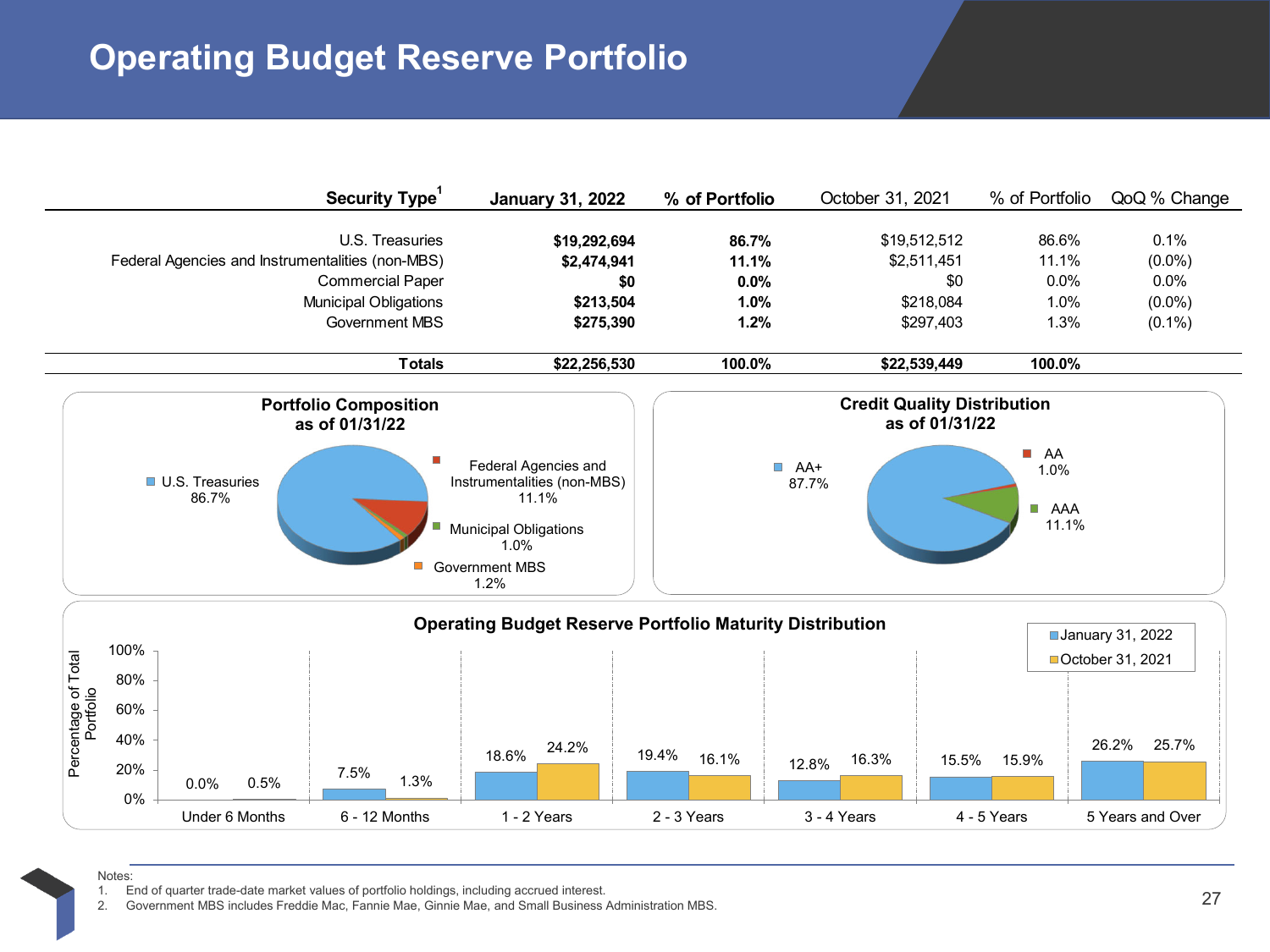# **BPCA OPEB Portfolio**

|                                                  | Security Type <sup>1</sup>                     | <b>January 31, 2022</b>                                                                                                        | % of Portfolio | October 31, 2021                                     | % of Portfolio                                                                                   | QoQ % Change |
|--------------------------------------------------|------------------------------------------------|--------------------------------------------------------------------------------------------------------------------------------|----------------|------------------------------------------------------|--------------------------------------------------------------------------------------------------|--------------|
|                                                  | U.S. Treasuries                                | \$31,273,456                                                                                                                   | 74.5%          | \$20,726,808                                         | 74.3%                                                                                            | $0.2\%$      |
| Federal Agencies and Instrumentalities (non-MBS) |                                                | \$7,470,068                                                                                                                    | 17.8%          | \$4,983,146                                          | 17.9%                                                                                            | $(0.1\%)$    |
|                                                  | <b>Commercial Paper</b>                        | \$0                                                                                                                            | $0.0\%$        | \$0                                                  | $0.0\%$                                                                                          | $0.0\%$      |
|                                                  | <b>Municipal Obligations</b>                   | \$2,627,071                                                                                                                    | 6.3%           | \$1,756,623                                          | 6.3%                                                                                             | $(0.0\%)$    |
|                                                  | Government MBS                                 | \$627,236                                                                                                                      | 1.5%           | \$436,043                                            | 1.6%                                                                                             | $(0.1\%)$    |
|                                                  | Totals                                         | \$41,997,831                                                                                                                   | 100.0%         | \$27,902,620                                         | 100.0%                                                                                           |              |
|                                                  | <b>Portfolio Composition</b><br>as of 01/31/22 |                                                                                                                                |                | <b>Credit Quality Distribution</b><br>as of 01/31/22 |                                                                                                  |              |
| <b>U.S. Treasuries</b><br>74.5%                  |                                                | Federal Agencies and<br>Instrumentalities (non-MBS)<br>17.8%<br>Municipal Obligations<br>6.3%<br><b>Government MBS</b><br>1.5% |                | $A + B$<br>78.0%                                     | AA<br>$\mathcal{L}_{\mathcal{A}}$<br>4.0%<br>AAA<br>17.8%<br>$A-1+ 8A-1$<br>(Short-term)<br>0.1% |              |



#### Notes:

1. End of quarter trade-date market values of portfolio holdings, including accrued interest.

2. Government MBS includes Freddie Mac, Fannie Mae, Ginnie Mae, and Small Business Administration MBS.

3. NR holdings are not rated by S&P, but rated by Moody's and are in compliance with BPCA's investment policy.

4. BPCPC Other Post Employment Benefits holdings were transferred and consolidated with BPCA Other Post Employment Benefits holdings on December 23, 2021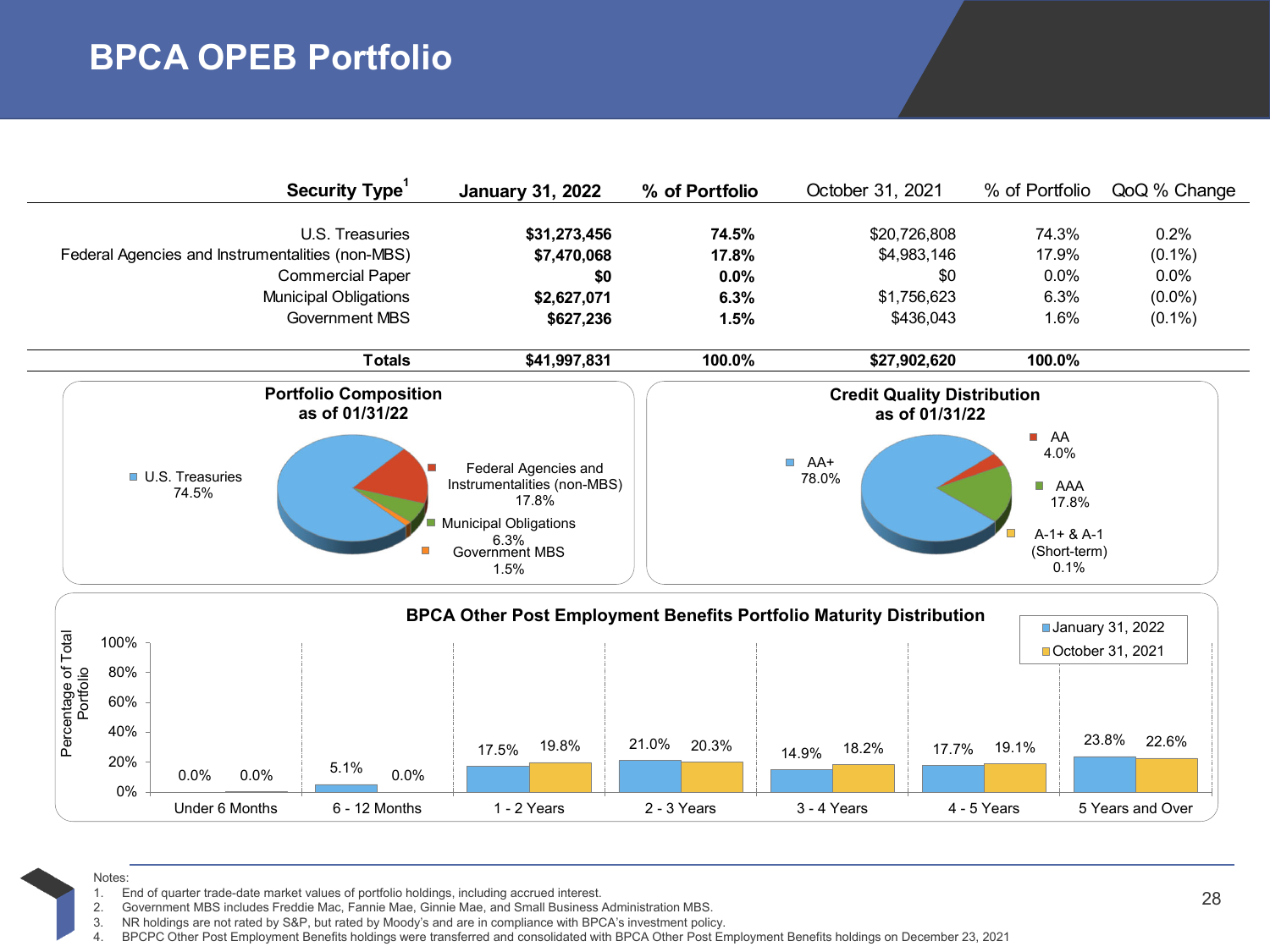# **BPCPC OPEB Portfolio**

| Security Type'                                   | <b>January 31, 2022</b> | % of Portfolio | October 31, 2021 | % of Portfolio | QoQ % Change |
|--------------------------------------------------|-------------------------|----------------|------------------|----------------|--------------|
|                                                  |                         |                |                  |                |              |
| U.S. Treasuries                                  | \$0                     | $0.0\%$        | \$10,877,275     | 74.3%          | (74.3%)      |
| Federal Agencies and Instrumentalities (non-MBS) | \$0                     | $0.0\%$        | \$2,599,327      | 17.8%          | (17.8%)      |
| <b>Commercial Paper</b>                          | \$0                     | $0.0\%$        | \$0              | $0.0\%$        | $0.0\%$      |
| <b>Municipal Obligations</b>                     | \$0                     | $0.0\%$        | \$914.233        | 6.2%           | $(6.2\%)$    |
| Government MBS                                   | \$0                     | $0.0\%$        | \$251.379        | 1.7%           | $(1.7\%)$    |
|                                                  |                         |                |                  |                |              |
| Totals                                           | \$0                     | $0.0\%$        | \$14,642,213     | 100.0%         |              |



- Notes:
- 1. End of quarter trade-date market values of portfolio holdings, including accrued interest.
- 2. Government MBS includes Freddie Mac, Fannie Mae, Ginnie Mae, and Small Business Administration MBS.
- 3. NR holdings are not rated by S&P, but rated by Moody's and are in compliance with BPCA's investment policy.

4. BPCPC Other Post Employment Benefits holdings were transferred and consolidated with BPCA Other Post Employment Benefits holdings on December 23, 2021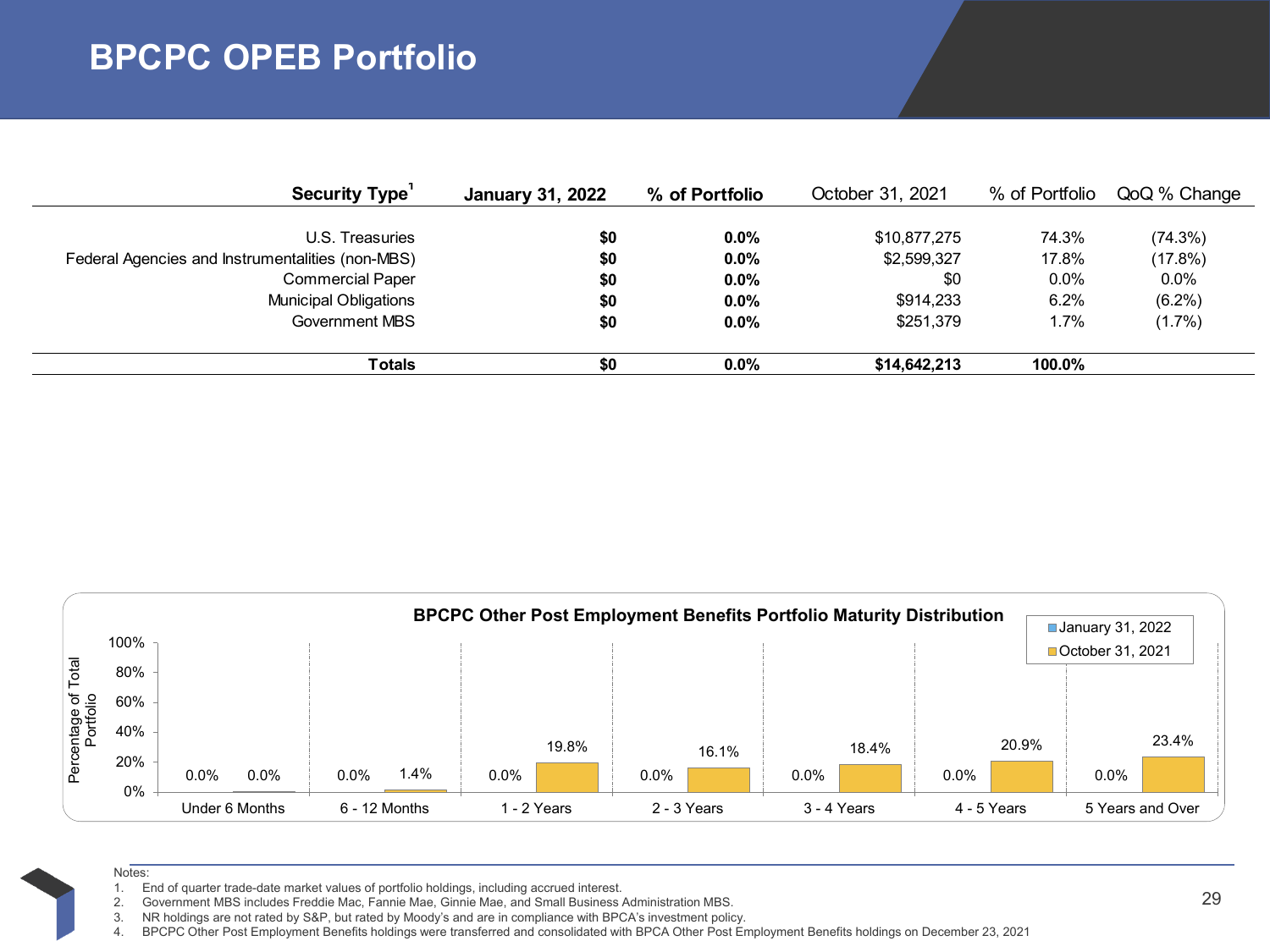**Portfolios Managed with a Shorter-Term Investment Strategy**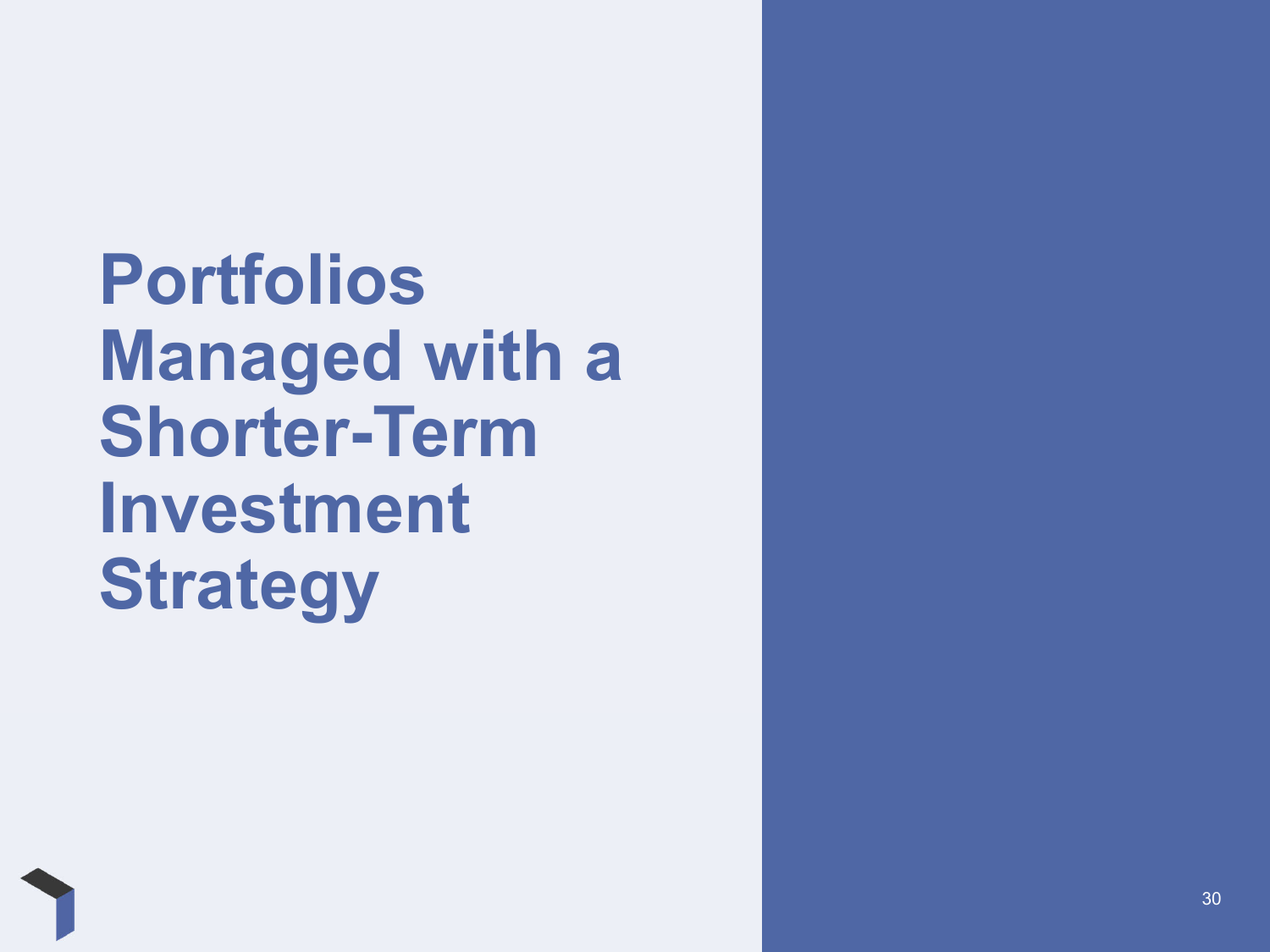# **Shorter-Term Investment Strategy**

|                             |                                                |                         | Annualized       |
|-----------------------------|------------------------------------------------|-------------------------|------------------|
|                             | Total Return <sup>1,2,4,5</sup>                | <b>January 31, 2022</b> | Since Inception  |
|                             |                                                |                         |                  |
| o d                         | 2003 Pledged Revenue                           | 0.02%                   | 1.19%            |
| $\mathcal{L}_{\mathcal{A}}$ | 2003 Project Operating Fund                    | $-0.01%$                | 1.20%            |
| $\Box$                      | <b>BM: BAML 3 Month US Treasury Bill Index</b> | 0.01%                   | 1.13%            |
|                             |                                                |                         |                  |
|                             | Effective Duration (in years) $3$              | <b>January 31, 2022</b> | October 31, 2021 |
|                             |                                                |                         |                  |
| $\Box$                      | 2003 Pledged Revenue                           | 0.04                    | 0.23             |
| $\mathcal{L}_{\mathcal{A}}$ | 2003 Project Operating Fund                    | 0.15                    | 0.10             |
| $\Box$                      | <b>BM: BAML 3-Month US Treasury Bill Index</b> | 0.16                    | 0.16             |
|                             |                                                |                         |                  |





#### Notes:

- 1. Performance on trade-date basis, gross-of-fees in accordance with the CFA Institute's Global Investment Performance Standards.
- 2. Bank of America/Merrill Lynch (BAML) indices provided by Bloomberg Financial Markets. The total returns shown for periods longer than a year are the annualized returns for the stated period.
- 3. Duration is the change in the value of a security that will result from a 1% change in interest rates, stated in years.
- Periodic performance numbers are presented both as the periodic return and on an annualized basis. The annualized return assumes the periodic return is compounded at the same rate and is presented for reference only. The actual annual return will be the result of chaining the most recent four quarterly returns.
- 5. Since inception performance is calculated from January 31, 2006 to present.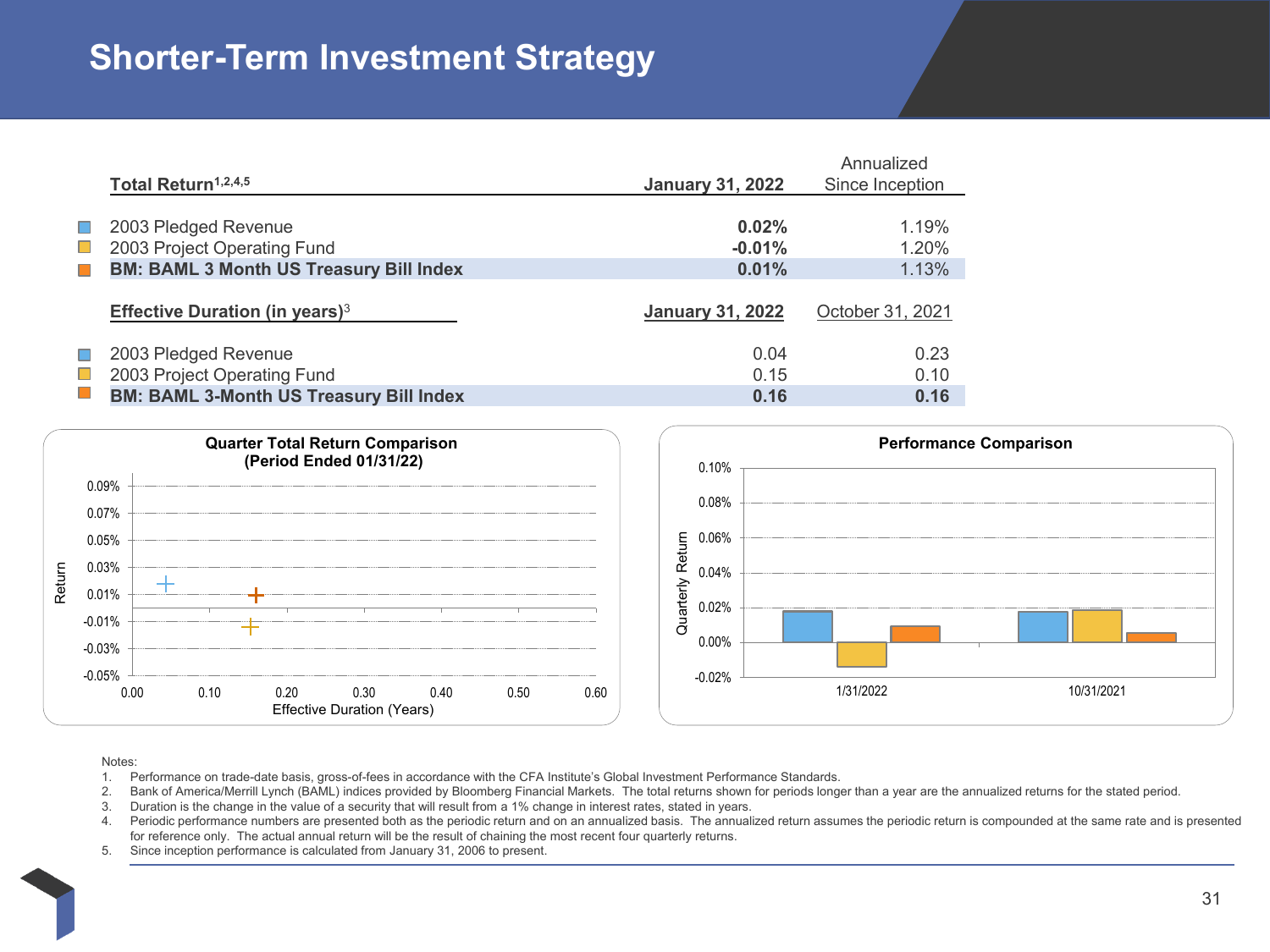# **2003 Pledged Revenue**

|                                                |                                                  |            | <b>Security Type</b>                                                                         | <b>January 31, 2022</b>                              | % of Portfolio                                       | October 31, 2021                             | % of Portfolio                                       | QoQ % Change                                     |
|------------------------------------------------|--------------------------------------------------|------------|----------------------------------------------------------------------------------------------|------------------------------------------------------|------------------------------------------------------|----------------------------------------------|------------------------------------------------------|--------------------------------------------------|
|                                                | Federal Agencies and Instrumentalities (non-MBS) |            | U.S. Treasuries<br><b>Commercial Paper</b><br><b>Municipal Obligations</b><br>Government MBS | \$268,406,634<br>\$0<br>\$43,528,134<br>\$0<br>\$0   | 86.0%<br>0.0%<br>14.0%<br>0.0%<br>0.0%               | \$157,003,115<br>\$1,334,953<br>\$51,120,230 | 75.0%<br>0.6%<br>24.4%<br>0.0%<br>\$0<br>\$0<br>0.0% | 11.1%<br>$(0.6\%)$<br>$(10.5\%)$<br>0.0%<br>0.0% |
|                                                |                                                  |            | <b>Totals</b>                                                                                | \$311,934,768                                        | 100.0%                                               | \$209,458,299                                | 100.0%                                               |                                                  |
| <b>Portfolio Composition</b><br>as of 01/31/22 |                                                  |            |                                                                                              |                                                      | <b>Credit Quality Distribution</b><br>as of 01/31/22 |                                              |                                                      |                                                  |
|                                                | <b>U.S. Treasuries</b><br>86.0%                  |            |                                                                                              | Commercial<br>Paper<br>14.0%                         |                                                      | $A-1+ 8A-1$<br>(Short-term)<br>100.0%        |                                                      |                                                  |
|                                                | 92.5%<br>100%                                    |            |                                                                                              | 2003 Pledged Revenue Portfolio Maturity Distribution |                                                      |                                              |                                                      | January 31, 2022<br>October 31, 2021             |
| Percentage of Total<br>Portfolio               | 80%<br>60%<br>40%<br>20%<br>0%                   | 40.2%      | 59.8%<br>7.5%                                                                                | 0.0%<br>0.0%                                         | 0.0%<br>0.0%                                         | 0.0%<br>0.0%                                 | $0.0\%$<br>0.0%                                      | 0.0%<br>0.0%                                     |
|                                                |                                                  | 0-2 Months | 2-4 Months                                                                                   | 4-6 Months                                           | 6-8 Months                                           | 8-10 Months                                  | 10-12 Months                                         | 12 Months and Over                               |

Notes:

1. End of quarter trade-date market values of portfolio holdings, including accrued interest.<br>2. Government MBS includes Freddie Mac, Fannie Mae, Ginnie Mae, and Small Business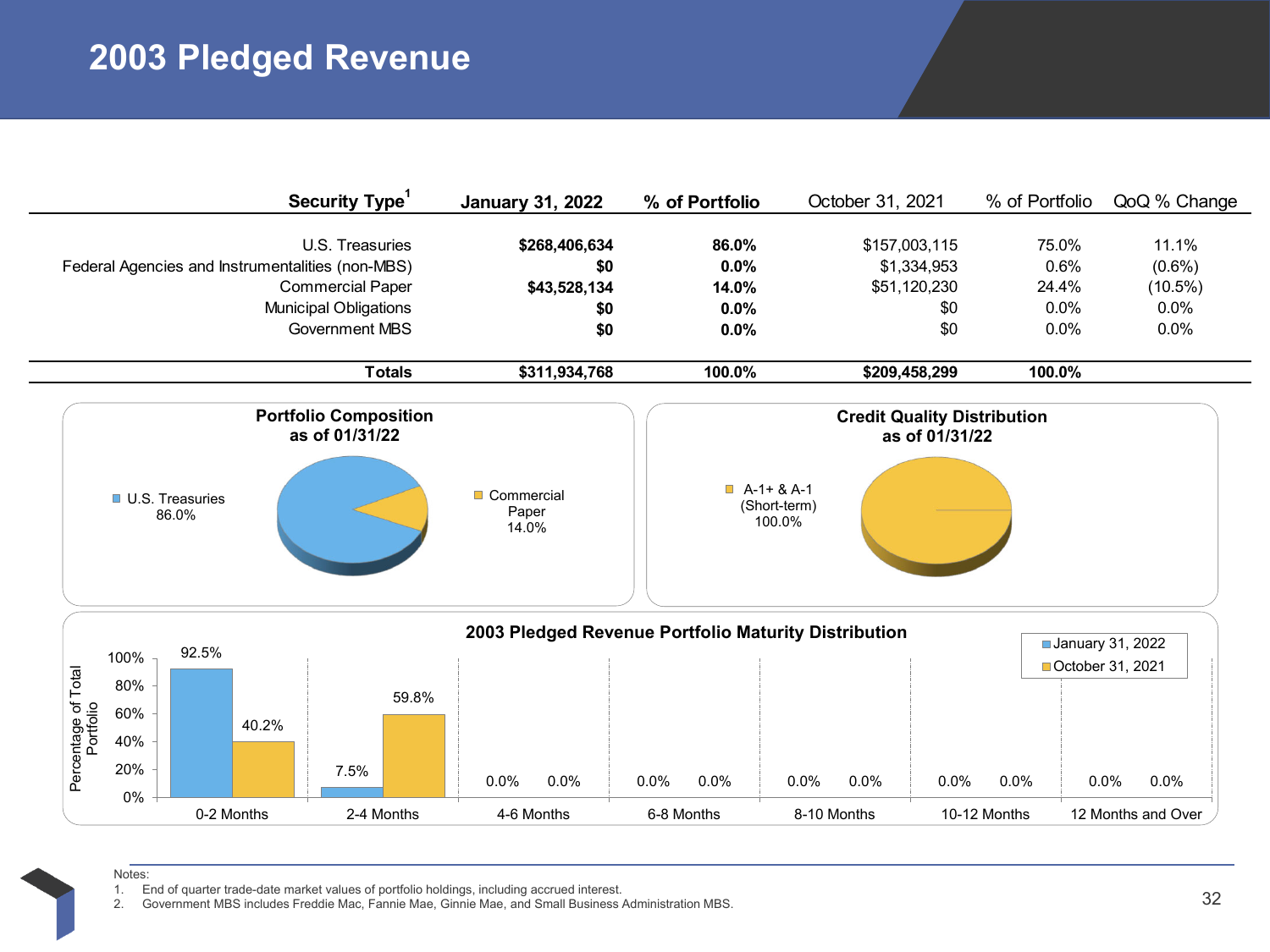# **2003 Project Operating Fund Portfolio**

|                                  | Security Type <sup>1</sup>                                                                                                                       | <b>January 31, 2022</b>                         | % of Portfolio                         | October 31, 2021                                                                              | % of Portfolio                         | QoQ % Change                                |
|----------------------------------|--------------------------------------------------------------------------------------------------------------------------------------------------|-------------------------------------------------|----------------------------------------|-----------------------------------------------------------------------------------------------|----------------------------------------|---------------------------------------------|
|                                  | U.S. Treasuries<br>Federal Agencies and Instrumentalities (non-MBS)<br><b>Commercial Paper</b><br>Municipal Obligations<br><b>Government MBS</b> | \$7,146,921<br>\$0<br>\$3,467,661<br>\$0<br>\$0 | 67.3%<br>0.0%<br>32.7%<br>0.0%<br>0.0% | \$8,648,774<br>\$0<br>\$1,467,459<br>\$0<br>\$0                                               | 85.5%<br>0.0%<br>14.5%<br>0.0%<br>0.0% | (18.2%)<br>0.0%<br>18.2%<br>$0.0\%$<br>0.0% |
|                                  | <b>Totals</b>                                                                                                                                    | \$10,614,582                                    | 100.0%                                 | \$10,116,233                                                                                  | 100.0%                                 |                                             |
|                                  | <b>Portfolio Composition</b><br>as of 01/31/22<br><b>U.S. Treasuries</b><br>67.3%                                                                | Commercial<br>Paper<br>32.7%                    |                                        | <b>Credit Quality Distribution</b><br>as of 01/31/22<br>$A-1+ 8A-1$<br>(Short-term)<br>100.0% |                                        |                                             |
| Percentage of Total<br>Portfolio | 90.6%<br>100%<br>85.5%<br>80%<br>60%<br>40%<br>20%<br>9.6%                                                                                       | 4.9%                                            |                                        | 2003 Project Operating Fund Portfolio Maturity Distribution<br>9.4%                           |                                        | January 31, 2022<br>■ October 31, 2021      |

|                   |       |  | 0-2 Months |         | 2-4 Months |      |         | 4-6 Months |         | 6-8 Months | 8-10 Months |      |         | 10-12 Months |      | 12 Months and Over |
|-------------------|-------|--|------------|---------|------------|------|---------|------------|---------|------------|-------------|------|---------|--------------|------|--------------------|
|                   | $0\%$ |  |            |         |            |      |         |            |         |            |             |      |         |              |      |                    |
| ō<br>൨            | 20%   |  |            | $0.0\%$ |            | 9.6% | $0.0\%$ | 4.9%       | $0.0\%$ | $0.0\%$    | 0.0%        | 0.0% | $9.4\%$ | 0.0%         | 0.0% | 0.0%               |
| entage<br>Portfol | 40%   |  |            |         |            |      |         |            |         |            |             |      |         |              |      |                    |
| 흐 으               | 60%   |  |            |         |            |      |         |            |         |            |             |      |         |              |      |                    |
|                   |       |  |            |         |            |      |         |            |         |            |             |      |         |              |      |                    |

Notes:

1. End of quarter trade-date market values of portfolio holdings, including accrued interest.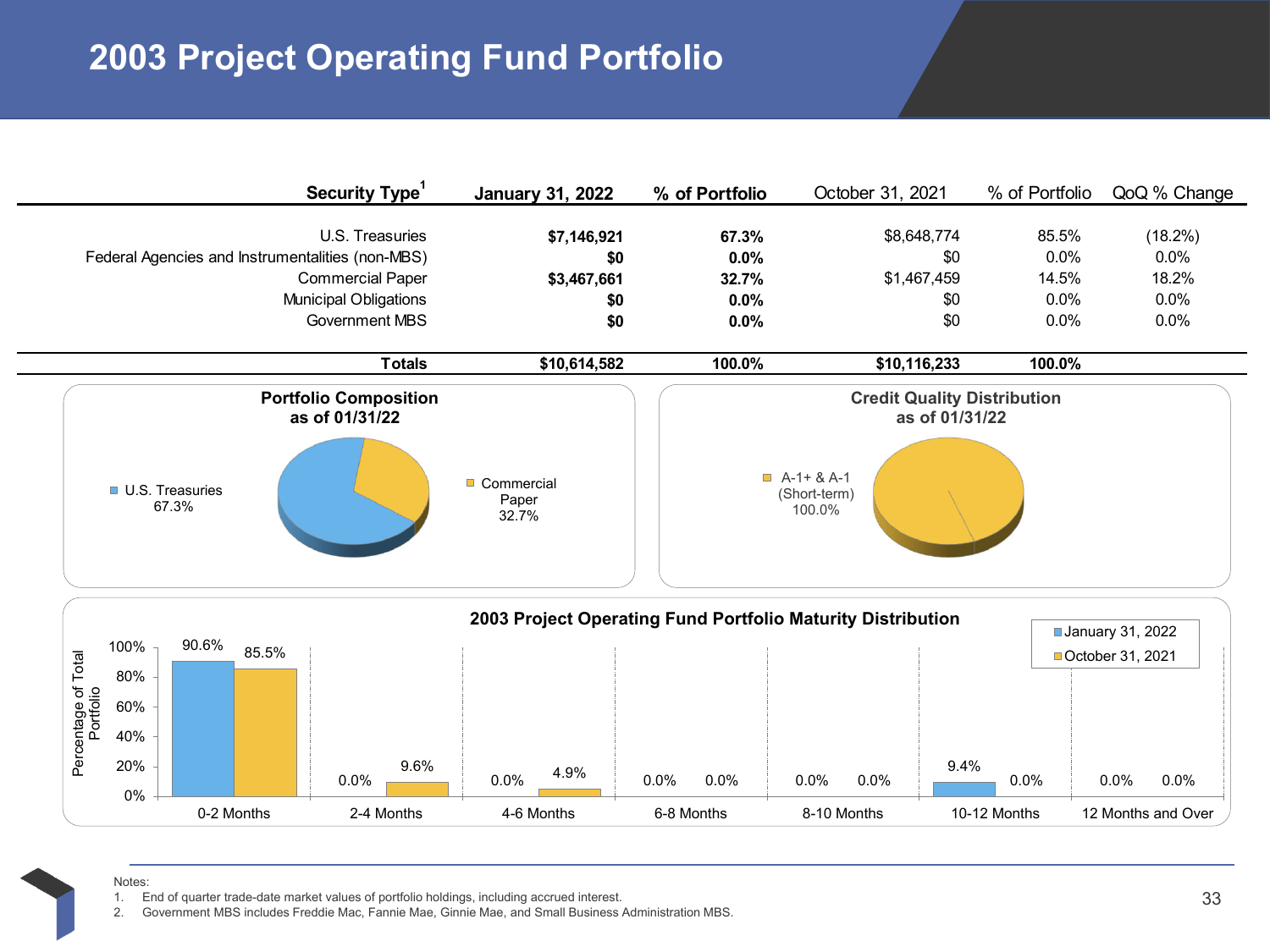# **IV. Market Commentary**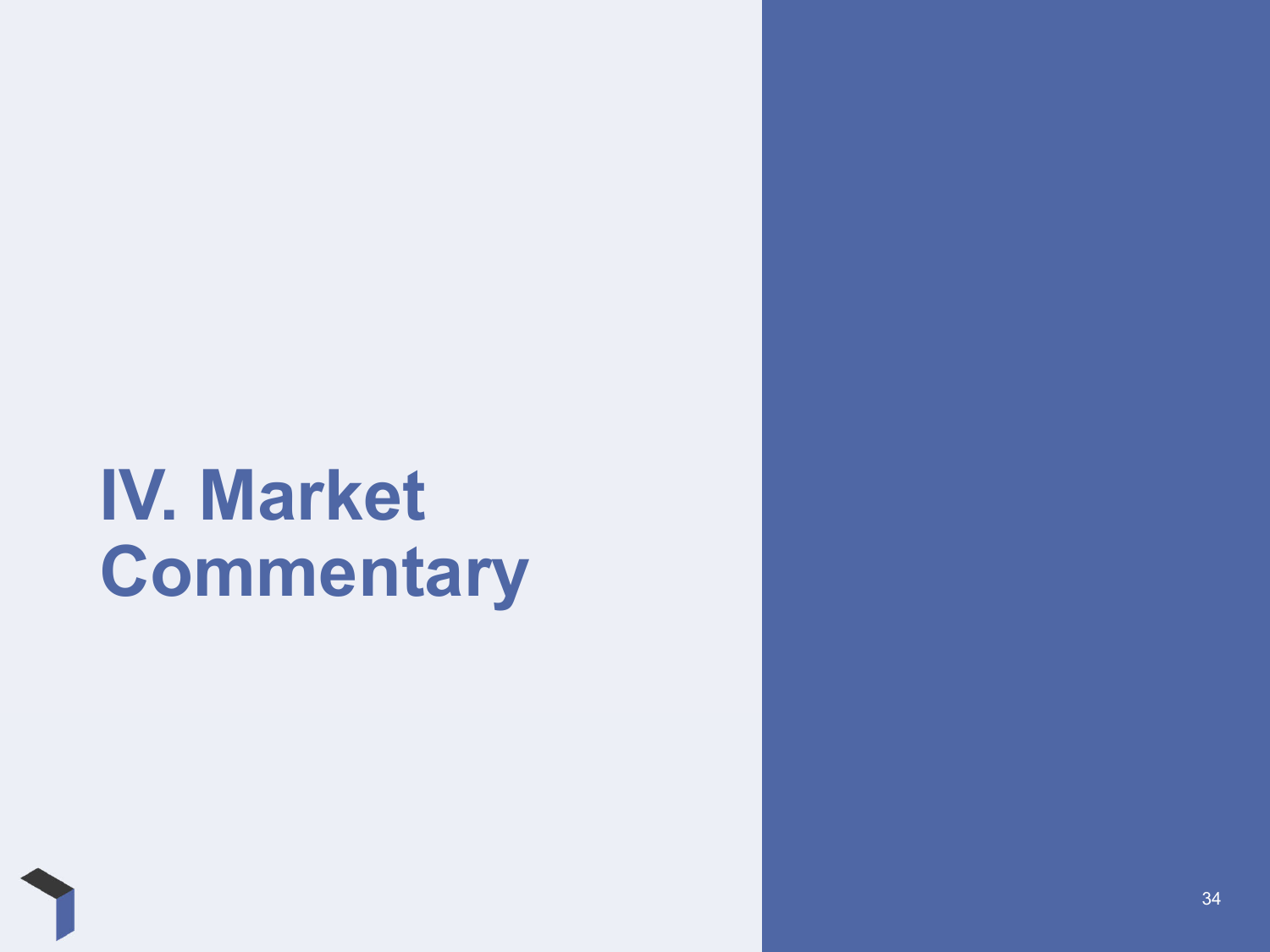### **Summary**

►During fiscal Q1, U.S. economic conditions were characterized by: (1) COVID cases as the Omicron variant spread widely but then saw cases meaningfully reduced; (2) a sharply falling unemployment rate, rising wages, and near-record number of job openings; (3) stickier-than-expected inflation as pent-up consumer demand clashed with continued global supply chain disruptions amid a tight labor market, (4) a strong pivot by the Federal Reserve (Fed) to reduce monetary accommodation and set the stage for a series of rate hikes drove the markets and;(5) Russian Aggression in Ukraine inciting investor flight-to-quality

►The public health situation remained precarious with the emergence of the Omicron variant to COVID-19. The surge in new cases affected small businesses already challenged by labor shortages and rising prices due to supply chain challenges. The labor market continued to recover, with the unemployment rate falling to a cycle low, plentiful job opportunities and rising wages. Although the economy has largely rebounded from the pandemic-induced recession, the massive monetary and fiscal support from the Fed and Congress has triggered a multi-decade surge in inflation.

►With the Fed already committed to tapering its bond purchases at an accelerated pace, the Federal Open Market Committee (FOMC) indicated with unusual clarity that it "expects it will soon be appropriate to raise the target range for the federal funds rate. "That set off a wave of speculation about when and how much the Fed would move, and turbo-charged the rising rate trend that had already been in place throughout the fourth quarter. By month-end, the market had priced in 4-6 quarter-point rate hikes for the year **Economic Snapshot**

►Looking backward, U.S. real gross domestic product (GDP) beat expectations, growing at 6.9% in the fourth quarter and 5.7% for calendar year 2021 – the strongest annual growth rate since 1984. Activity in the fourth quarter was boosted by inventory rebuilding, accounting for 4.9% of the overall growth rate. Whether that is a good sign of businesses increasing production to meet consumer demand, or a bad sign of business miscalculation as demand shifts from goods to services will play out over the next few quarters.

►The unemployment rate dropped to 3.9% in December, compared to the record low pre-pandemic level of 3.5%. In the past 50 years, unemployment has only been lower during the 22 months prior to the pandemic and for one month in 2000 . Employment gains were strong again as the U.S. economy added 467,000 jobs to start the year in January, far exceeding expectations. The unemployment rate ticked slightly higher to 4.0% from 3.9%, largely due to a bump in the labor force participation rate to 62.2% from 61.9%. Although the U.S. economy added a record 6.4 million jobs in 2021, overall employment remain below its pre-pandemic figure largely due to people dropping out of the labor force. This imbalance has created a shortage of workers and kept pressure on wages as employers battle to attract and retain workers.

► Consumer inflation reached 7.5% in January, the hottest pace since 1982, as pandemic-related supply and demand imbalances persist. Everything from fuel oil, gasoline, and new and used cars to food, shelter and clothing showed outsized price increases.

### **Interest Rates**

►U.S. Treasury yields generally rose in the quarter and the yield curve continued to "bear flatten", as short- to intermediate-term maturities increased between 18-68 bps, led higher by expectations for faster Fed rate hikes. Meanwhile, rate changes were more muted to modestly lower on the longer end of the curve, which reflected expectations for longer- term normalization of inflation and GDP growth. In January alone, the yield on the benchmark 2-year Treasury note jumped 45 basis points (bps) to 1.18%, while the yield on the benchmark 10-year Treasury increased 27 bps to 1.78%.

►As a result of yield changes over the quarter, U.S. Treasury returns were largely negative, except for the shortest tenors. The 3-month U.S. Treasury index returned - 0.01% for the quarter while the 10-year U.S. Treasury index returned -1.54%. indexes representing the "belly" of the curve again posted negative returns, with the 2-, 3-, and 5-year Treasury indices returning -0.94%, -1.36%, and -1.68%, respectively.

### **Sector Performance**

►Investment in non-government sectors was a modest detractor to portfolio performance in fiscal Q1 as yield spreads on most investment-grade (IG) fixed-income sectors widened off recent rock bottom levels. As a result, most IG spread sectors produced negative excess returns for Q1, underperforming similar-maturity Treasuries.

►Federal agencies were not immune to the broad spread widening experienced in Q1, generating slightly negative excess returns. Although callable yield spreads widened modestly over the quarter due to an uptick in volatility, spreads generally remained low. Non-callable agencies markedly outperformed their optionable counterparts.

►We continue to remain cautious on the municipal sector as <sup>a</sup> whole, adding selectively and selling opportunistically as deals remain heavily oversubscribed.

►IG corporates slightly underperformed in Q1 after consistently being one of the topperforming sectors in prior quarters, as incremental spreads widened due to rising rates and the prospects for reduced monetary support from the Fed. As <sup>a</sup> result, IG corporates posted negative excess returns, with longer duration issues underperforming shorter ones. Underperformance was generally consistent across the quality ratings spectrum.

►Federal agency-backed mortgage-backed security (MBS) excess returns were generally negative across most collateral and coupon types except 15-year MBS passthroughs. Conventional 15-year collateral generated modest outperformance, while 30-year collateral MBS and Agency CMBS underperformed. The Fed's announcement of accelerated asset purchase tapering and the looming balance sheet reduction in combination with slowing refinancing activity has weighed on the sector. It is likely to persist for at least the near term.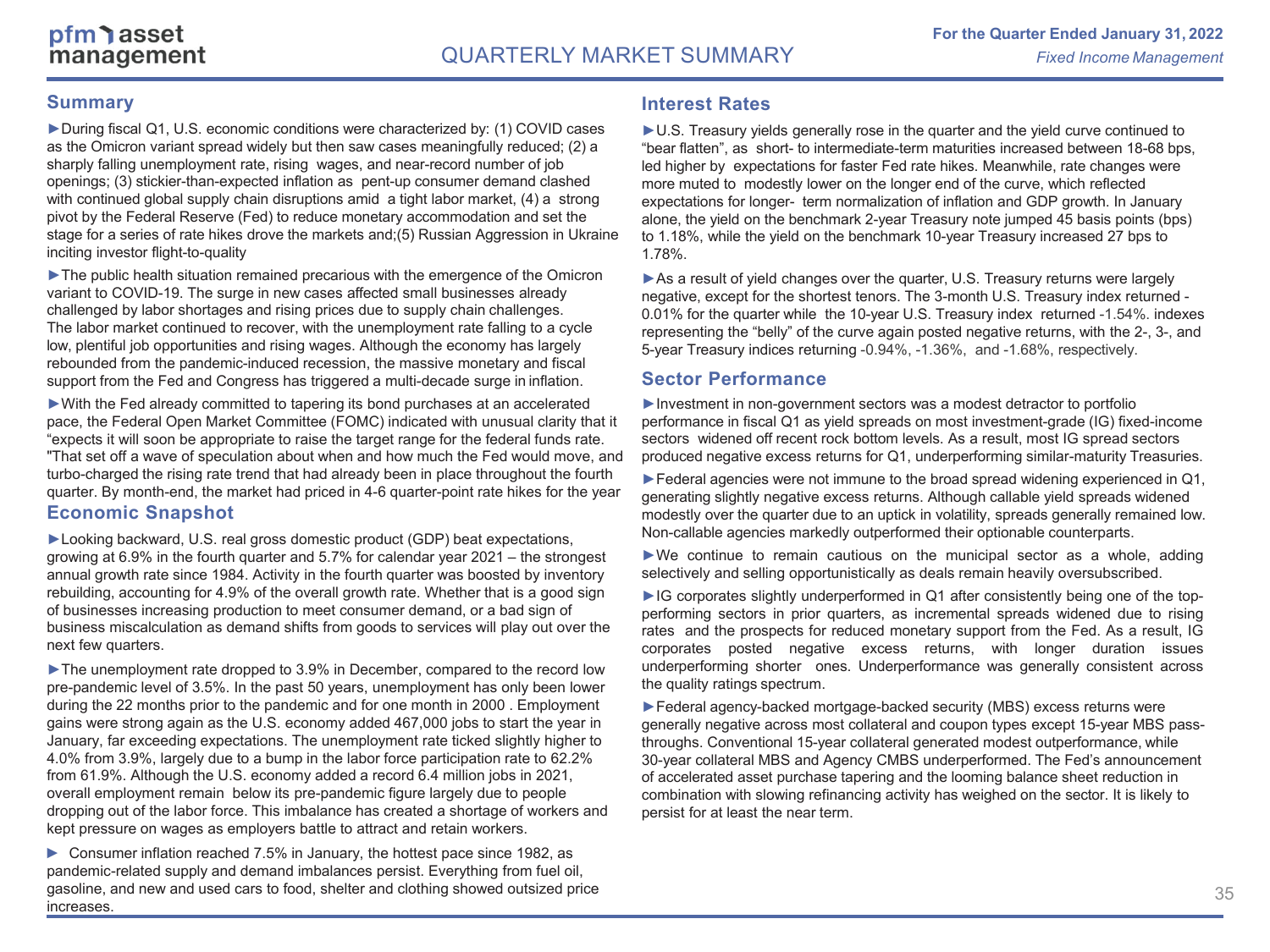### **Interest Rate Overview**



### **U.S. Treasury Yields**

| <b>Maturity</b> | <b>Jan '22</b> | <b>Oct '21</b> | <b>Change over</b><br><b>Quarter</b> | <b>Jan '21</b> | <b>Change over</b><br>Year |
|-----------------|----------------|----------------|--------------------------------------|----------------|----------------------------|
| 3-month         | 0.19%          | 0.06%          | 0.13%                                | 0.05%          | 0.14%                      |
| 1-year          | 0.78%          | 0.12%          | 0.66%                                | 0.08%          | 0.70%                      |
| 2-year          | 1.18%          | 0.50%          | 0.68%                                | 0.11%          | 1.07%                      |
| 5-year          | 1.61%          | 1.19%          | 0.42%                                | 0.42%          | 1.19%                      |
| 10-year         | 1.78%          | 1.56%          | 0.22%                                | 1.07%          | 0.71%                      |
| $30$ -year      | 2.11%          | 1.93%          | 0.18%                                | 1.83%          | 0.28%                      |

### **LIBOR Rates**

| <b>Maturity</b> | <b>Jan '22</b> | <b>Oct '21</b> | Change over<br><b>Quarter</b> | <b>Jan '21</b> | <b>Change</b><br>over Year |
|-----------------|----------------|----------------|-------------------------------|----------------|----------------------------|
| 3-month         | 0.31%          | 0.13%          | 0.18%                         | 0.20%          | 0.11%                      |
| 1-vear          | 0.96%          | 0.36%          | 0.60%                         | 0.31%          | 0.65%                      |



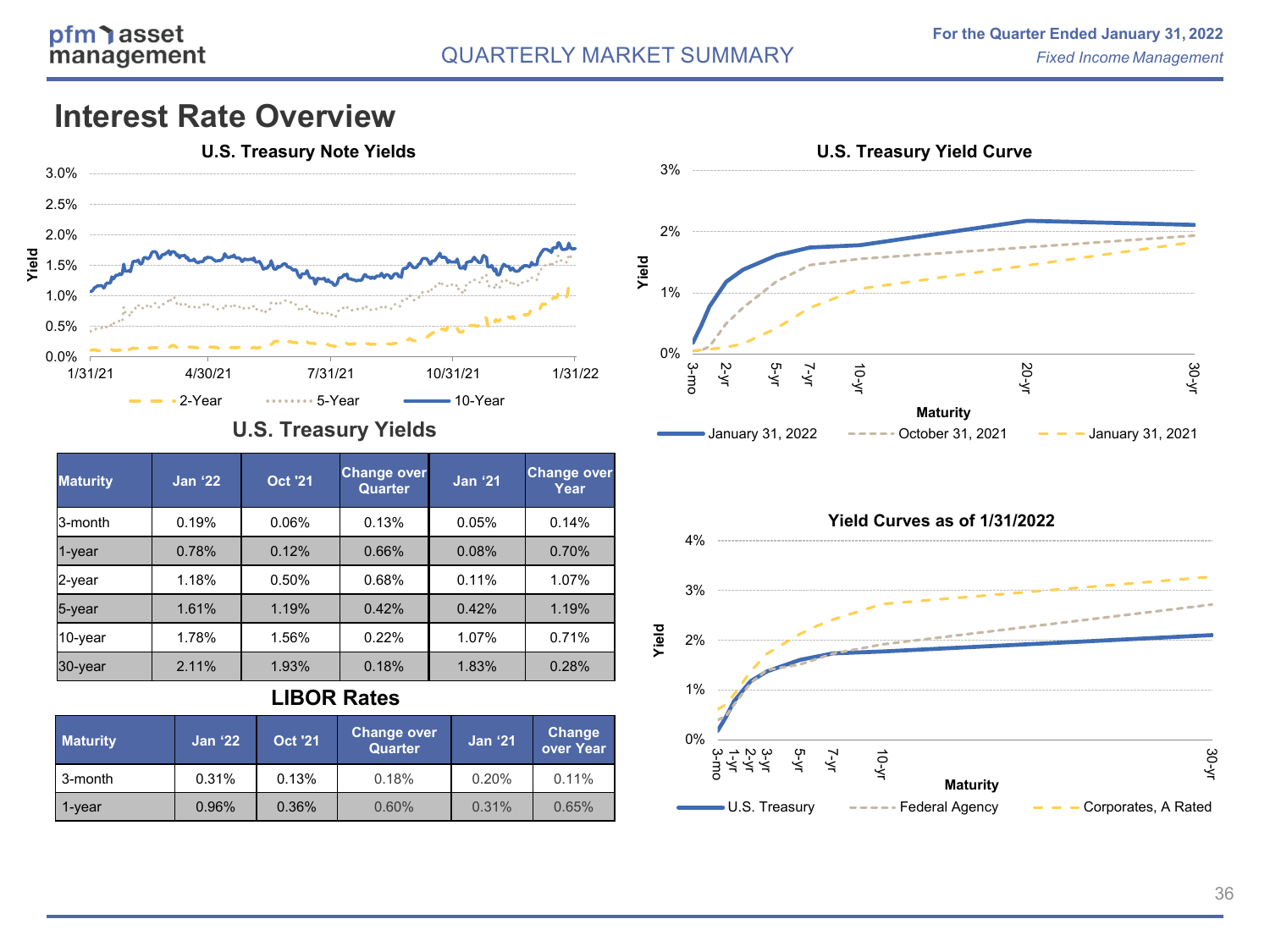### pfm asset management

### QUARTERLY MARKET SUMMARY *Fixed Income Management*



*1. Data as of Third Quarter 2021 2. Data as of Fourth Quarter 2021*

*Note: YoY = year over year, QoQ = quarter over quarter, SAAR = seasonally adjusted annual rate, WTI = West Texas Intermediate crude oil* **37**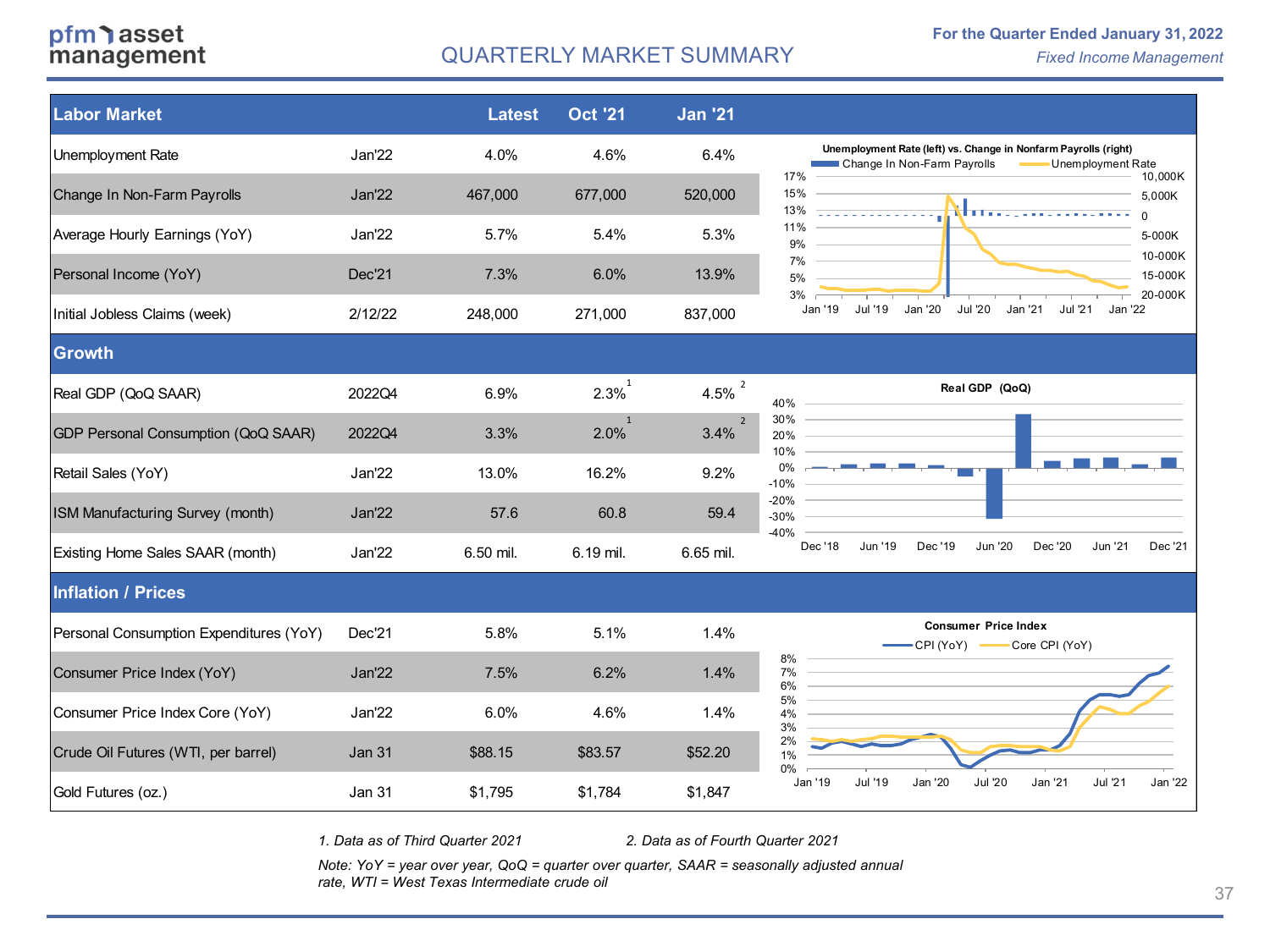### **ICE BofAML Index Returns**

|                                                      |                 | As of 01/31/2022 | Returns for Periods ended 01/31/2022 |            |         |  |
|------------------------------------------------------|-----------------|------------------|--------------------------------------|------------|---------|--|
| <b>January 31, 2022</b>                              | <b>Duration</b> | <b>Yield</b>     | 3 Month                              | 1 Year     | 3 Years |  |
| 1-3 Year Indices                                     |                 |                  |                                      |            |         |  |
| <b>U.S. Treasury</b>                                 | 1.86            | 1.11%            | (0.88%)                              | $(1.22\%)$ | 1.70%   |  |
| <b>Federal Agency</b>                                | 1.83            | 1.11%            | (0.89%)                              | $(1.14\%)$ | 1.57%   |  |
| U.S. Corporates, A-AAA rated                         | 1.87            | 1.53%            | (0.97%)                              | $(1.02\%)$ | 2.40%   |  |
| Agency MBS (0 to 3 years)                            | 2.06            | 1.23%            | (1.18%)                              | (3.62%)    | 1.93%   |  |
| <b>Taxable Municipals</b>                            | 1.55            | 1.28%            | $(0.61\%)$                           | 1.28%      | 3.36%   |  |
| 1-5 Indices                                          |                 |                  |                                      |            |         |  |
| <b>U.S. Treasury</b>                                 | 2.61            | 1.27%            | $(1.12\%)$                           | $(1.94\%)$ | 2.00%   |  |
| <b>Federal Agency</b>                                | 2.45            | 1.25%            | (1.15%)                              | $(1.70\%)$ | 1.67%   |  |
| U.S. Corporates, A-AAA rated                         | 2.77            | 1.75%            | (1.35%)                              | $(1.74\%)$ | 2.91%   |  |
| Agency MBS (0 to 5 years)                            | 3.25            | 1.92%            | (1.47%)                              | (2.72%)    | 2.00%   |  |
| <b>Taxable Municipals</b>                            | 2.43            | 1.51%            | (0.96%)                              | (0.72%)    | 2.96%   |  |
| <b>Master Indices (Maturities 1 Year or Greater)</b> |                 |                  |                                      |            |         |  |
| <b>U.S. Treasury</b>                                 | 7.21            | 1.58%            | (1.58%)                              | (3.13%)    | 3.35%   |  |
| <b>Federal Agency</b>                                | 4.01            | 1.45%            | $(1.30\%)$                           | (2.12%)    | 2.87%   |  |
| U.S. Corporates, A-AAA rated                         | 8.20            | 2.51%            | $(3.11\%)$                           | (3.35%)    | 4.96%   |  |
| Agency MBS (0 to 30 years)                           | 4.51            | 2.25%            | $(1.71\%)$                           | $(2.81\%)$ | 2.27%   |  |
| <b>Taxable Municipals</b>                            | 10.91           | 2.83%            | (2.88%)                              | $(1.64\%)$ | 7.47%   |  |

*Returns for periods greater than one year are annualized.* 

*Source: ICE BofAML Indices.*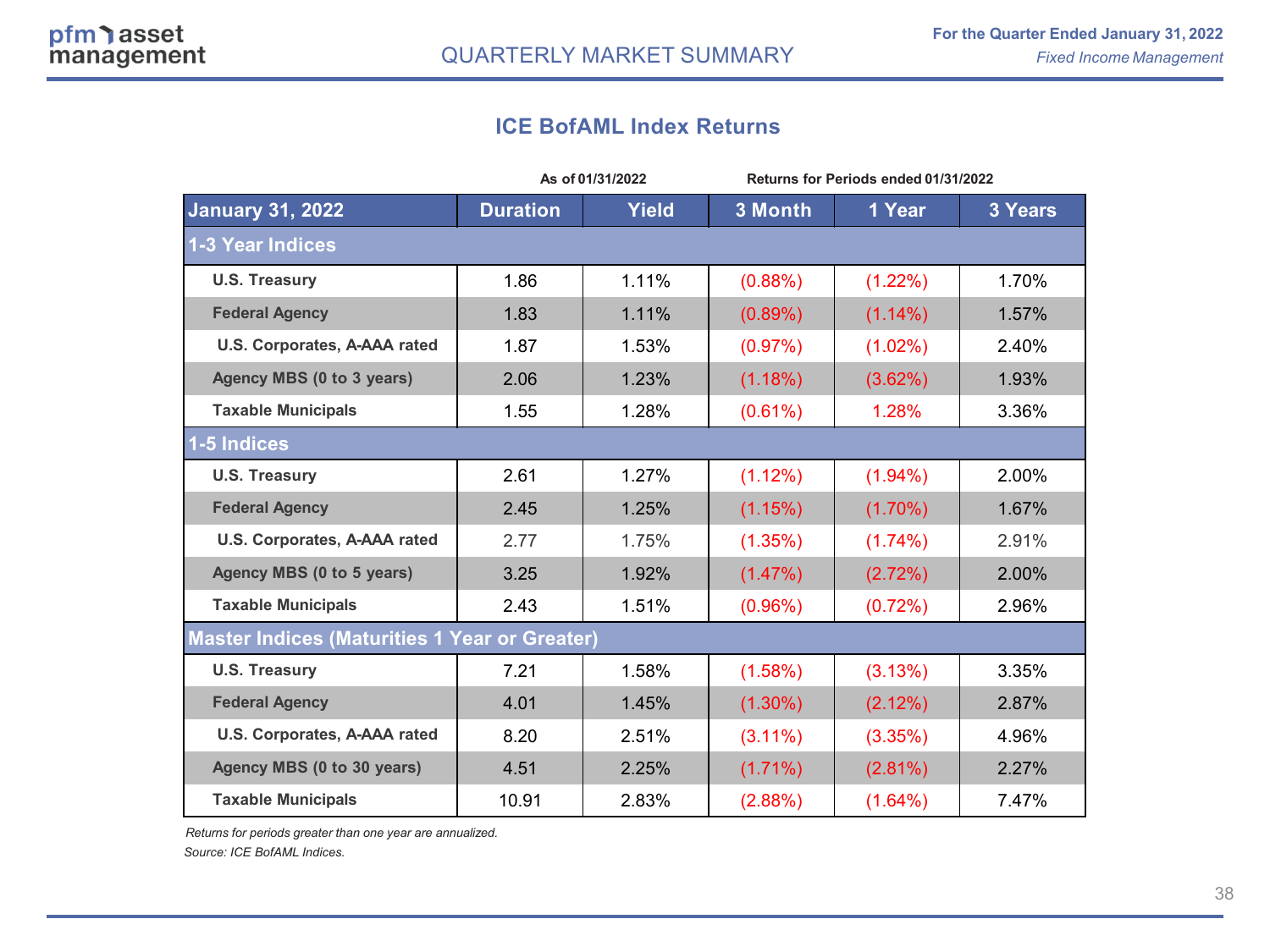# **V. Market Appendix**

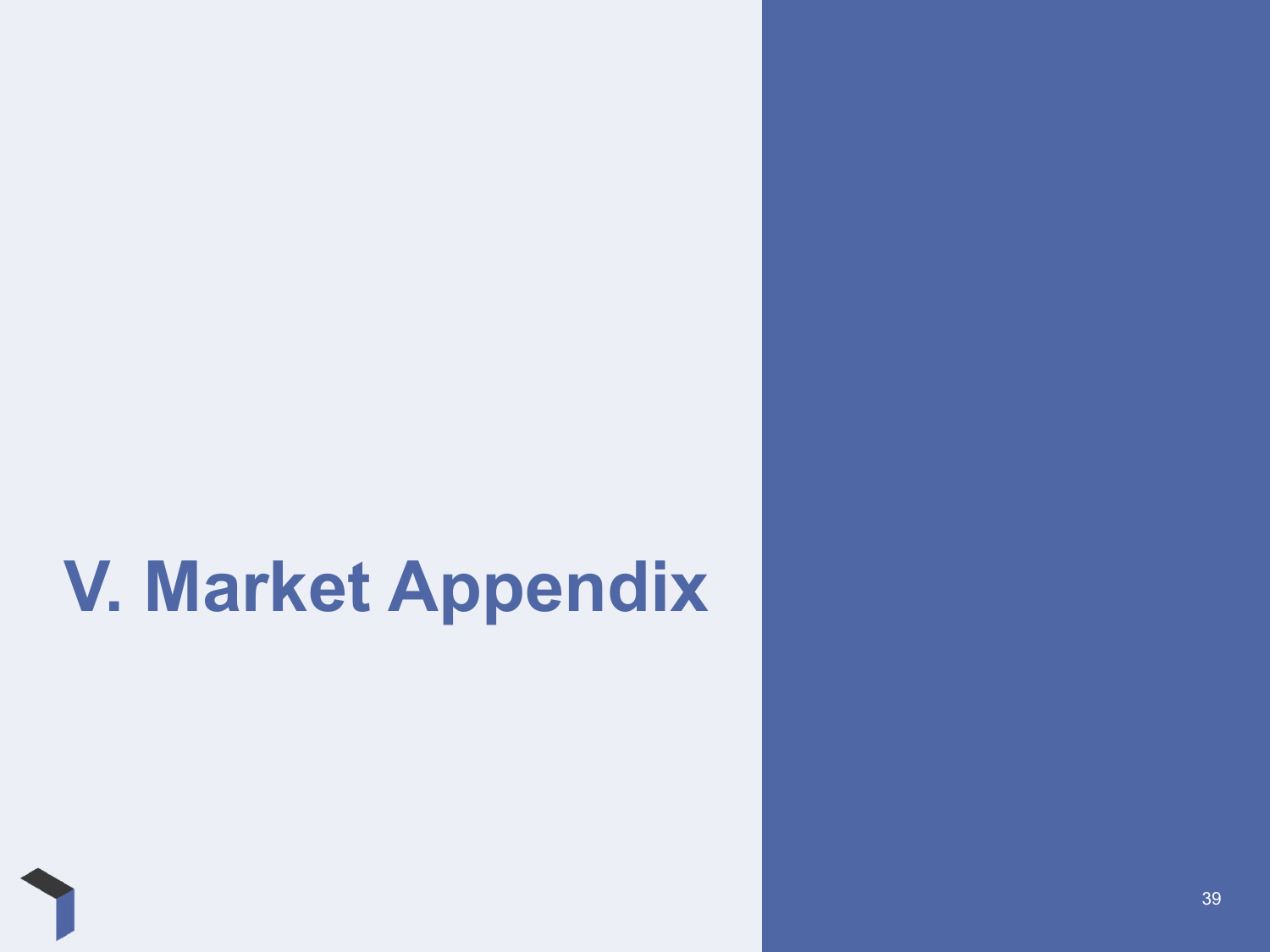**Global COVID Cases Rise in Europe & East Asia as Domestic Cases and Hospitalizations Subside**

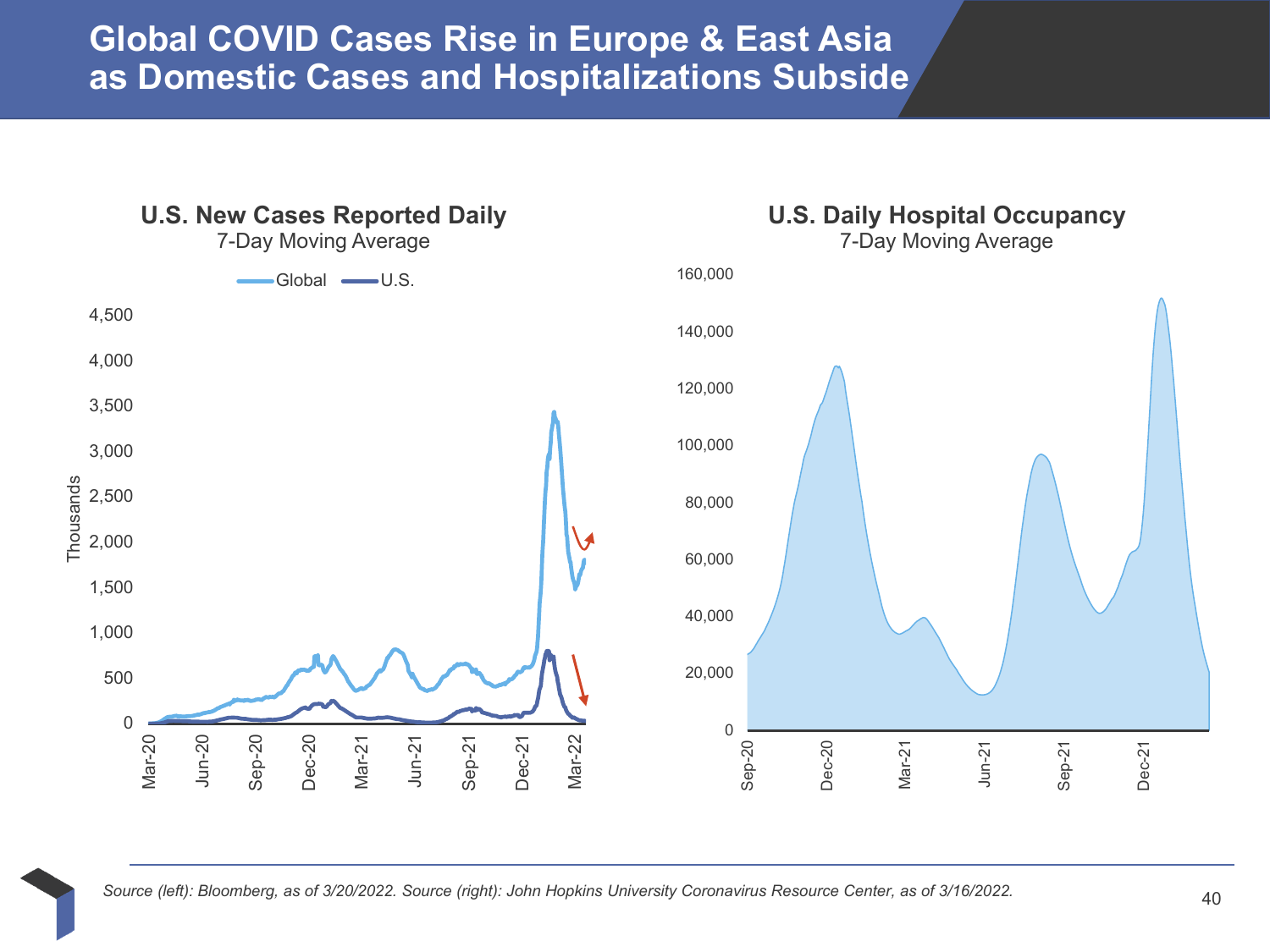## **U.S. GDP Expanded at 7.0% in the Fourth Quarter of 2021 Fueled by the Rebuilding of Inventories**



**U.S. Real GDP Contributors and Detractors**

*Source: Bloomberg, Bureau of Economic Analysis, as of February 2022.*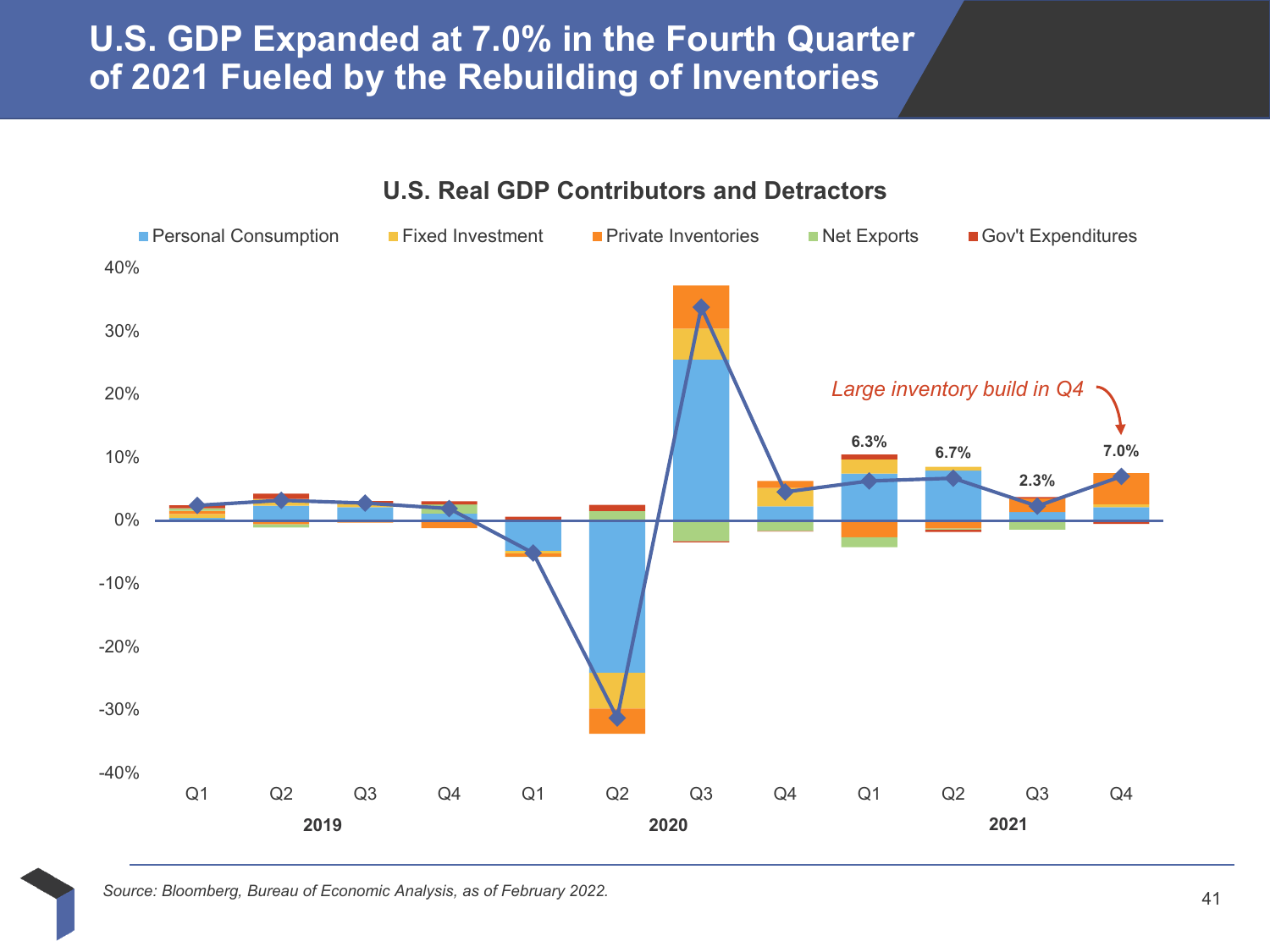### **U.S. Economy Added 678,000 Jobs in February; Unemployment Rate Fell to 3.8%**

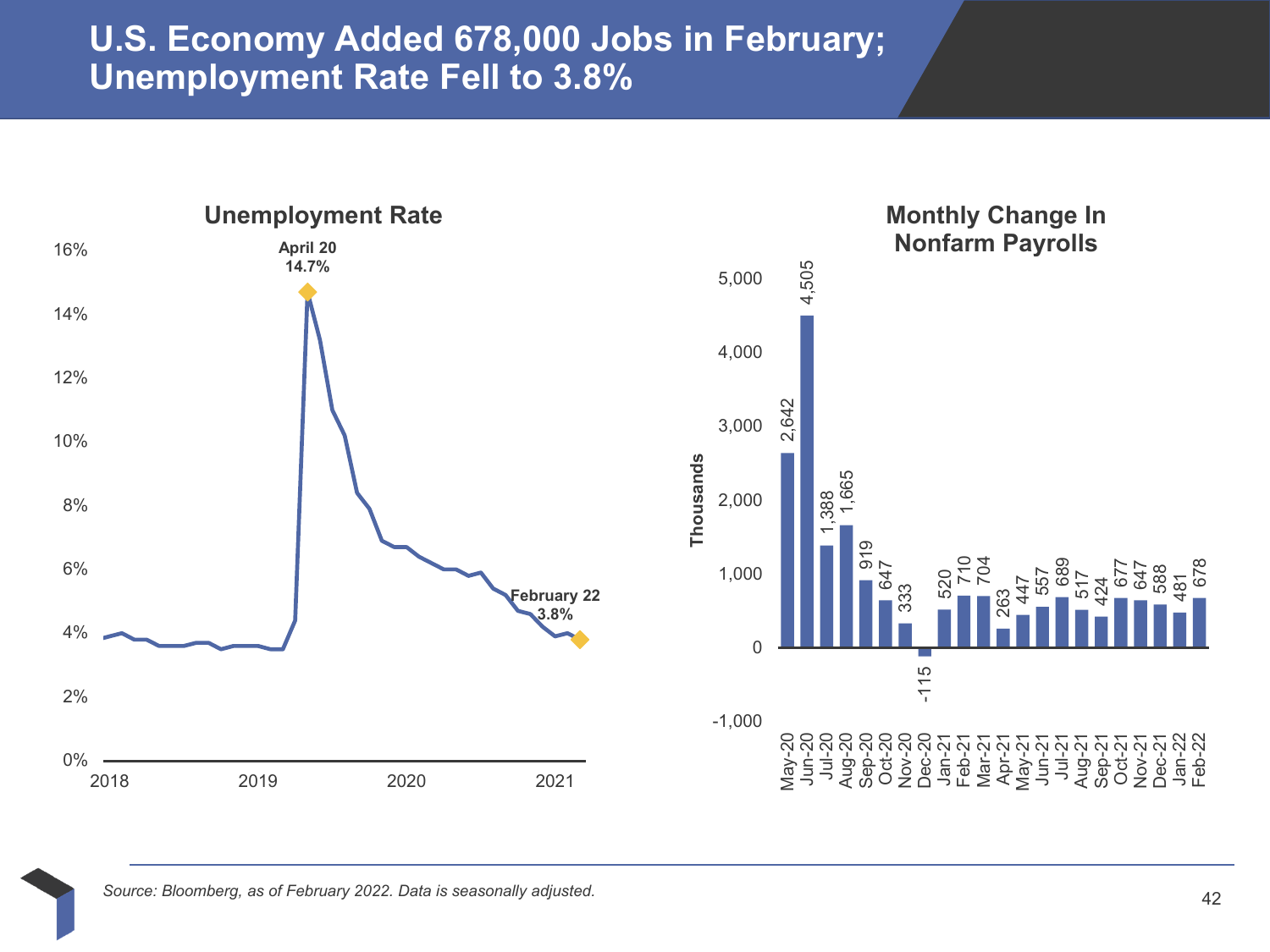## **Consumer Inflation Rose at Fastest Rate Since 1982**

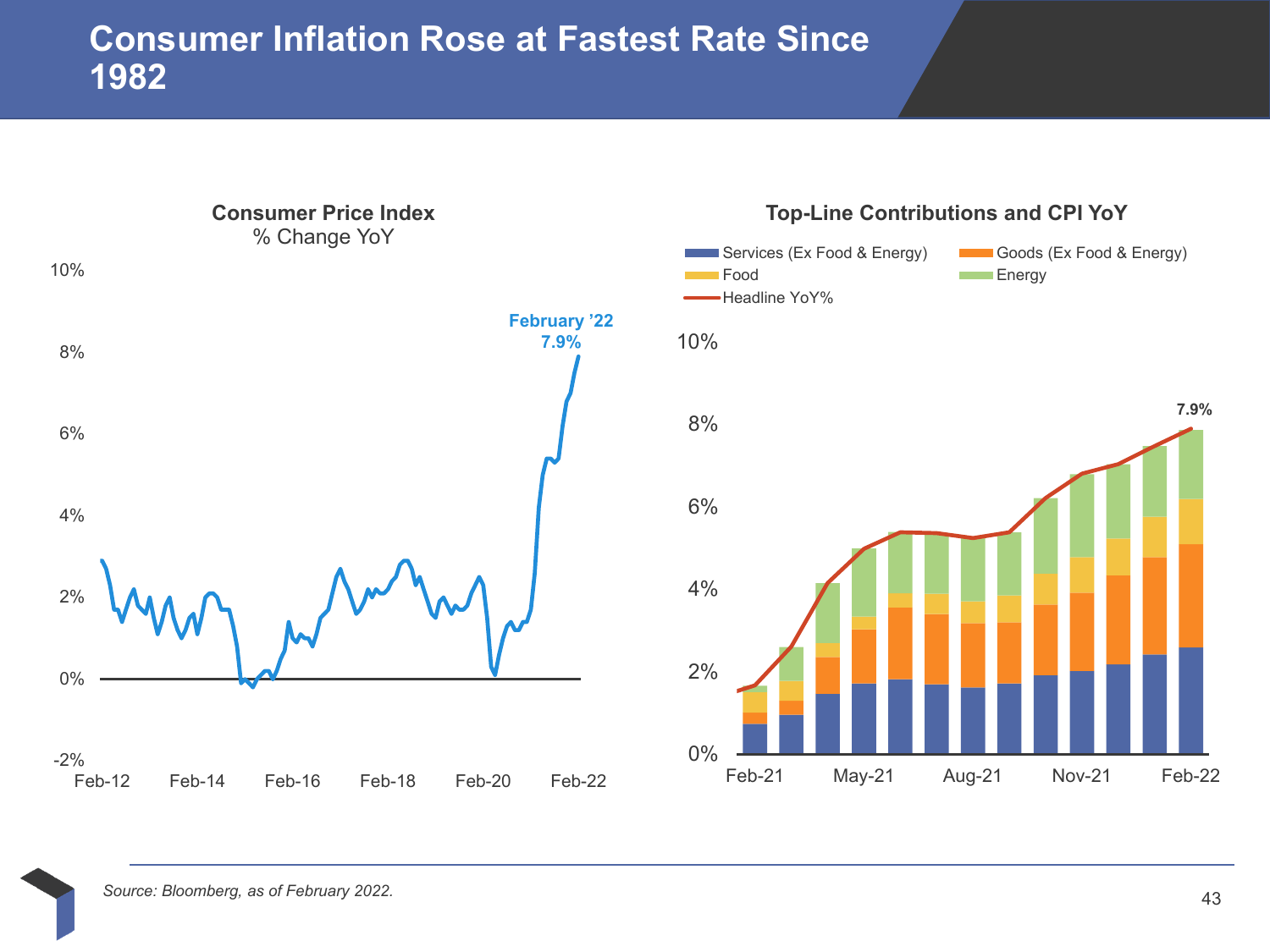## **Federal Reserve Officials Project 7 Rate Hikes in 2022, 4 more in 2023**



**Fed Participants' Assessments of 'Appropriate' Monetary Policy**



*Source: Federal Reserve and Bloomberg. Individual dots represent each Fed members' judgement of the midpoint of the appropriate target range for the federal funds rate at each year-end.*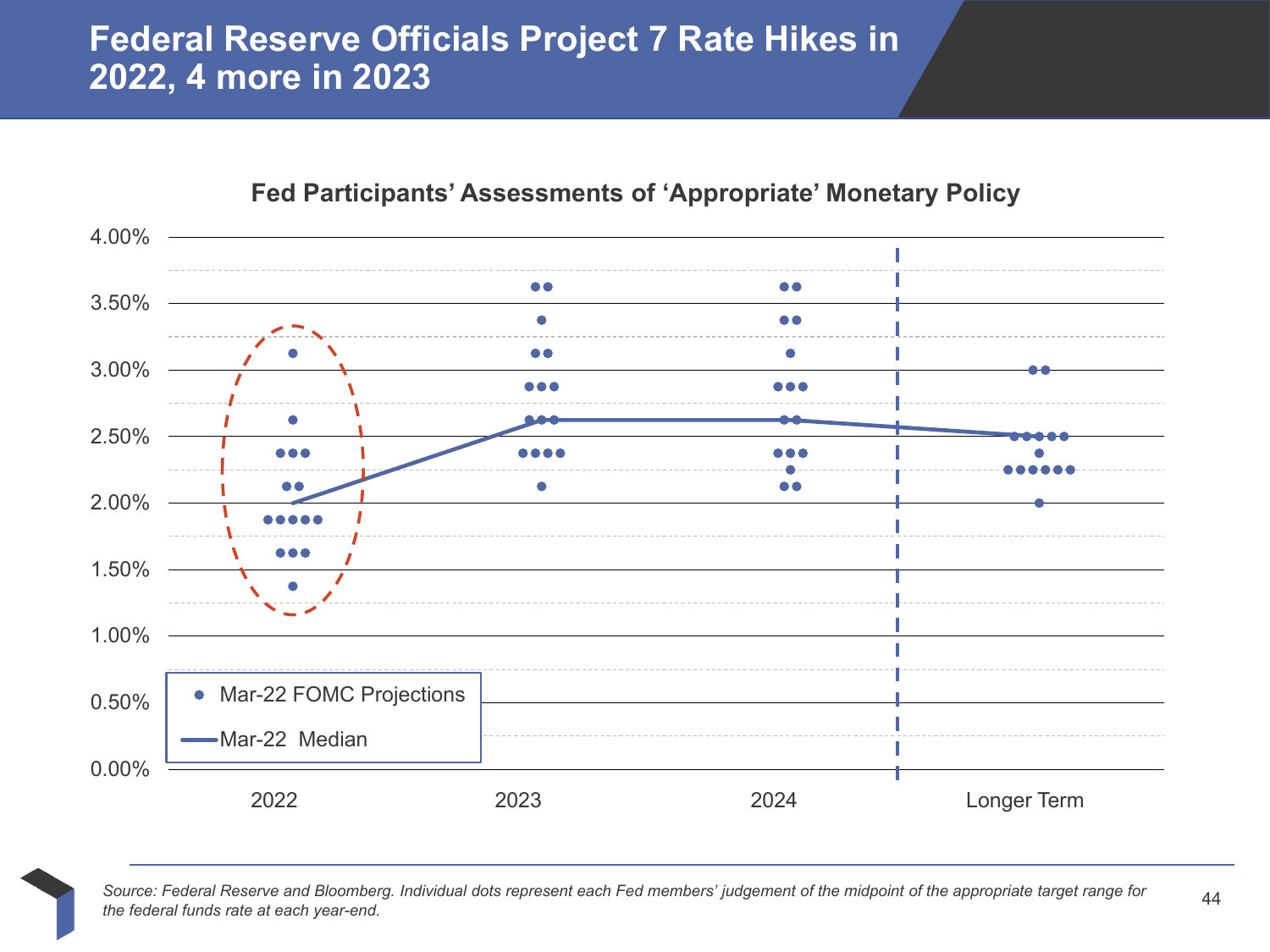## **Fed's Projections Show Recent Surge in Growth and Inflation to Wane**



### **Change in Real GDP**



### **Unemployment Rate**

**Core PCE Inflation**



### **Federal Funds Rate**

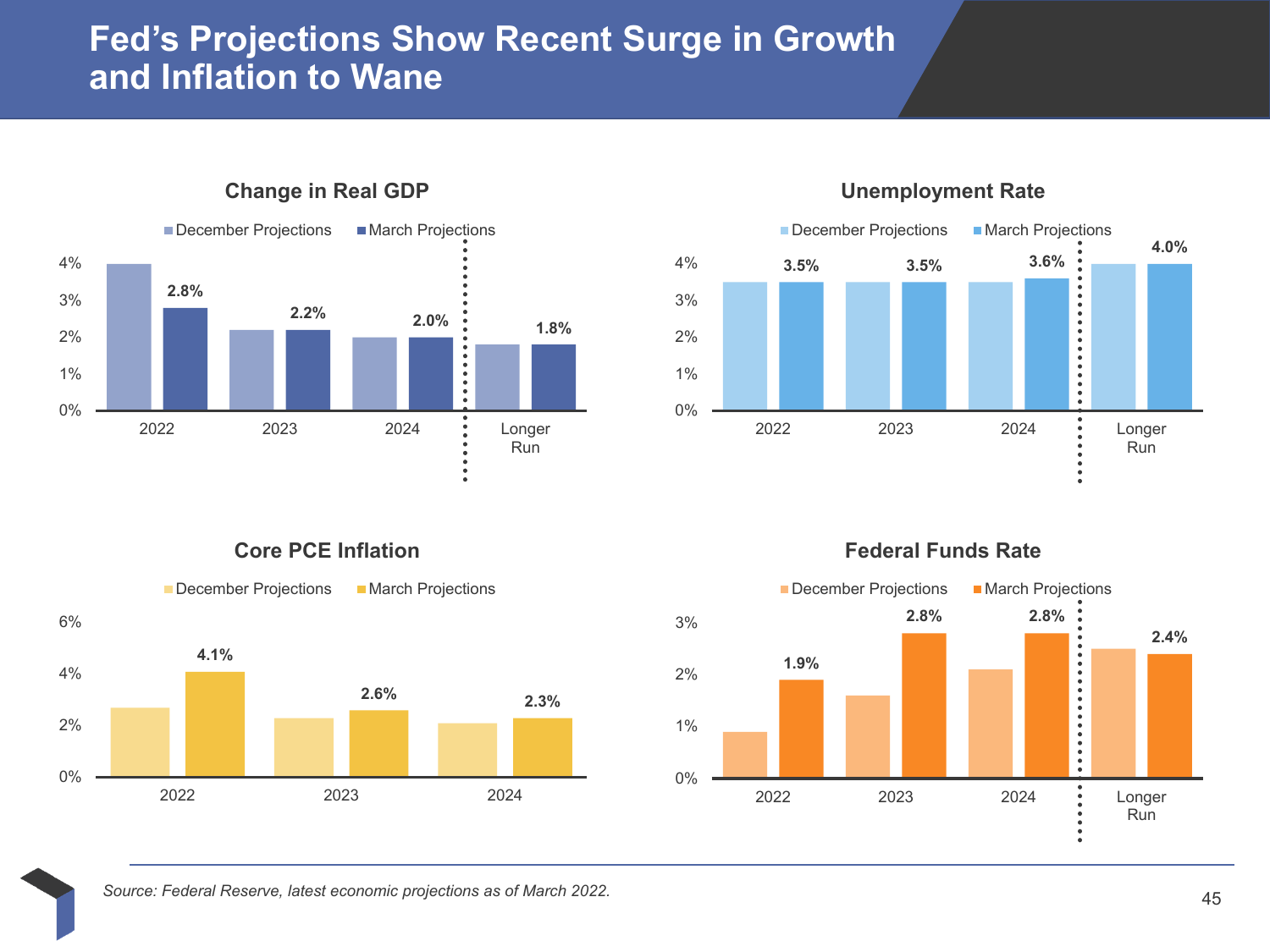# **Russia-Ukraine War Brings Price Spikes**

| <b>Russia's Top 5 Exports 2021</b>                    |        |  |  |  |  |
|-------------------------------------------------------|--------|--|--|--|--|
| <b>Fuel and Energy</b>                                | 53.80% |  |  |  |  |
| Metals and Metal products                             | 11.20% |  |  |  |  |
| <b>Chemical Products</b>                              | 7.60%  |  |  |  |  |
| <b>Food and Raw Materials for</b><br>their Production | 7.25%  |  |  |  |  |
| <b>Machinery and Equipment</b>                        | 6.30%  |  |  |  |  |





**Oil Prices**



*Source: Bloomberg, as of March 2022*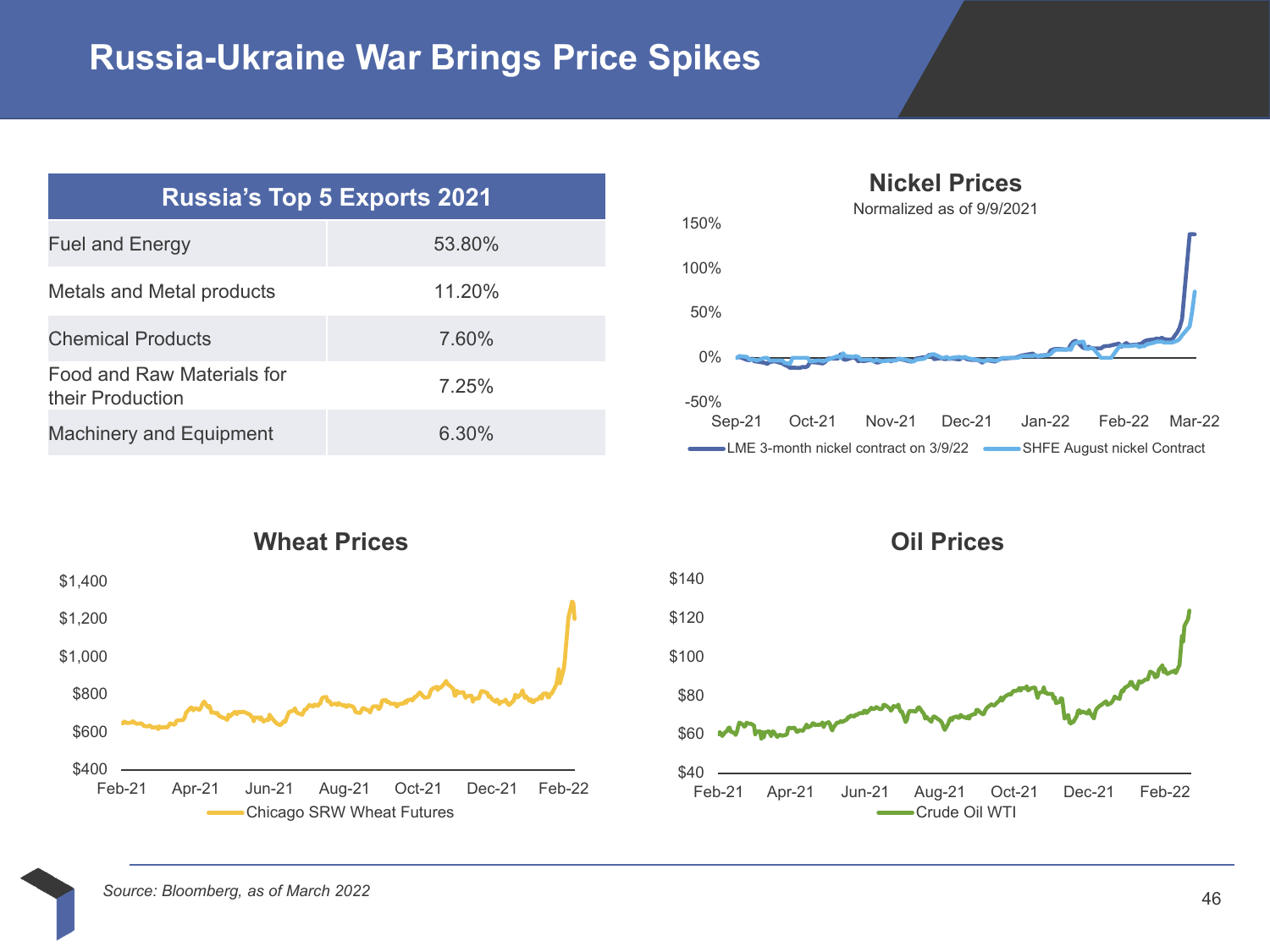# **Gasoline Prices Surge Across the Country**

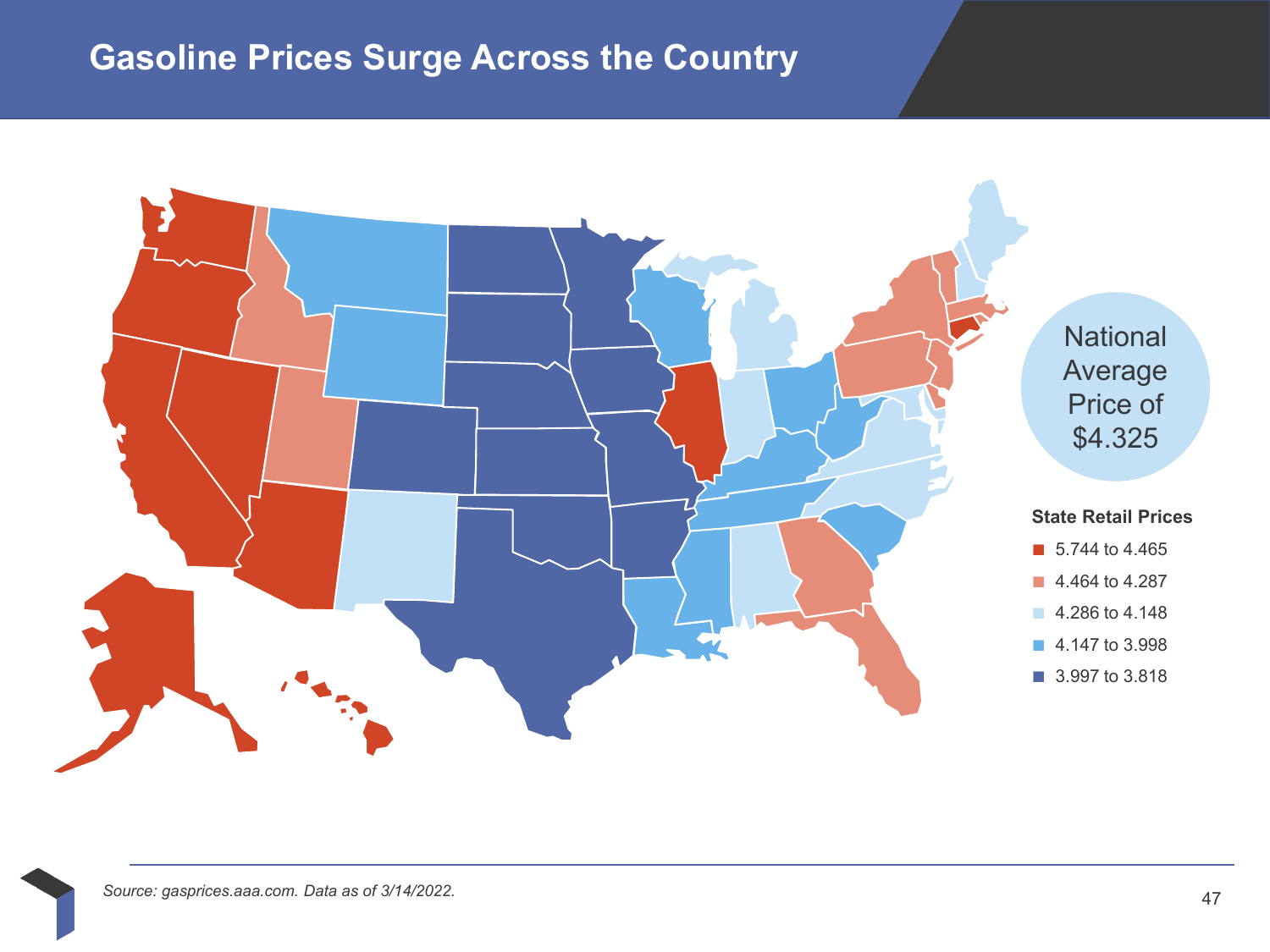

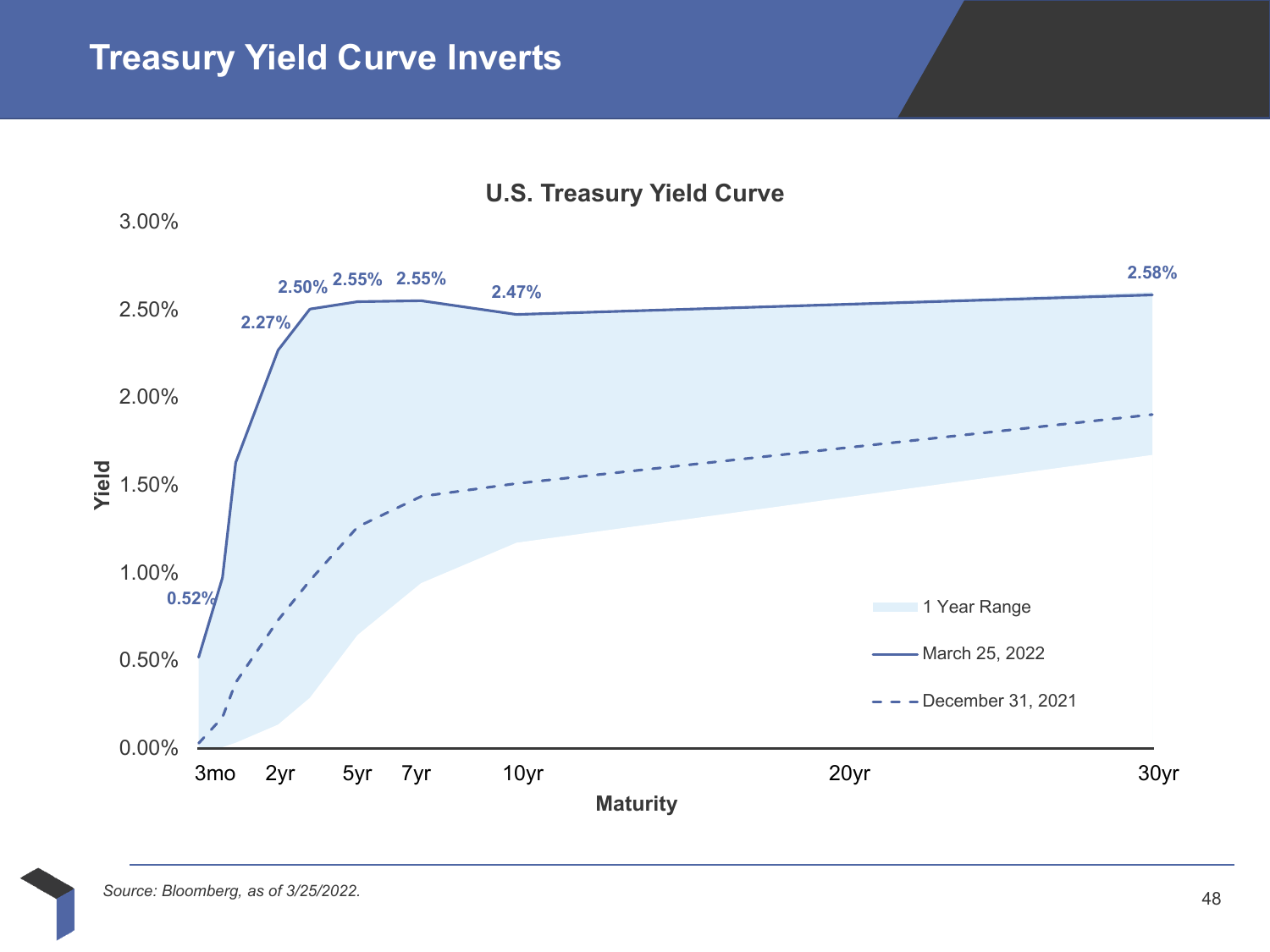## **Sector Yield Spreads Have Widened; Corporate Sector Appears Attractive**



### **Corporate Notes A-AAA Yield Spreads**



### **Mortgage-Backed Securities Yield Spreads**



*Source: ICE BofAML 1-5 year Indices via Bloomberg, MarketAxess and PFM as of March 2022. Spreads on ABS and MBS are option-adjusted spreads of 0-5 year indices based on weighted average life; spreads on agencies are relative to comparable maturity Treasuries. CMBS is Commercial Mortgage-Backed Securities.*